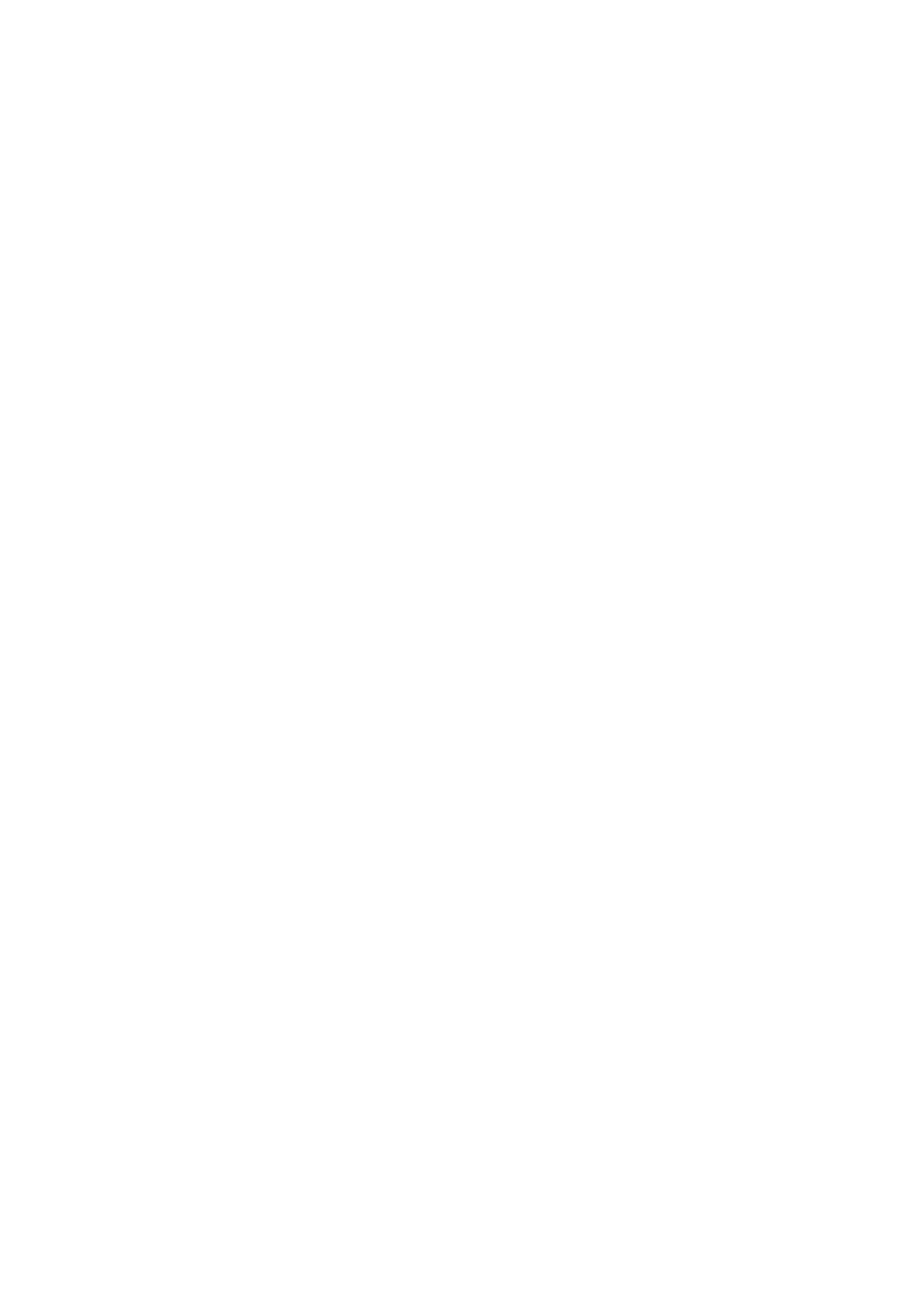# **Bulk Water Prices from 2005/06**

# **Issues Paper**

**Discussion Paper DP78 ISBN 1 920987 02 9** 

**September 2004** 

This work is copyright. The *Copyright Act 1968* permits fair dealing for study, research, news reporting, criticism and review. Selected passages, tables or diagrams may be reproduced for such purposes provided acknowledgement of the source is included.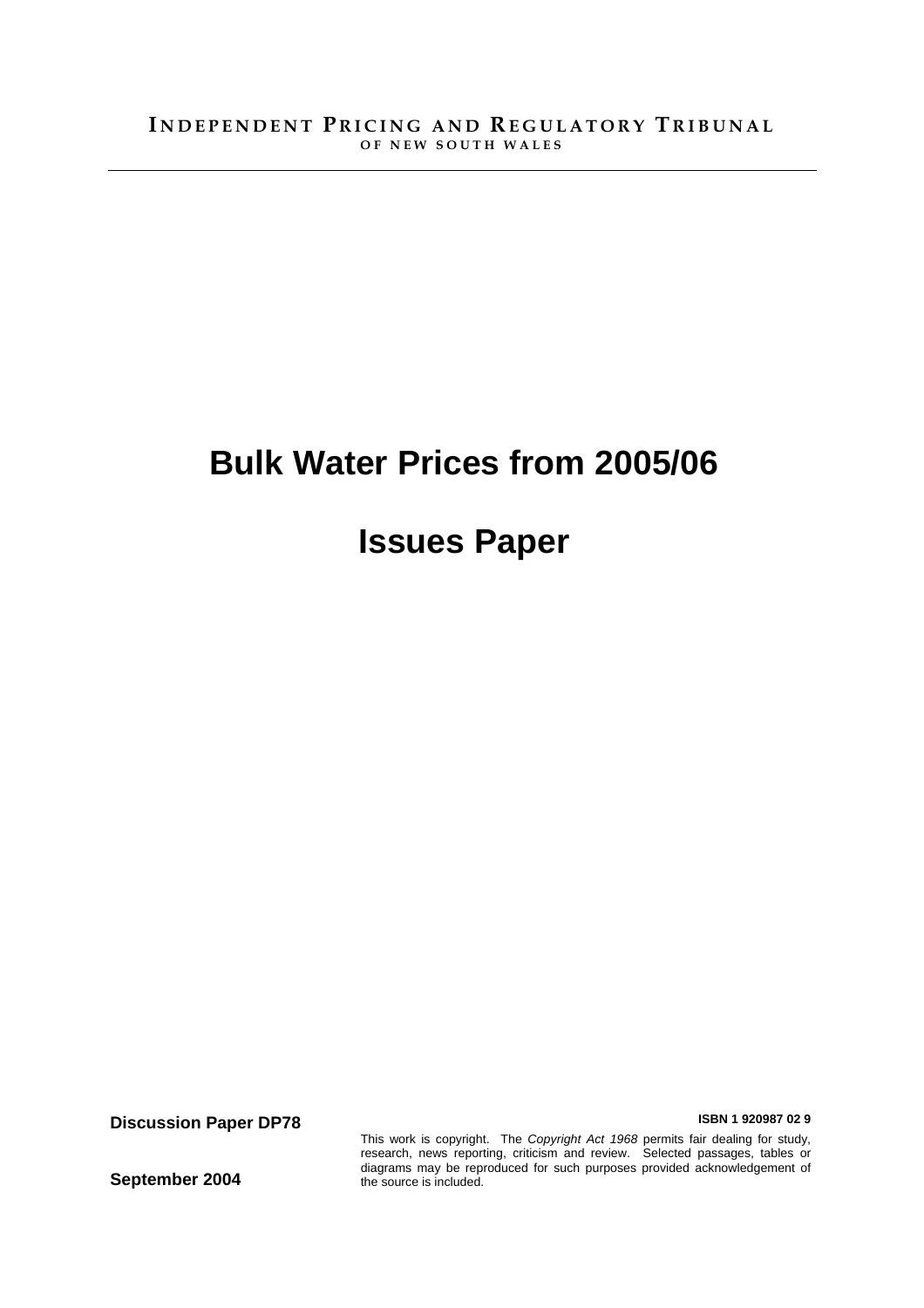#### **Request for Submissions**

Submissions are invited from interested parties to all Tribunal investigations. Unless confidentiality is sought, the submissions are generally available for public inspection at the Tribunal's offices and will be available on-line in PDF format from the time of processing of the submission until 3-4 weeks after the release of the final report of an inquiry. The Tribunal exercises its discretion not to exhibit any submissions based on their length or content (containing material that is defamatory, offensive, or in breach of any law).

Submissions must be made in writing and should be sent to the postal address, fax number or email address below. Where possible submissions should be provided in a computer readable format (eg, word processor, PDF or spreadsheet) either on disk or by email.

Submissions must be received by 17 **December 2004**.

| All submissions should be sent to: | <b>Bulk Water Prices from 2004/05</b>       |  |
|------------------------------------|---------------------------------------------|--|
|                                    | Independent Pricing and Regulatory Tribunal |  |
|                                    | PO Box 0290                                 |  |
|                                    | QVB Post Office NSW 1230                    |  |

Email: ipart@ipart.nsw.gov.au

Submissions will be treated consistent with the *Privacy and Personal Information Act 1998*.

#### **Confidentiality**

If you want your submission, or any part of it, to be treated as confidential, please indicate this clearly. The Tribunal may include in its publications a list of submissions received during the course of a particular review or inquiry. It may also refer to submissions in the text of its publications. If you do not want your submission or any part of it to be used in any one of these ways, please indicate this clearly.

A request for access to a confidential submission will be determined in accordance with the *Freedom of Information Act* and *section 22A of the Independent Pricing and Regulatory Tribunal Act*.

#### **Privacy**

All submissions will be treated in accordance with the *Privacy and Personal Information Act 1998*. Any personal information you give us will not be reused for another purpose.

#### **Public information about the Tribunal's activities**

Information about the role and current activities of the Tribunal, including copies of latest reports and submissions can be found on the Tribunal's web site at www.ipart.nsw.gov.au.

*Inquiries regarding this review should be directed to:* 

*Richard Warner 02 9290 8406 Nigel Rajaratnam 02 9290 8461* 

**Independent Pricing and Regulatory Tribunal of New South Wales**  Level 2, 44 Market Street, Sydney NSW 2000 (02) 9290 8400 Fax (02) 9290 2061 www.ipart.nsw.gov.au **All correspondence to: PO Box Q290, QVB Post Office NSW 1230**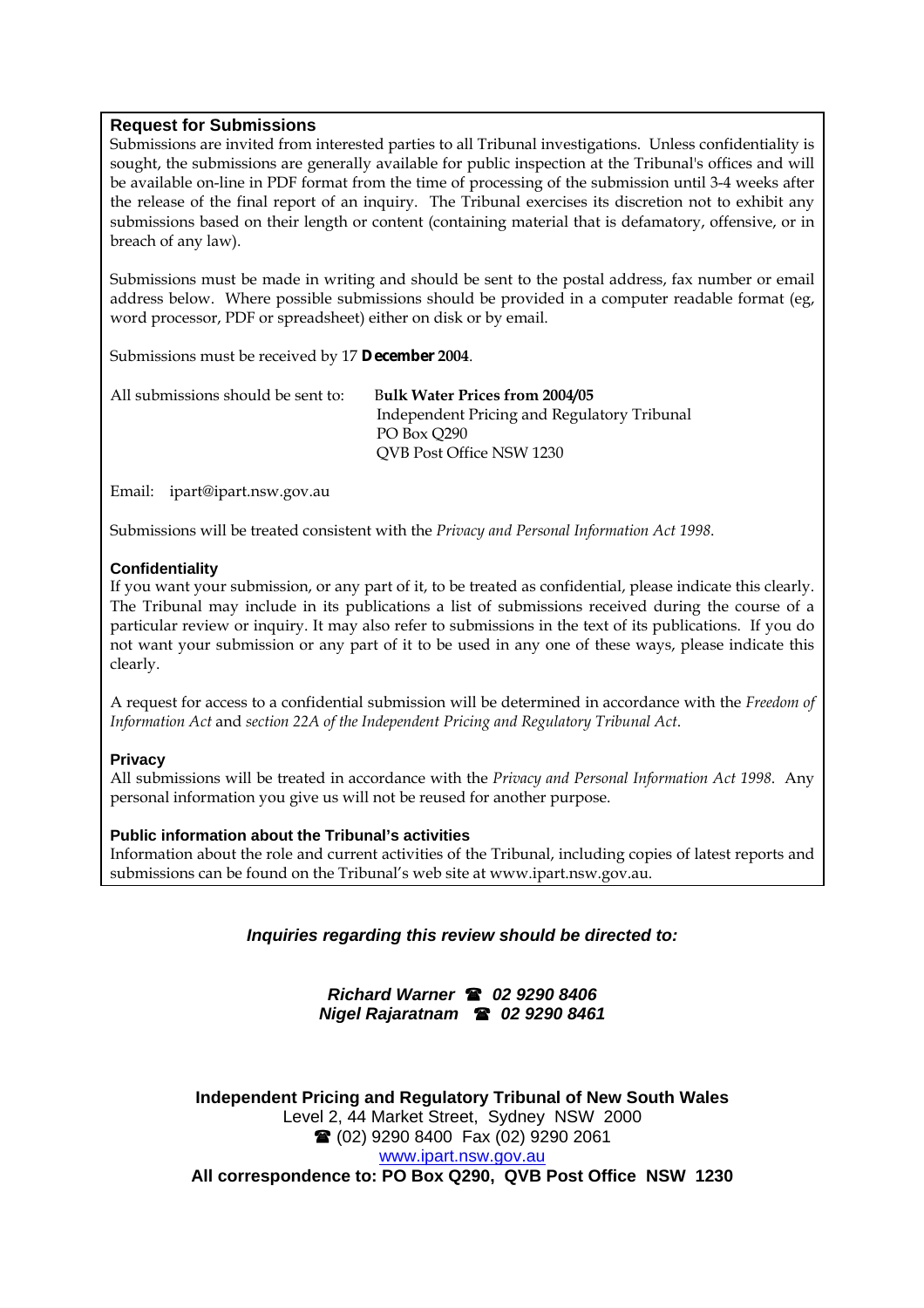# **TABLE OF CONTENTS**

| 1            | <b>INTRODUCTION</b><br>1.1 Review process<br>1.2 Tribunal's considerations<br>1.3 Structure of this paper |                       |                                                                                                                                   | 1<br>$\frac{2}{3}$<br>$\overline{\mathbf{3}}$ |
|--------------|-----------------------------------------------------------------------------------------------------------|-----------------------|-----------------------------------------------------------------------------------------------------------------------------------|-----------------------------------------------|
| $\mathbf{2}$ |                                                                                                           | 2.1.2                 | <b>ACTIVITIES COVERED BY BULK WATER PRICES</b><br>2.1 River operations activities<br>2.1.1 State Water<br>MDBC and DBBRC          | 5<br>55667                                    |
|              |                                                                                                           | 2.2.1<br>2.2.2        | 2.2 Water resource management activities<br>Department of Infrastructure, Planning and Natural Resources<br><b>MDBC and DBBRC</b> | 8                                             |
|              |                                                                                                           |                       | 2.3 Licensing activities                                                                                                          | 8                                             |
| 3            |                                                                                                           |                       | TRIBUNAL'S APPROACH TO SETTING BULK WATER PRICES                                                                                  | 9                                             |
|              |                                                                                                           |                       | 3.1 Establishing the underlying principles for bulk water pricing<br>3.2 Implementing price reform                                | $\boldsymbol{9}$<br>10                        |
|              |                                                                                                           | 3.2.1                 | Improving cost recovery                                                                                                           | 10                                            |
|              |                                                                                                           |                       | 3.2.2 Restructuring prices                                                                                                        | 11                                            |
|              |                                                                                                           |                       | 3.2.3 Refining the regulatory approach                                                                                            | 12                                            |
| 4            |                                                                                                           |                       | <b>ESTABLISHING EFFICIENT COSTS</b>                                                                                               | 14                                            |
|              |                                                                                                           |                       | 4.1 Costs of river operations activities                                                                                          | 14                                            |
|              |                                                                                                           |                       | 4.1.1 Operating expenditure                                                                                                       | 14                                            |
|              |                                                                                                           |                       | 4.1.2 Capital expenditure on long-lived assets<br>4.1.3 Capital expenditure on short-lived assets                                 | 15<br>19                                      |
|              |                                                                                                           |                       | 4.2 Costs of WRM activities                                                                                                       | 19                                            |
|              |                                                                                                           |                       | 4.2.1 Operating expenditure                                                                                                       | 19                                            |
|              |                                                                                                           |                       | 4.2.2 Capital expenditure                                                                                                         | 20                                            |
|              |                                                                                                           |                       | 4.3 Costs of licensing activities                                                                                                 | 20                                            |
| 5            |                                                                                                           |                       | ALLOCATING EFFICIENT COSTS BETWEEN USERS AND THE                                                                                  |                                               |
|              |                                                                                                           | <b>COMMUNITY</b>      |                                                                                                                                   | 22                                            |
|              |                                                                                                           |                       | 5.1 Principles and approaches used in previous determinations                                                                     | 22                                            |
|              |                                                                                                           | 5.1.1                 | ACIL's recommended approach                                                                                                       | 23                                            |
|              |                                                                                                           | 5.1.2                 | Tribunal's approach for 2001/02 determination<br>5.2 Proposed approach for this determination                                     | 24<br>25                                      |
| 6            |                                                                                                           | <b>SETTING PRICES</b> |                                                                                                                                   | 27                                            |
|              |                                                                                                           |                       | 6.1 Determining appropriate price structure                                                                                       | 27                                            |
|              |                                                                                                           | 6.1.1                 | Two-part tariff                                                                                                                   | 28                                            |
|              |                                                                                                           | 6.1.2                 | Discounts for wholesale irrigation customers                                                                                      | 30                                            |
|              |                                                                                                           |                       | 6.2 Determining appropriate level and rate of change for prices                                                                   | 31                                            |
|              |                                                                                                           | <b>ATTACHMENT 1</b>   | <b>REQUIREMENTS UNDER SECTION 15 OF THE IPART ACT 32</b>                                                                          |                                               |
|              |                                                                                                           | <b>ATTACHMENT 2</b>   | <b>INTERGOVERNMENTAL AGREEMENTS ON WATER</b><br><b>POLICY</b>                                                                     | 33                                            |
|              |                                                                                                           | <b>ATTACHMENT 3</b>   | <b>CURRENT PRICE STRUCTURES</b>                                                                                                   | 36                                            |
|              |                                                                                                           | <b>ATTACHMENT 4</b>   | <b>OPTIONS FOR FUNDING CAPITAL EXPENDITURES</b>                                                                                   | 38                                            |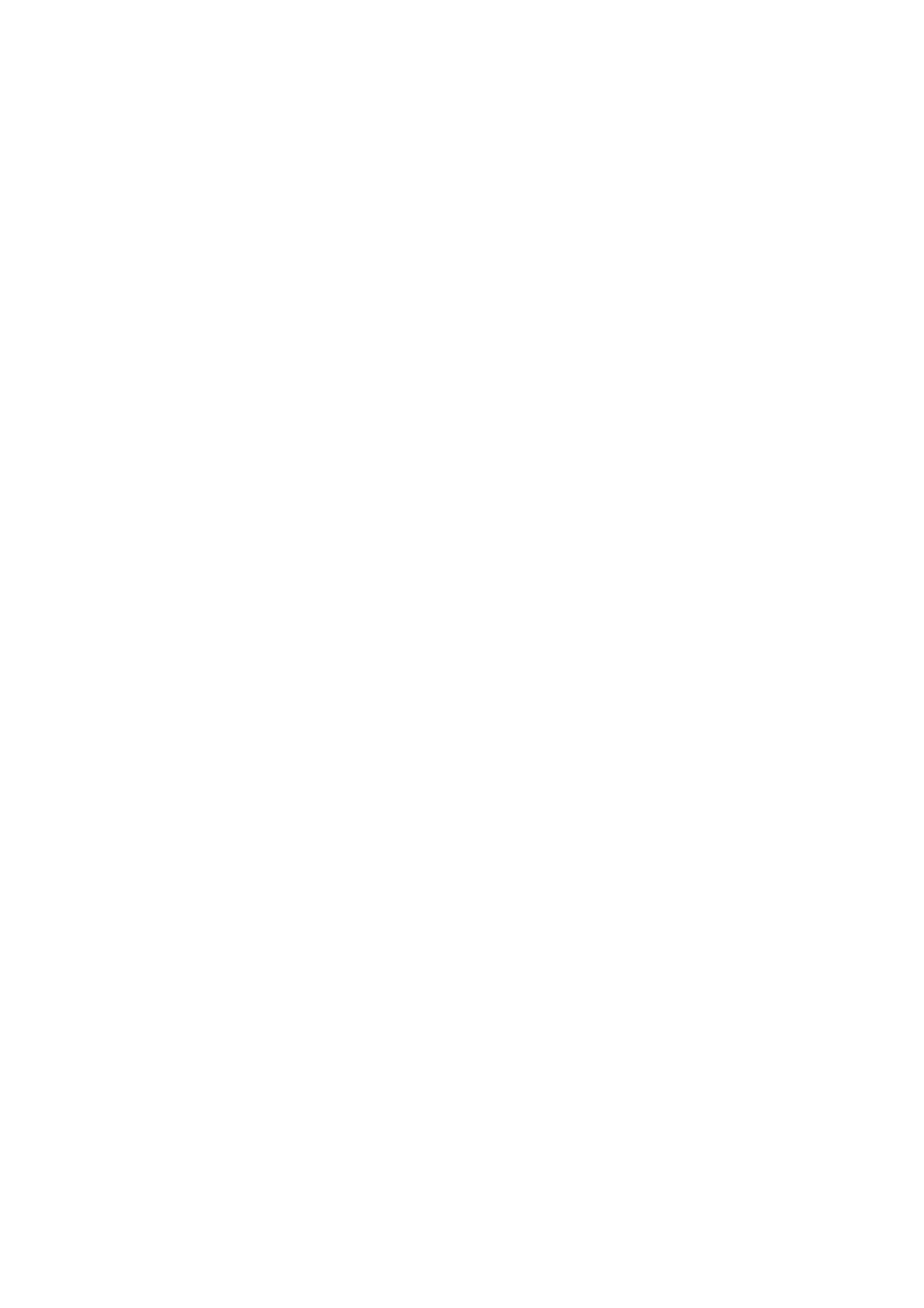# **1 INTRODUCTION**

The Independent Pricing and Regulatory Tribunal of NSW (the Tribunal) is currently conducting a review of prices for services relating to the provision of bulk water for extraction by farmers, industrial users and town water suppliers from water sources managed by State Water and the Water Administration Ministerial Corporation (WAMC). The objective of the review is to determine the maximum charges for these services to apply from 1 July 2005.

The review is taking place at a time when there is much debate in the community about sharing water resources between competing user groups and the environment. This debate has intensified with the drought and concern about the impacts of global warming on longterm weather patterns. It is also being driven by improvements in scientific knowledge about surface and groundwater systems, their management needs and the potential environmental impacts of extractions from these systems. However, while the prices charged for water extractions provide a signal to users about the cost of service provision, pricing is not currently used as a major tool in managing and allocating water resources.

The Tribunal last set prices for bulk water services in 2001, when the former Department of Land and Water Conservation was responsible for providing these services. Since then, this Department has been restructured, and functions related to river and storage operations on regulated rivers are now performed by State Water Corporation, a newly corporatised entity governed by the *State Water Corporation Act 2004*.1 Functions related to water resource management (WRM) are performed by the newly formed Department of Infrastructure Planning and Natural Resources (DIPNR) on behalf of the WAMC.2 The newly established Catchment Management Authorities (CMAs) may also have some role in WRM, although at this stage the extent of their involvement is unclear.3

Therefore for this determination, the Tribunal will set the maximum prices for services provided by State Water and WAMC in making available and supplying bulk water to users from regulated, unregulated and groundwater sources. The specific services reflected in these prices include those involved with:

- making water available
- making WAMC's or State Water's water supply facilities available
- supplying water, whether by means of WAMC's or State Water's water supply facilities or otherwise.

 $\overline{a}$ 1 Further information on the rationale for the corporatisation is available in a paper released earlier this year by the Department of Energy, Utilities and Sustainability titled *Proposal for Comment: State Water Corporatisation.*

<sup>2</sup> The Water Administration Ministerial Corporation is the legal entity that has made available and provided bulk water in the past. DIPNR's WRM activities involved in making available and providing bulk water will continue to fall under this legal entity. Therefore, while DIPNR performs the WRM activities, WAMC is the legal entity that provides the services for which the Tribunal sets prices.

<sup>&</sup>lt;sup>3</sup> Due to the timing of this restructuring, the Tribunal was not able to review bulk water prices from 2004/05, as was foreshadowed at the 2001 review. Instead, the Government legislated (through the *State Water Corporation Act 2004*) to apply a 2 per cent increase to the existing prices until the Tribunal makes a new determination of prices.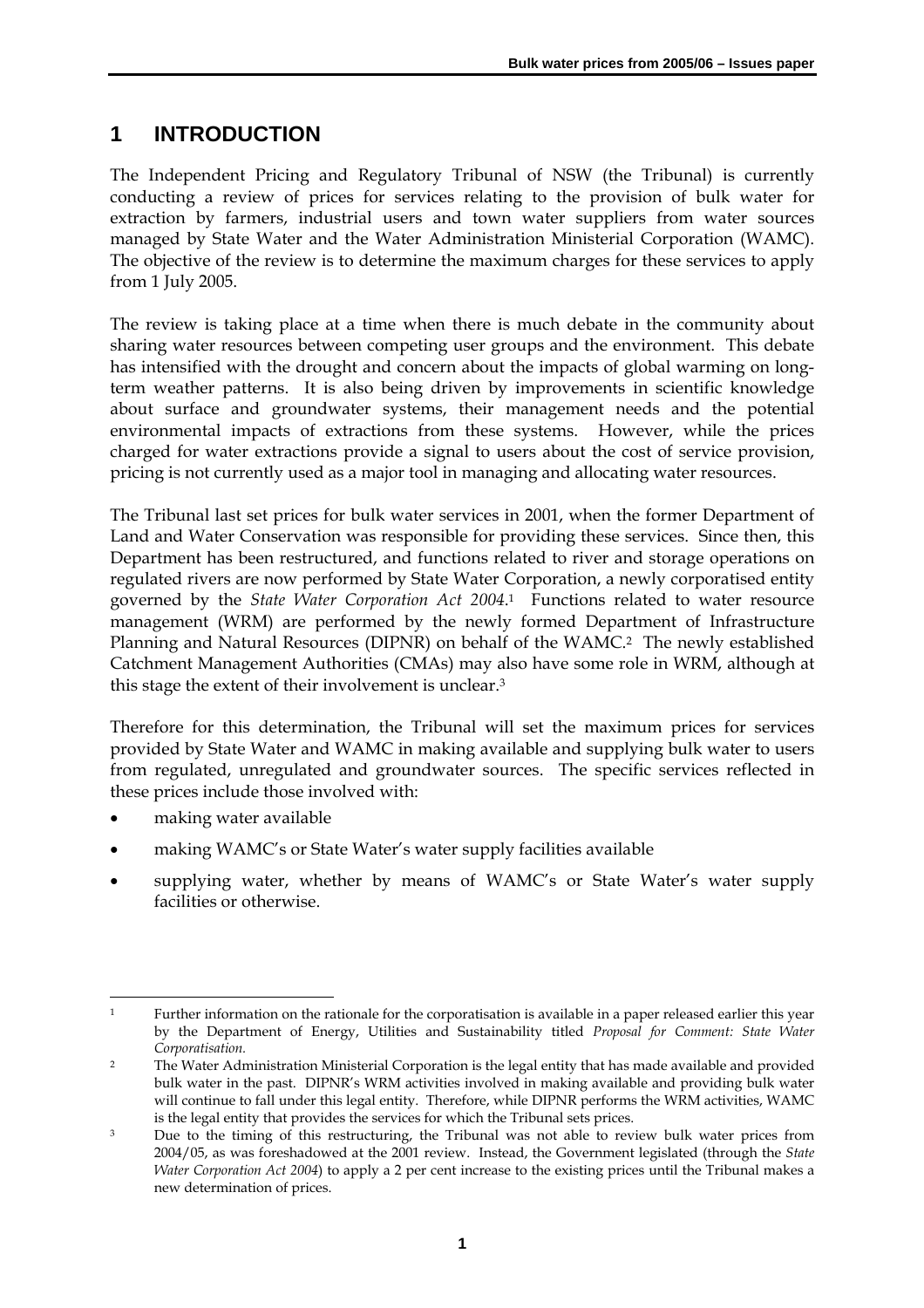Separate prices will be set for services provided by State Water and by WAMC. However, depending on the availability of information from State Water and DIPNR, the Tribunal may not be able to finalise the prices for all services by the same date, and prices may apply for different time periods.

Please note that the Tribunal is concurrently conducting a review of State Water's operating licence. A separate issues paper is available for this review.4

### **1.1 Review process**

As part of the review process, the Tribunal will consult with key stakeholders, including State Water, DIPNR and environmental, community and water users' advocacy organisations. It asks State Water and DIPNR to make submissions to the review, detailing their pricing proposals and providing comprehensive financial information on the projected operating and capital expenditures they believe are necessary to maintain customer service levels and respond to regulatory and customer demands. These submissions will be made available to the public on the IPART web site www.ipart.nsw.gov.au. It also invites all other interested parties to make submissions, commenting on State Water's and DIPNR's submissions, the issues raised in this paper, and other matters relating to bulk water prices.

The Tribunal will commission an independent consultant to assess the efficiency of State Water's and DIPNR's projected operating and capital expenditures, and will make this consultant's report available on its website. It may engage further consultants to help it review other issues where specialist expertise is required.

The Tribunal also plans to hold public hearings/workshops to provide further opportunity for stakeholders to present their views. In addition, it will release a draft report, and invite stakeholders to make further submissions on this report, the consultant's review of operating and capital expenditures, and any matter raised in the public hearings. After it has considered these submissions it will make its final determination and release its final report.

An indicative timetable for the review is provided below. Details on how to make submissions can be found at the front of this paper.

| Task                                                                           | Timeframe*            |
|--------------------------------------------------------------------------------|-----------------------|
| Release issues paper                                                           | September 2004        |
| Receive submissions from State Water and DIPNR                                 | 29 October 2004       |
| Start review of State Water and DIPNR capital and operating<br>expenditures    | October 2004          |
| Receive public submissions                                                     | 17 December 2004      |
| Release consultant's report into operating and capital expenditure             | January/February 2005 |
| Hold public hearing and workshops                                              | February/March 2005   |
| Release draft determination                                                    | May 2005              |
| Receive submissions on draft determination and consultant's report             | June 2005             |
| Release final determination                                                    | August 2005           |
| $\ast$<br>Please note these dates are indicative and may be subject to change. |                       |

#### **Indicative review timetable**

 $\overline{a}$ 

<sup>4</sup> IPART, *Review of Operating Licence for State Water Corporation*, September 2004.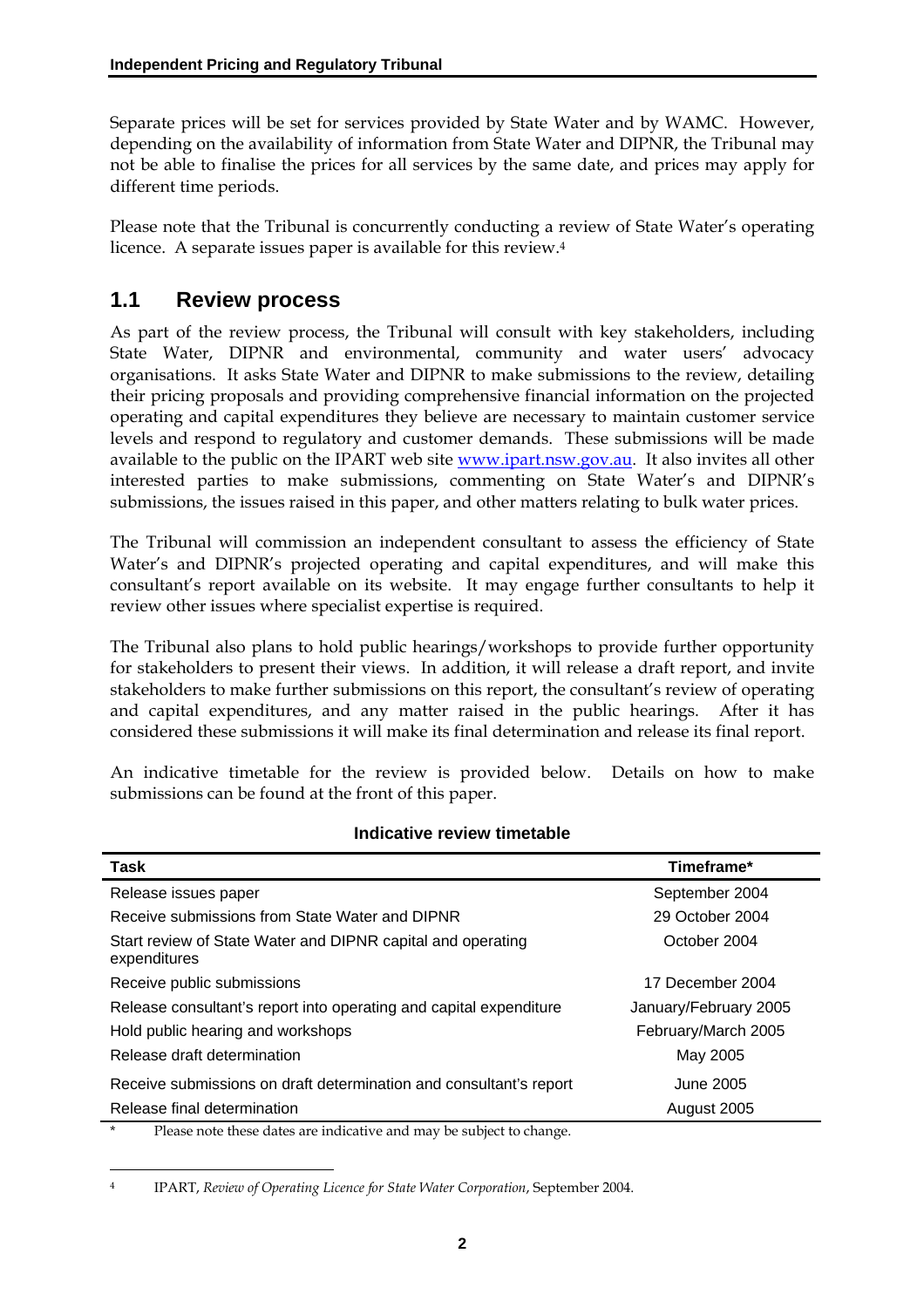# **1.2 Tribunal's considerations**

In setting bulk water prices, the Tribunal is required to consider a broad range of issues, including social and agency-specific concerns. It will be guided primarily by section 15 of the *Independent Pricing and Regulatory Tribunal Act, 1992* (see Attachment 1), which requires it to consider a range of matters related to:

- **consumer protection**—protecting consumers from abuses of monopoly power; standards of quality, reliability and safety of the services concerned; social impact of decisions; effect on inflation
- **economic efficiency**—greater efficiency in the supply of services; the need to promote competition; effect of functions being carried out by another body
- **financial viability**—rate of return on public sector assets including dividend requirements; impact on pricing of borrowing, capital and dividend requirements of agencies
- **environmental protection**—promotion of ecologically sustainable development via appropriate pricing policies; considerations of demand management and least-cost planning.

In considering these matters, the Tribunal will need to balance the diverse needs and interests of stakeholders—such as customer affordability issues, environmental impacts and the maintenance of the overall quality of services provided to customers—as well as ensuring the long term financial viability of State Water and services provided through the WAMC.

The Tribunal will also take into account guidelines issued by the Council of Australian Governments (COAG). COAG has recently issued revised guidelines as part of the *National Water Initiative*, which has built on the principles established in the 1994 COAG *Water Reform Framework*.5 A key theme in both these documents is to set water prices to achieve full cost recovery.

The Tribunal will take all these matters, plus the information and analysis it obtains through its investigation and public consultation, into consideration in reaching its conclusions on prices for bulk water services.

# **1.3 Structure of this paper**

To assist stakeholders in making submissions, this paper explains how the price review will be undertaken, provides background information, and outlines the issues on which the Tribunal particularly seeks comments. Chapters 2 and 3 provide an overview of the activities related to bulk water services the Tribunal regulates, and the approach it has taken in setting prices for these services to date. The remaining chapters explain the key steps in the price determination process the Tribunal will use for this review, and highlight the key issues for each step:

• Chapter 4 looks at establishing how the Tribunal will determine the efficient costs of State Water and DIPNR and assess how these costs are likely to change over the determination period

 $\overline{a}$ <sup>5</sup> The NWI agreement has recently been signed by the Federal Government, and most State and Territory governments. An outline of the NWI is provided in Attachment 2.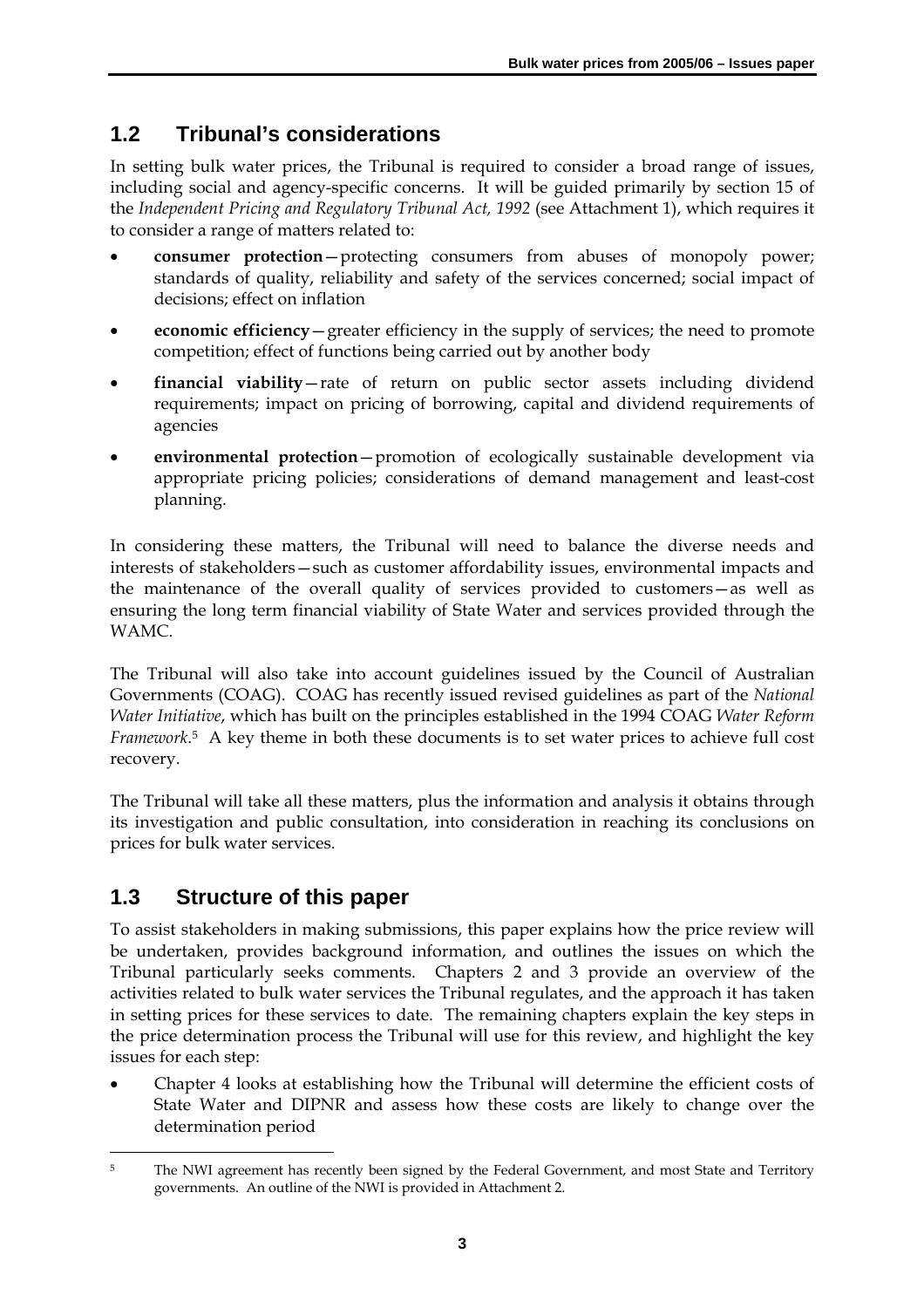- Chapter 5 explains how the Tribunal will allocate these efficient costs between extractive users and the community
- Chapter 6 outlines the price setting process, including determining an appropriate price structure for bulk water services to promote economic efficiency and ecologically sustainable development, and analysing the likely customer and social impacts of any price changes.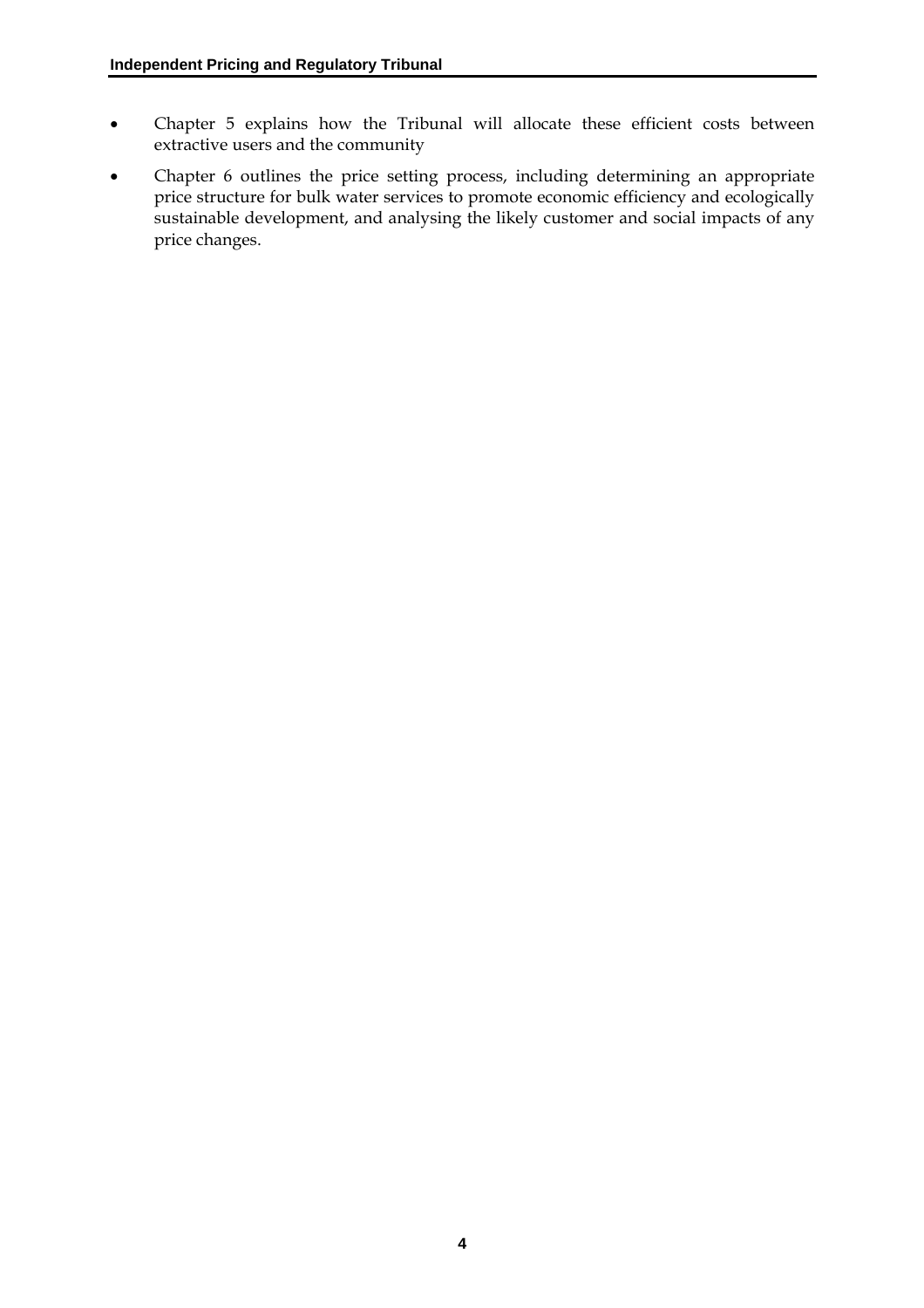# **2 ACTIVITIES COVERED BY BULK WATER PRICES**

The bulk water prices regulated by the Tribunal are charged for extractions from regulated rivers, unregulated rivers and groundwater sources. These prices aim to recover the costs incurred by State Water and DIPNR in making available and supplying this water to extractive users. This chapter outlines the role of each of these agencies and the main activities they undertake in relation to bulk water services—including river operations, water resource management and licensing activities.

# **2.1 River operations activities**

River operations activities relate to those activities undertaken to provide bulk water to users on regulated rivers.6 They include:

- water delivery operations (taking customer orders, determining and implementing storage releases, monitoring water usage and administering customers' water accounts)
- asset management of dams, weirs and other water storage structures
- flood mitigation including (inflow and outflow forecasting, floodwater routing).

Most of these activities are provided directly by State Water, while some are provided through interstate bodies including the Murray-Darling Basin Commission (MDBC) and the Dumaresq-Barwon Border River Commission (DBBRC). The role and activities of these service providers are explained below.

### **2.1.1 State Water**

State Water is a statutory State-owned corporation recently corporatised under the *State Water Corporation Act 2004.* Its principal objective is to supply water to licensed users, the environment and stock and domestic users in an efficient, effective and financially responsible manner.

State Water operates 18 major dams and more than 400 weirs and associated assets on regulated rivers. It has around 6,000 customers, including irrigation corporations, country town water supply authorities, farms, mines and electricity generators. It also meets community needs by providing water for stock and domestic users. The business is also responsible for delivering environmental flows on regulated rivers.

State Water operates under a regulatory framework similar to those of Hunter Water, Sydney Water and the Sydney Catchment Authority. It is subject to:

- an Operating Licence administered by the Portfolio Minister
- periodic audits of its performance against the terms and conditions of this licence
- a Statement of Corporate Intent negotiated annually with the Treasurer
- Water Management Works Approvals issued by DIPNR in accordance with the *Water Management Act 2000*

 $\overline{a}$ 6 Regulated rivers are rivers where the natural flow of water is regulated by infrastructure such as dams or weirs managed by State Water.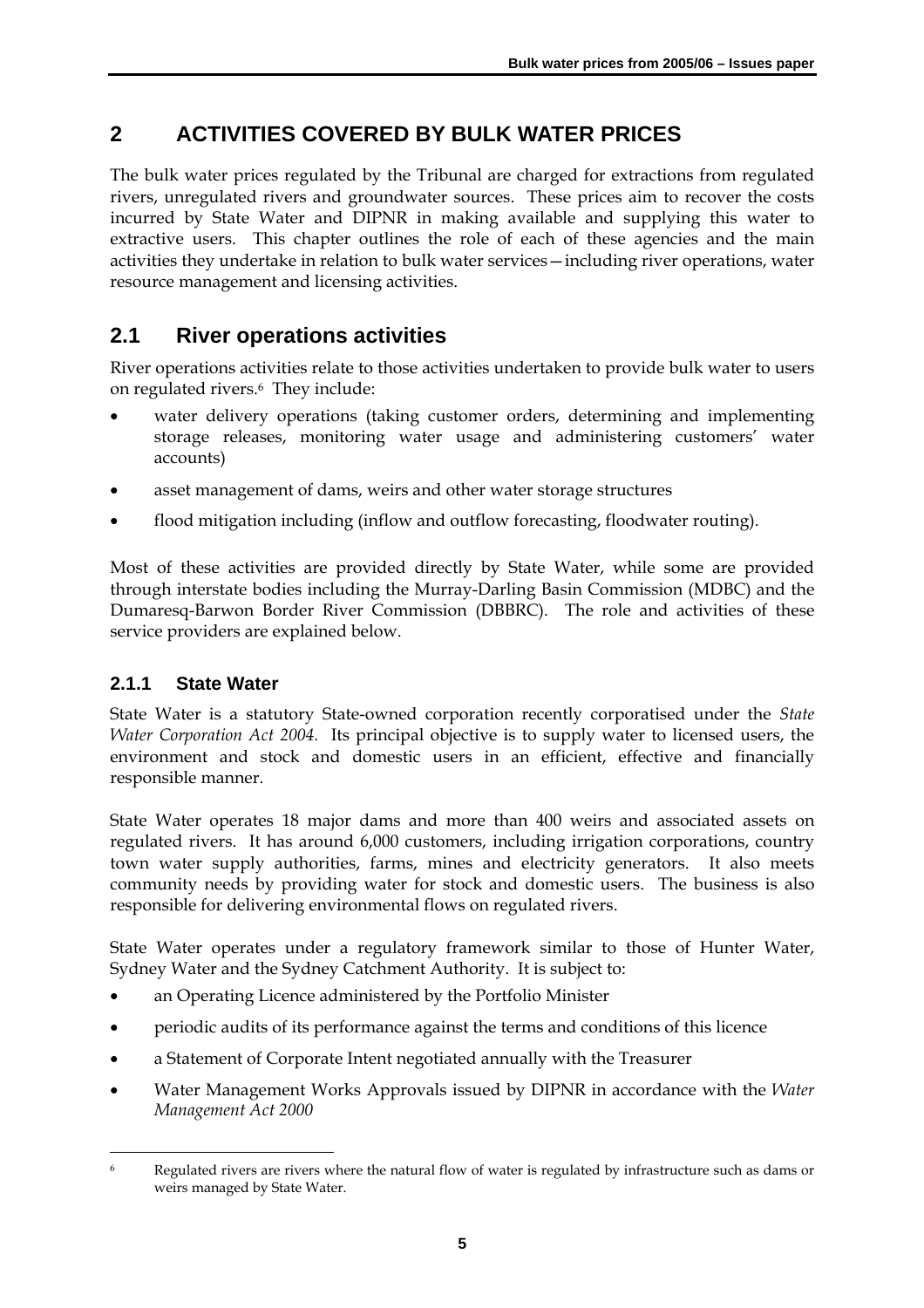• Memoranda of Understanding negotiated with other key regulatory agencies such as the Department of Environment and Conservation.

State Water is currently operating under an interim licence, while the Tribunal undertakes a review to recommend the terms of its initial Operating Licence. The conditions imposed as part of the initial licence may affect the range of activities State Water is required to undertake to comply with the licence, and the performance standards it is required to meet. If so, the cost implications of these conditions will need to be considered as part of this and subsequent price reviews.

### **2.1.2 MDBC and DBBRC**

The Murray-Darling Basin Commission (MDBC) and the Dumaresq-Barwon Border River Commission (DBBRC) are cross jurisdictional bodies established to "promote and coordinate effective planning and management for the equitable, efficient and sustainable use of the water, land and other environmental resources". Some bulk water is provided to users under the 'umbrella' of these bodies. Although the assets involved in providing these services are owned and operated by individual state authorities they are managed at the direction of the MDBC and DBBRC.7

The costs of managing and maintaining assets under these arrangements are jointly paid for by the signatory states. The costs are then allocated to each state in a proportion defined under the terms of the agreement. For example, at the time of the last determination, River Murray Water, the water business of MDBC, undertook works to enhance spillways to meet contemporary flood design standards, construction of new salt interception schemes and multi-level offtakes on dams. A proportion of the costs for these works was allocated to NSW.

NSW Treasury pays the NSW share of costs and allocates these costs to State Water. State Water includes these costs in the cost information it submits to the price review so they can be recovered through its bulk water prices.

### **2.2 Water resource management activities**

Water resource management (WRM) activities arise from the need to manage a resource that is being consumed by a wide range of user groups. The overriding aim of the WRM activities is to ensure the long-term sustainability of the resource, to allow continued water extraction and maintain the health of the natural ecosystem.

WRM activities are wide ranging and involve all activities associated with managing the water resource, including regulated and unregulated rivers and groundwater. They include specific activities to rectify problems resulting from excessive water extraction, and broader activities relating to managing the overall health of the catchment areas which also benefit river and groundwater systems.

 $\overline{a}$ 7 The main assets falling under the management of the MDBC include the Hume Dam, Dartmouth Dam and the Menindee Lakes storage scheme, as well a range of diversion weirs. The main assets falling under the DBBRC include Glenlyon Dam and Bogabilla Weir.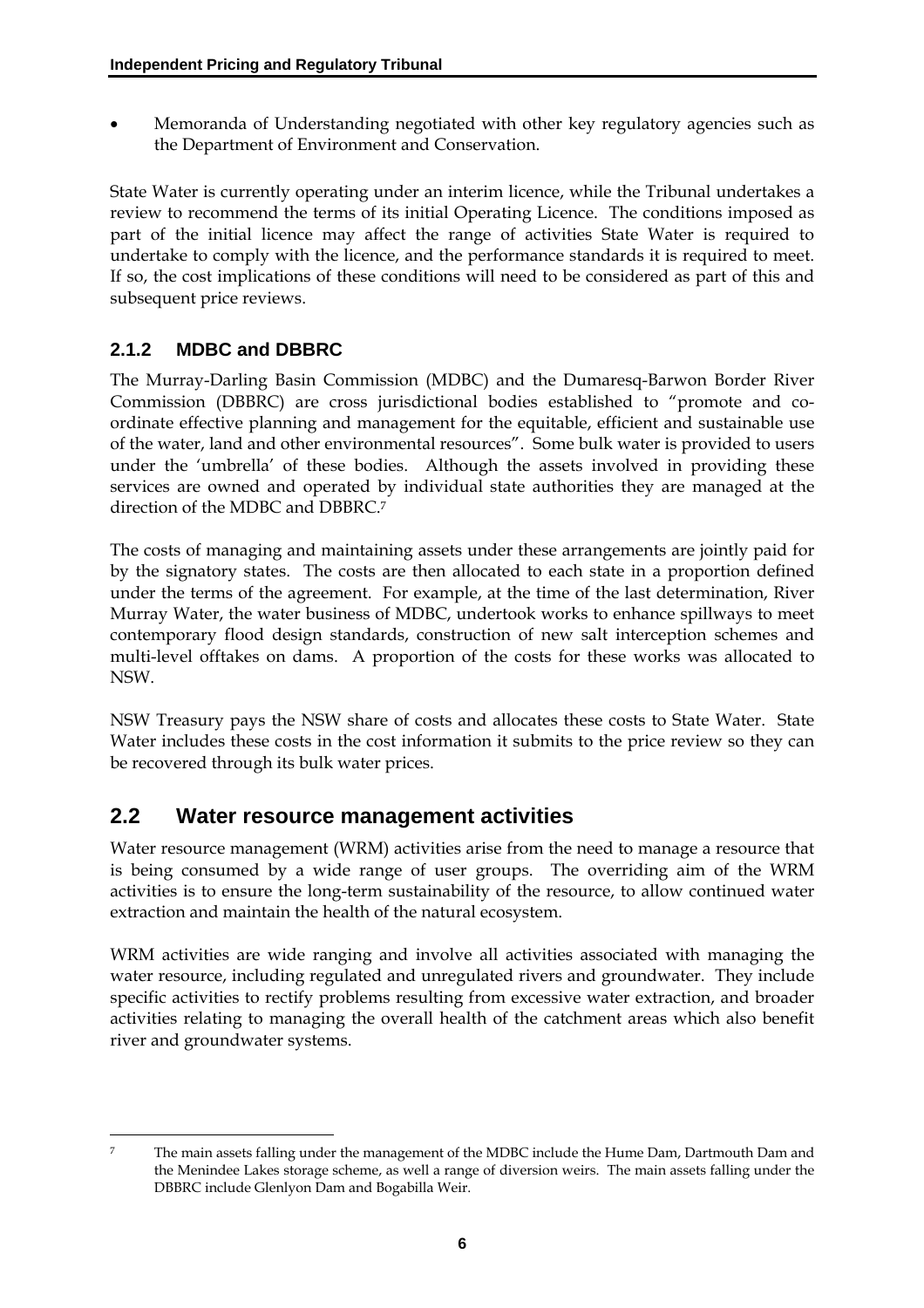At the last price determination, the Tribunal engaged ACIL Consulting to conduct a review of WRM activities. In conducting its review, ACIL noted the difficulty in defining what constitutes WRM activities. For the purpose of the pricing review, ACIL suggested that WRM activities could be defined as those activities:

- that would **not** be necessary were it not for the past, current and future patterns of extractive water use including construction and operation of dams, weirs and pumps etc
- that are concerned directly with the hydrology of the NSW surface and groundwater systems (as opposed to wider catchment management activities, although there are close linkages)
- where the benefits to extractive users are insufficient on their own to justify the costs of the activities.8

Based on this definition the WRM activities regulated by the Tribunal involve activities such as:

- collecting data to gain a better understanding of the levels of extractions as well as the potential implications of this extraction for the river system. This also includes the activities involved in managing the database
- developing policies to manage the resource which could involve broader Government policy development to manage the interstate sharing of resources
- developing plans/strategies to allocate water amongst users and the environment and to remediate problems such as salinity or blue green algae
- implementing these plans and monitoring compliance against the plans.

Most of these activities are performed by DIPNR, while some are performed through the MDBC and DBBRC.

### **2.2.1 Department of Infrastructure, Planning and Natural Resources**

DIPNR is a newly formed department with wide-ranging responsibilities, which include managing NSW's water resource under the *Water Management Act 2000*. This Act requires DIPNR to introduce Water Sharing Plans to manage the resource, with clear objectives required to be specified in each of the plans. These plans also specify the rules for accessing and sharing the resource.

While the broad range of WRM activities undertaken by DIPNR are reasonably clear, there is some uncertainty as to the level of activities (and consequent costs) that will be undertaken in future years. This partly reflects the fact that the Water Sharing Plans, which may have a bearing on the required activities and their level, have not, as yet, been introduced for all areas.9

 $\overline{a}$ 

<sup>8</sup> ACIL, *Review of water resource management expenditure in the NSW Department of Land and Water Conservation and State Water Business,* p ii.

<sup>9</sup> As at 1 July 2004, 31 Water Sharing Plans have come into affect, largely on regulated rivers and in some unregulated areas.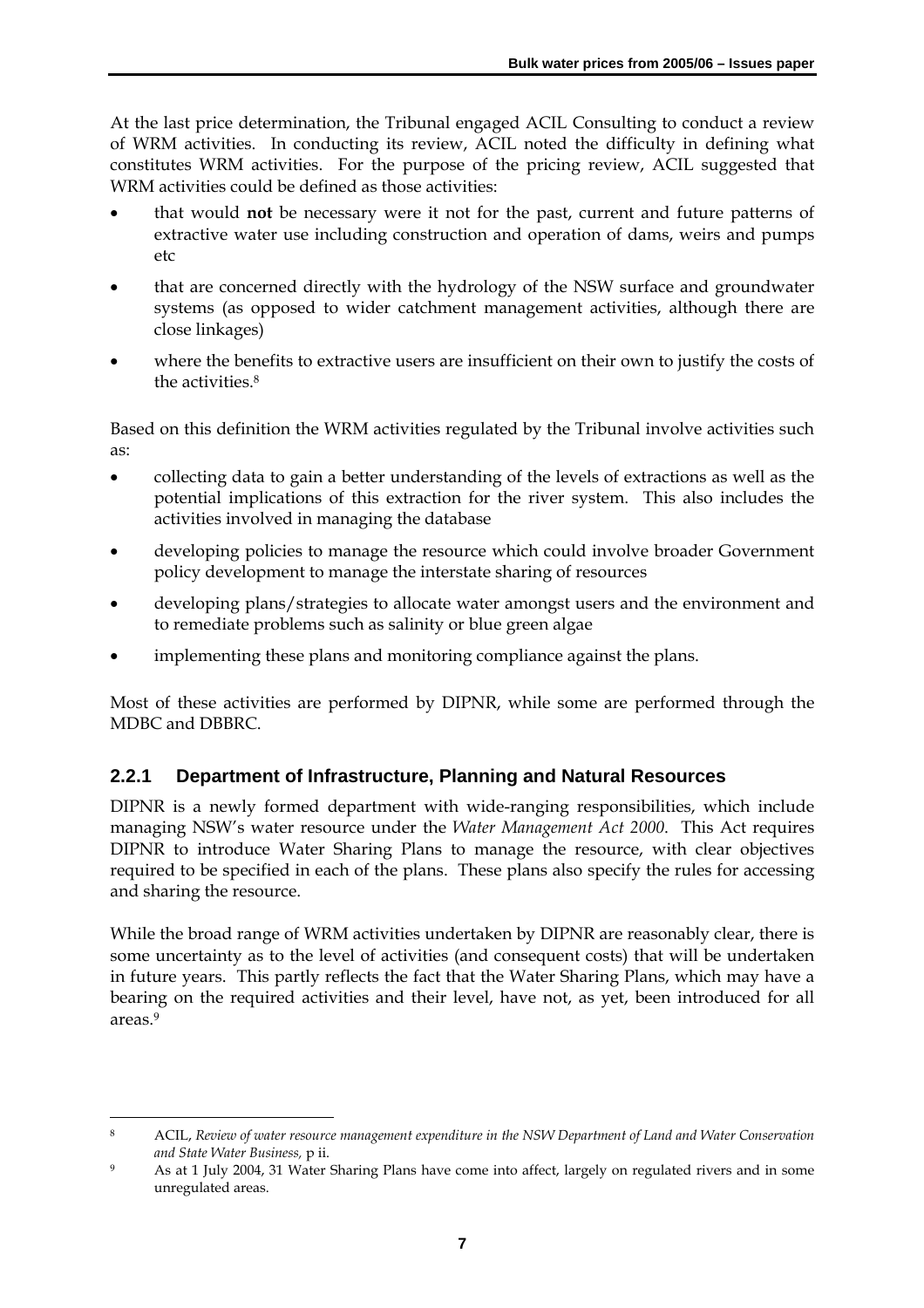There is also some uncertainty as to how these WRM activities will be provided. For example, the activities of the newly formed Catchment Management Authorities (CMAs) may impact on the WRM functions undertaken by DIPNR. Further, the CMAs may undertake some WRM type activities themselves but these may be funded through an alternative mechanism (eg Commonwealth funds) and may not be recoverable from extractive users.10

The CMAs were established in January 2004 following a recommendation of the Native Vegetation Reform Implementation Group. The intention was to ensure the better management of our native vegetation and protection of natural resources while minimising the restriction on farming activities. The existing Water Management Committees are expected to continue in the short term with their functions possibly being subsumed by the CMAs in the future. At this stage, it is not clear whether the activities of the CMAs will have a bearing on the WRM activities relating to making water available and/or water extraction.

### **2.2.2 MDBC and DBBRC**

The MDBC and DBBRC have responsibility for coordinating and managing WRM activities from a 'whole of system' perspective where the issues involve more than one state. These include activities such as monitoring water quality, managing ground water, monitoring bores and developing/implementing salinity mitigation strategies.

As with the river operations costs, the NSW share of these WRM costs are paid by NSW Treasury in accordance with terms of the agreements. These costs are then allocated to DIPNR and will be reflected in DIPNR's costs submitted to the Tribunal.

# **2.3 Licensing activities**

DIPNR is responsible for administering the planning and water management consents (access and approvals) under the *Water Management Act 2000*. This includes a wide range of activities such as administering licence applications, renewals and transfers (both temporary and permanent). It also includes transactions on works and use approvals in areas subject to water sharing plans.

The relevant provisions of the Act came into effect from 1 July 2004. While some of these activities are consistent with DIPNR's previous licensing activities some relate to entirely new categories of activities or to activities previously licensed in a different manner.11 There may be uncertainties regarding the future costs of undertaking these new activities.

 $\overline{a}$ 10 The total budget for the CMAs is \$119 million per annum, with \$82 million of this funded by the Commonwealth Government through the National Action Plan for Salinity and Water Quality and the Natural Heritage Trust grant processes.

<sup>11</sup> Examples of these new transactions for which fees are not currently being charged include the transfer of ownership of an access licence, a term transfer of access licence, and the subdivision of an access licence.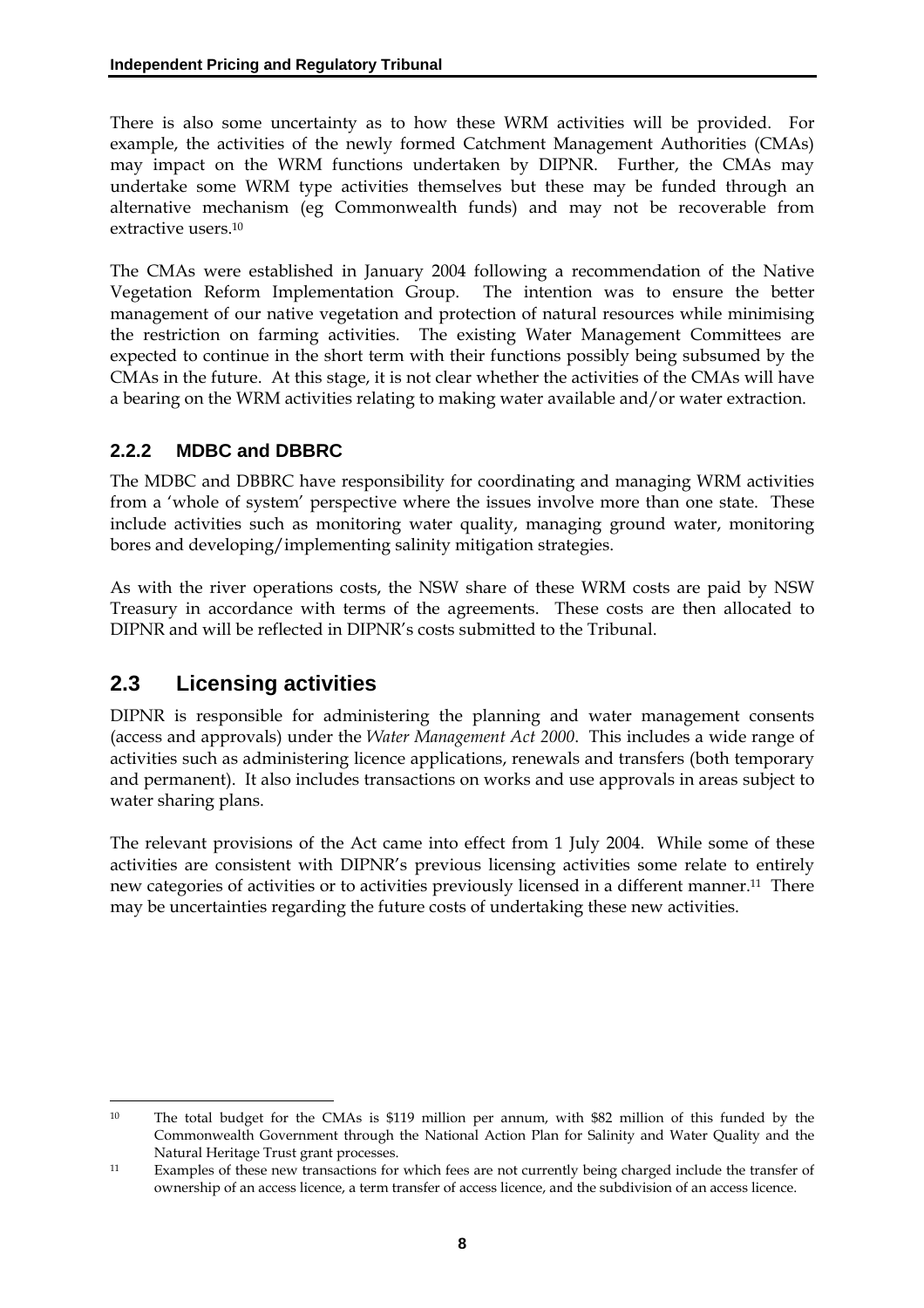# **3 TRIBUNAL'S APPROACH TO SETTING BULK WATER PRICES**

The Tribunal has had a role in rural bulk water pricing for some eight years. In 1996, it undertook a major research project to review and reform charges for bulk water services. This review set the overall framework and underlying principles for its regulation of bulk water prices. Since then, it has made four price determinations—in 1997/98, 1998/99, 2000/01 and 2001/02—through which it further developed and refined its regulatory approach.

One of the Tribunal's key objectives for price reform over this time was to set charges to progressively increase the level of cost recovery, in accordance with agreed COAG objectives and taking into account the impact on customers. It also restructured prices to improve cost reflectivity and improve conservation signals to users.

This chapter briefly explains the Tribunal's approach to regulating bulk water prices to date, to provide the context for this review.

# **3.1 Establishing the underlying principles for bulk water pricing**

The Tribunal's 1996 review of bulk water prices recommended how prices should be set to achieve the best possible balance between competing claims within the community. The 1996 Interim Report established the principles that have guided the Tribunal's subsequent determinations.12 The aim of the principles was to set prices that would encourage the former DLWC to provide the bulk water services in an efficient manner as well as to ensure that users were provided with a signal to more efficiently manage the resource. These principles were that:

- water charges should be based on the efficient economic costs of providing water services
- the administrator of water resources should receive sufficient funds to achieve financial stability and deliver an appropriate level of water services
- pricing policy should encourage the best overall outcome for the community from the use of water and the other resources used to store, manage and deliver that water
- the cost of water services should be paid by those who use the services. Those who cause more services to be required, or benefit more, should pay more
- pricing policy should promote ecologically sustainable use of water and of the resources used to store, manage and deliver that water.

The Tribunal's 1996 review also provided detailed guidance on particular issues. In particular, it defined how the term 'economic costs' should be interpreted. The Tribunal believed that these costs should include:

- recurrent costs of administration, operations and any maintenance, on regulated rivers, unregulated rivers and groundwater sources
- recurrent costs of resource management on regulated rivers, unregulated rivers and groundwater sources

 $\overline{a}$ 12 The principles adopted by the Tribunal also took into account the *Water Reform Framework* endorsed by the Council of Australian Governments (COAG) at the February 1994 meeting.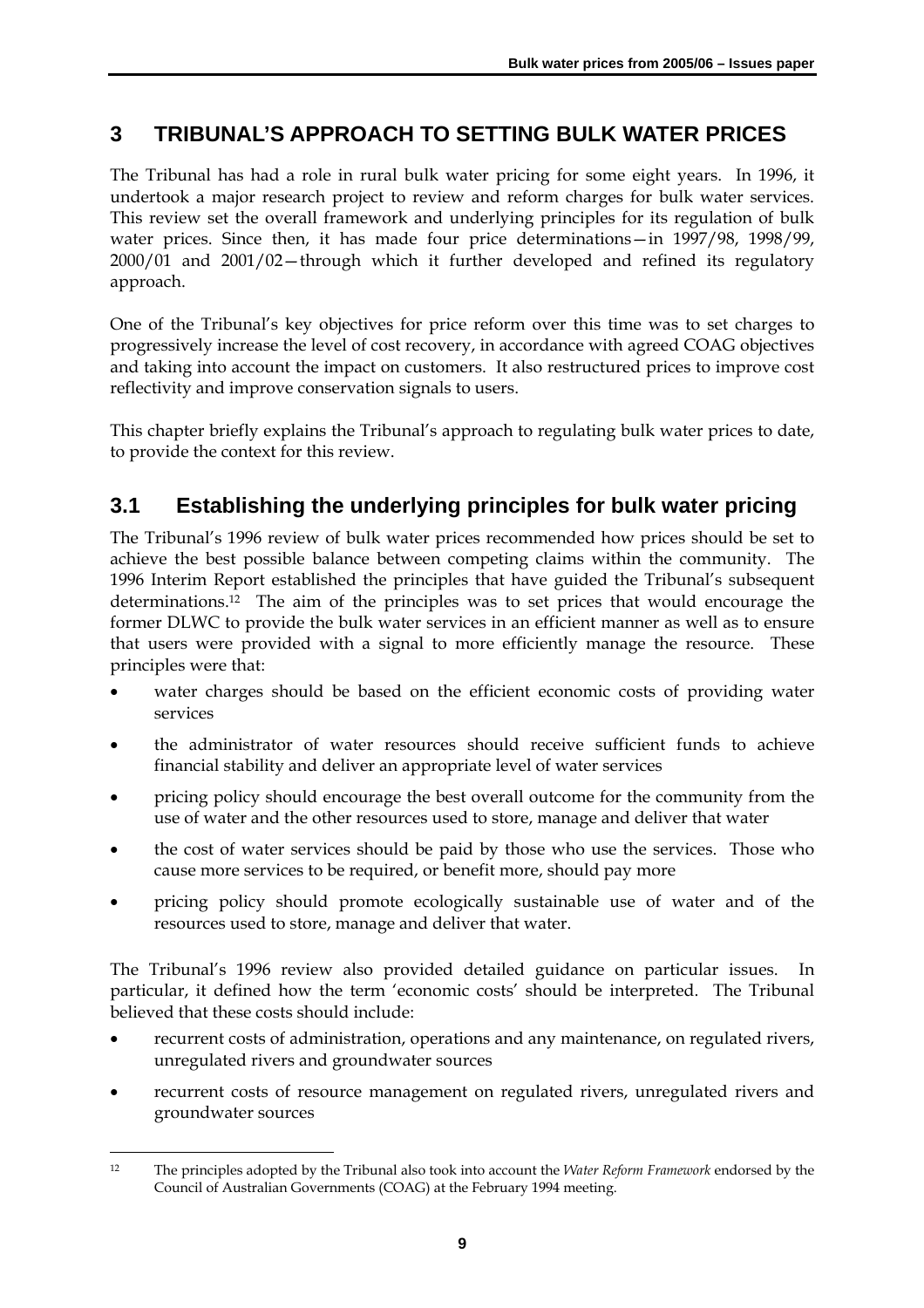- recurrent costs of dealing with the external environmental impacts of water use
- a capital charge calculated using an annuities approach to fund refurbishment and replacement of infrastructure assets on regulated rivers. This should not include a rate of return on existing infrastructure assets13
- a depreciation charge for those fixed assets that have finite lives<sup>14</sup>
- a real rate of return on new investments and augmentations to existing infrastructure on regulated rivers
- licensing and other regulation related costs<sup>15</sup>

The report recommended that where costs differed between regions, such differences should be reflected in regional charges so as to ensure that those responsible for causing (or benefiting from) services paid for these services. This led to the Tribunal adopting a valleybased approach to pricing in subsequent determinations.

The Tribunal also recommended the use of an asset annuity approach to fund asset refurbishment and replacement, which acts as a proxy for asset consumption. The main justification for this approach was to ensure that, at a minimum, prices embodied the costs associated with the preservation of the assets' ongoing service potential. This would ensure that sufficient funds were available to cover essential maintenance and renewal and finally, replacement, when this becomes necessary.

One of the implications of this approach was that a depreciation charge would apply for those assets that have short lives, and an annuity capital charge would apply for long-lived assets that require replacement or refurbishment.

### **3.2 Implementing price reform**

After the 1996 review, the Tribunal began implementing reforms to bulk water prices through its price determinations. Its key objectives were to improve price structures and to set prices to recover a greater proportion of the users' share of efficient costs. It also refined its regulatory approach to cost sharing, the treatment of the annuities and the value of the Regulatory Asset Base (RAB).16

### **3.2.1 Improving cost recovery**

 $\overline{a}$ 

In its 1997/98 determination, the Tribunal recommended real price increases of up to 20 per cent for customers on regulated rivers, and an average of 15 per cent for unregulated rivers and groundwater customers.

<sup>13</sup> The annuity charge is explained in more detail in Chapter 4.

<sup>&</sup>lt;sup>14</sup> There are many of these 'depreciable assets' within the groundwater and regulated river operations such as groundwater monitoring bores and non-infrastructure assets like mobile plant and equipment.

<sup>15</sup> IPART, *Bulk Water Prices - An Interim Report,* October 1996, p 63.

<sup>&</sup>lt;sup>16</sup> The RAB is a measure of the financial value invested in the water business and bears no relationship to the value of the physical assets. It represents the value a market would place on the business if it was to be sold, given its potential to earn revenue and profits under existing prices.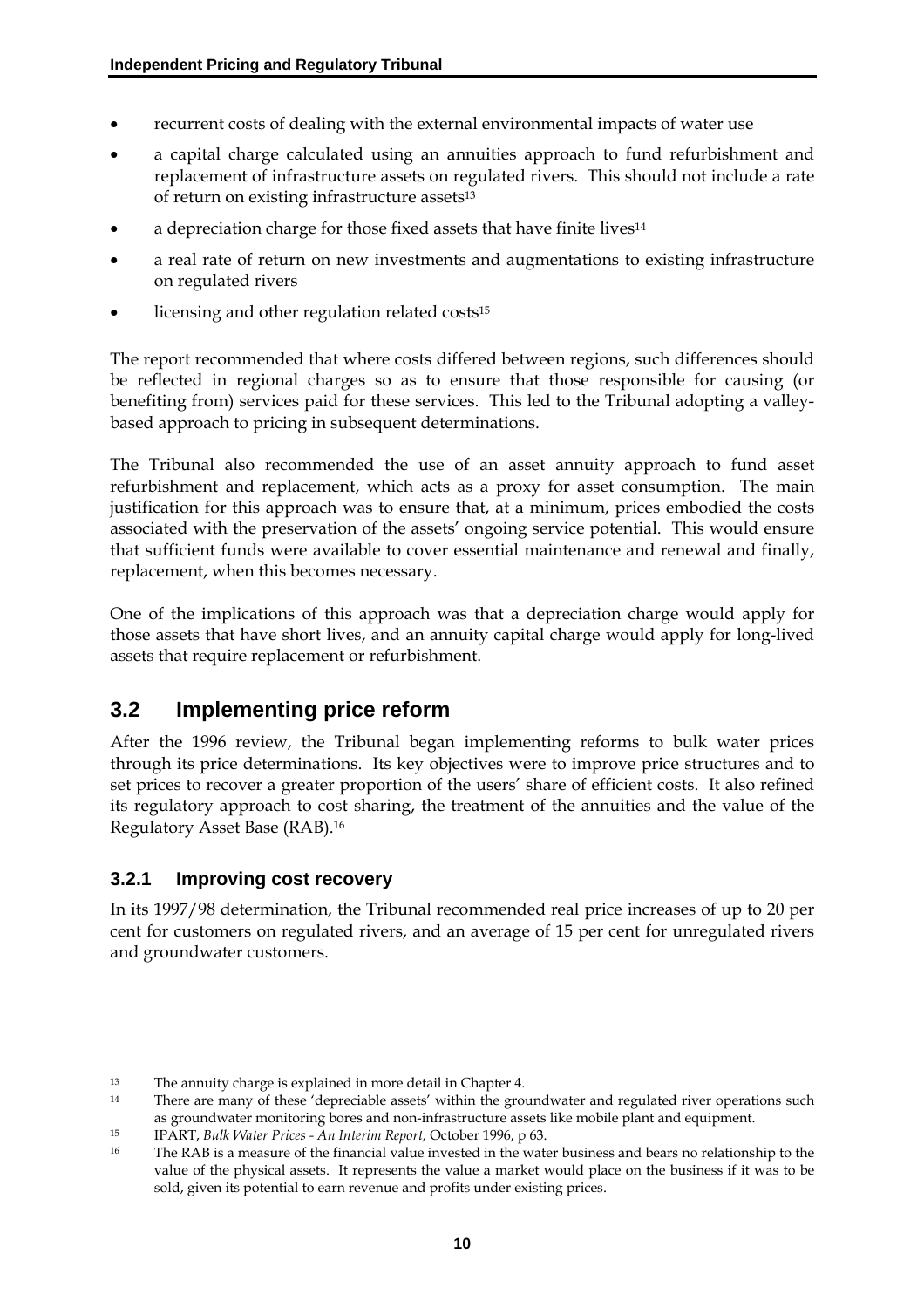These increases (and those recommended in the next two reviews) were limited due to uncertainty about the robustness of the cost data provided by DLWC and the impacts of the price movements on customers. The Tribunal put forward recommendations to assist the former DLWC in establishing a more robust and transparent cost base for the bulk water determinations. Key recommendations included:

- ringfencing State Water from DLWC (consistent with the 1994 COAG Water Reform Framework)
- establishing sound, transparent service agreements with related businesses (ideally the services would be subject to open tender)
- requiring valley based accounts to be produced and independently audited (available on a quarterly and annual basis).17

For the 2001/02 determination, the Tribunal received substantially improved financial data from DLWC. As a result it increased prices to improve cost recovery levels across all sources of extraction, particularly in regulated rivers where a number of valleys were projected to achieve full cost recovery by 2003/04.18 Based on the costs and cost allocation methodologies used in the 2001/02 determination, by 2003/04, 94 per cent of costs were expected to be recovered across regulated valleys, although the level of cost recovery varied significantly. In unregulated and ground water areas, approximately 30 per cent of the users' share of efficient costs was expected to be recovered by 2003/04.

While full cost recovery was anticipated in a number of regulated valleys, there remained a large number of valleys (particularly on unregulated rivers and groundwater) where the level of cost recovery was low.

### **3.2.2 Restructuring prices**

The Tribunal has also restructured bulk water prices to improve cost reflectivity and send clear signals to users about the need to conserve water. Key changes to the price structures included introducing:

- In 1997/98, a two-part tariff for regulated rivers with a fixed charge on licence entitlement and a variable charge on water usage.
- In 1998/99, a flat fee per hectare on unregulated rivers as a proxy for water usage. This was an interim arrangement, given that most users were not metered.
- In 2000/01, a two-part tariff structure on unregulated rivers that included a fixed charge and a variable charge (based on usage). This charge was to be phased in once users were converted to volumetric licences and were metered.

 $\overline{a}$ 17 The Tribunal also recommended ways to improve customer service standards including the establishment of the Customer Service Committees to assist scrutinising the costs and services being proposed by State Water/DLWC and to influence decisions on how bulk water services are delivered in their valleys. Other recommendations included reviewing the billing systems, establishing protocols for dealing with customer complaints and conducting customer surveys.

<sup>18</sup> The level of full cost recovery was determined based on the projected efficient costs and a user share of these costs. Both the efficient costs and user shares are subject to review, which may alter the level of efficient costs to be recovered from users in the upcoming determination.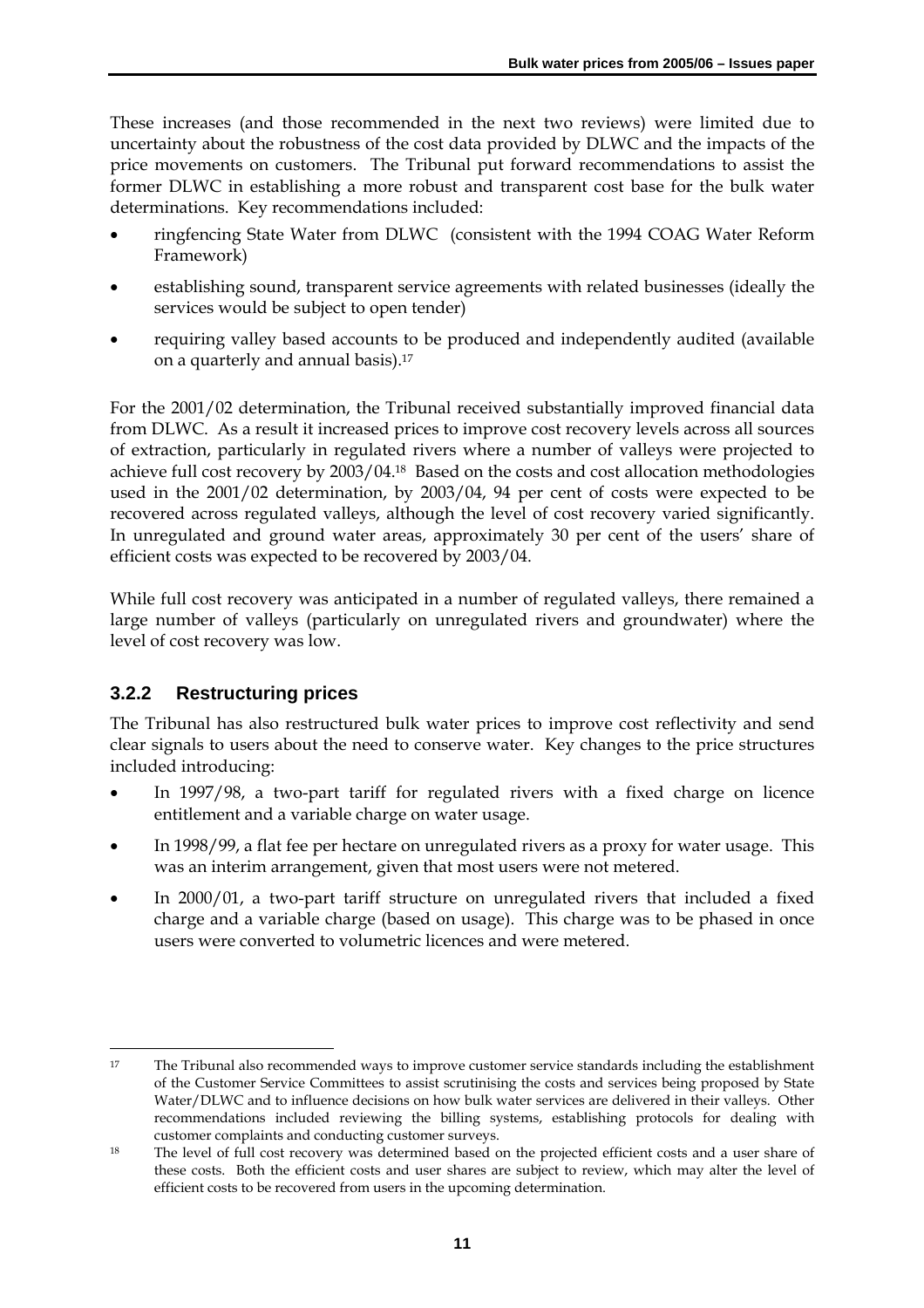#### **3.2.3 Refining the regulatory approach**

While the Tribunal's regulatory approach has been guided by the principles established in the 1996 review, it recognises that price regulation is an evolutionary process. It gradually refined a number of aspects of its regulatory approach through its price determinations, including adopting a 'line in the sand' approach to the opening value of the RAB, adjusting the treatment of capital annuities, and modifying the basis for allocating costs between extractive users and the community.

#### *Adopting a 'line in the sand' approach*

As part of its 1998/99 determination, the Tribunal refined its treatment of the RAB. This determination explicitly stated that existing assets should be treated as sunk costs with the charges limited to the costs of maintaining service capacity. Consequently, the Tribunal decided to draw a 'line-in-the-sand' and determine that all water assets put in place prior to 1 July 1997 should not be included in the asset base for pricing purposes. This resulted in the existing asset base being valued at \$0 for regulatory purposes.

The key implication of this valuation was that a rate of return would not be charged on those assets in place prior to 1 July 1997. This was consistent with the view that much of the irrigation infrastructure was constructed with non-commercial objectives<sup>19</sup> in mind, and so a commercial return on this historical expenditure was not justified. The Tribunal decided that only capital expenditure after 1 July 1997 should earn a rate of return.

#### *Adjusting the treatment of the capital annuities*

 $\overline{a}$ 

In the 2001/02 review, there was some debate as to the role of annuities and their relationship to the RAB. In the draft report, the Tribunal argued that capital expenditure funded through the annuities would, in addition to the annuities charge, be allowed to earn a rate of return calculated on the value of the RAB. The RAB value was to be calculated based on the cumulative addition of actual capital expenditure since 1 July 1997.*<sup>20</sup>*

Following further modelling and input from stakeholders the Tribunal clarified its position in the 2001 final determination and stated that the annuity (as proposed at that time) "should not be added to the RAB and earn an explicit rate of return (in addition to that implicit in the calculation of the annuity). The annuity would, therefore, maintain DLWC's water assets at their real 1997 value." This meant that assets funded through the annuity would not enter the RAB and generate an additional return.

The Tribunal also noted that capital expenditure on short-lived assets that have a market value should be depreciated.21

<sup>19</sup> Other objectives included flood mitigation and providing incentives to encourage the development of irrigation agriculture.

<sup>20</sup> IPART, *Department of Land and Water Conservation Bulk Water Prices from 1 October 2001 - Draft Report*, October 2001, p 85.

<sup>21</sup> IPART, *Department of Land and Water Conservation Bulk Water Prices from 1 October 2001*, p 24.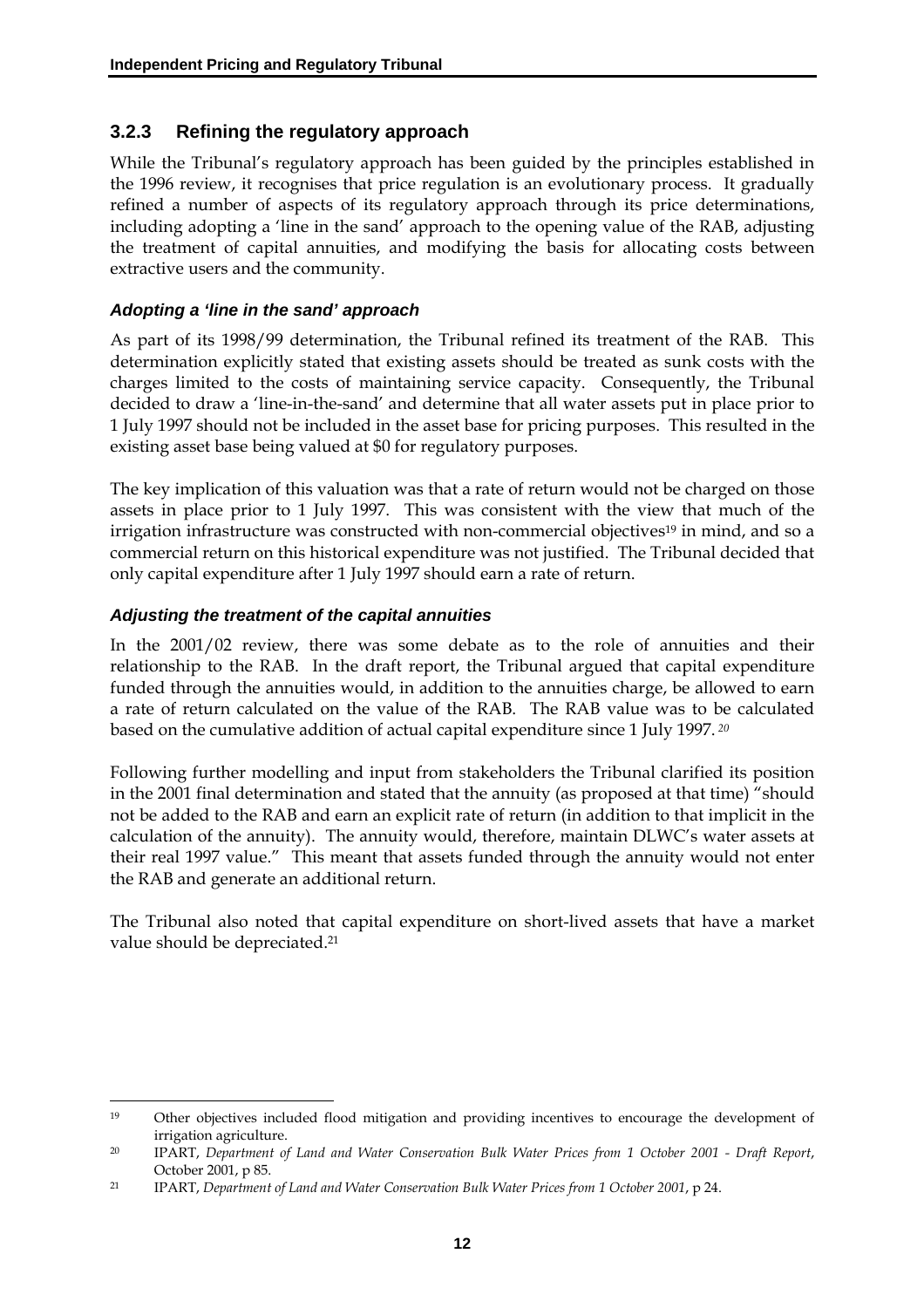#### *Modifying the basis for cost allocations*

In the 1998/99 review the Tribunal considered further on what basis costs should be shared between extractive users and the Government (on behalf of the community). The Tribunal considered both the polluter-pays (also known as impactor pays) and beneficiary pays principles.22 The Tribunal noted that neither approach was perfect, and that cost sharing still required a significant degree of judgement.

In the 1998/99 report, the Tribunal nominated a set of ratios for allocating efficient costs between bulk water users and the Government. Individual ratios were allocated to 20 'product groups', which is essentially a grouping of functional areas to categorise bulk water activities. The ratios were based on a mix of 'impactor pays' and 'beneficiary pays' principles, developed through consultation with the former DLWC and user groups. This result was a hybrid approach that was weighted more towards a beneficiary pays approach.

For the 2001 review, the Tribunal employed ACIL Consulting to review the merit of the cost allocation principles.23 ACIL developed a conceptual framework to determine how the costs should be shared. ACIL then applied this framework, which involved reviewing the WRM and river operation activities and allocating these to 'subproduct' groupings.24

While ACIL's review and proposed aggregated costs shares were reasonably well accepted by stakeholders, there remained substantial debate over how capital expenditure costs incurred to ensure structures comply with occupational health, public safety and environmental standards should be shared. Under ACIL's approach these costs were fully allocated to the Government.

The Tribunal accepted the majority of cost shares proposed by ACIL but, following further consideration and stakeholder input, decided that the compliance capital costs should be shared equally between the Government and extractive users. The Tribunal, however, noted that further assessment of the costs sharing ratios was required.25

 $\overline{a}$ 

<sup>22</sup> A more detailed explanation of these principles is provided in Chapter 5.

<sup>&</sup>lt;sup>23</sup> As part of the project ACIL was also required to review the appropriate level of water resource management costs that should be allowed in determining prices.

<sup>&</sup>lt;sup>24</sup> 'Subproducts' are a more detailed breakdown of functional activities of the agency. 'Products' are an aggregation of the 'subproduct' activities.

<sup>&</sup>lt;sup>25</sup> A detailed discussion of the cost allocation methodologies, the ACIL review and the Tribunal's approach for this review is discussed in Chapter 5.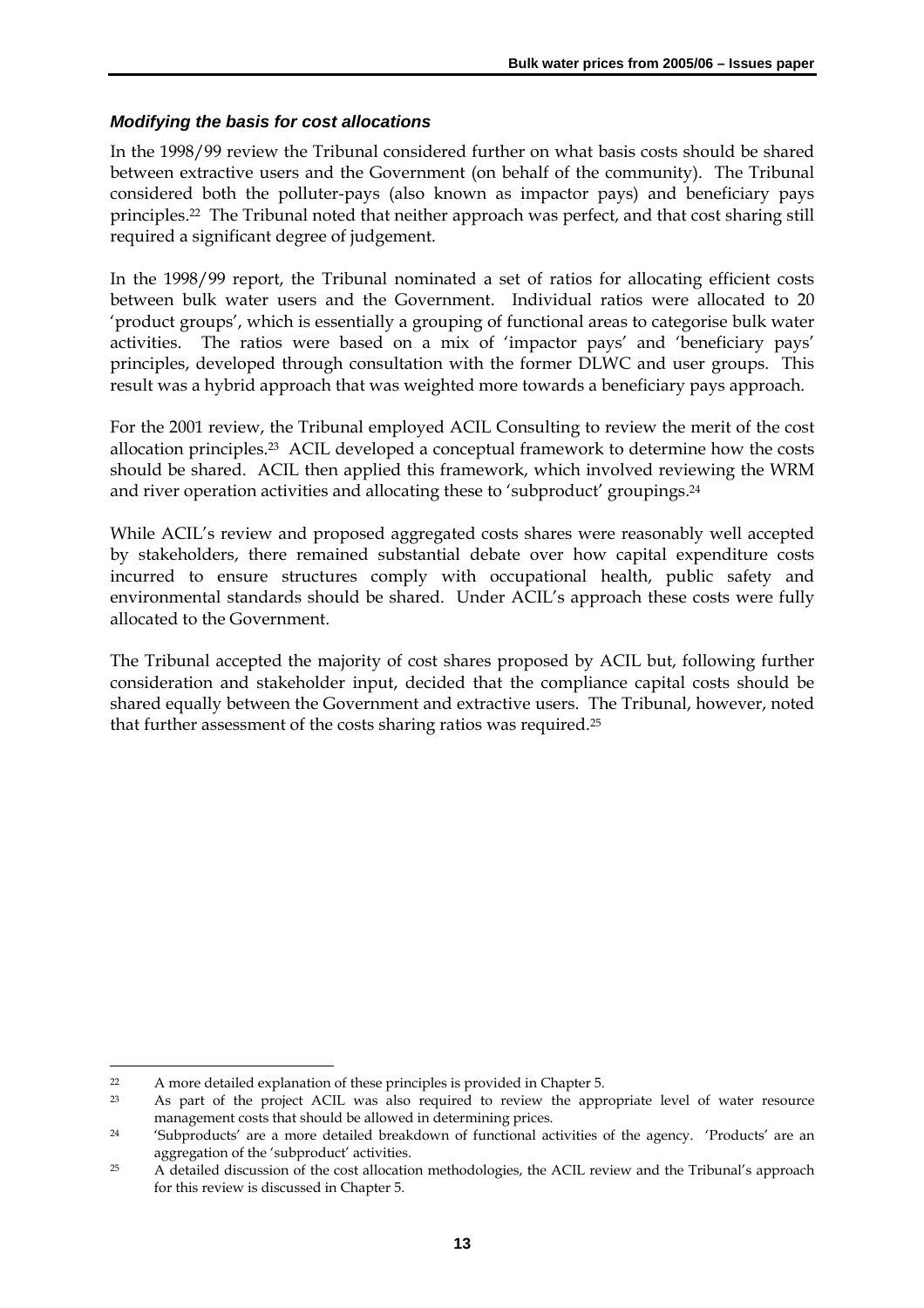# **4 ESTABLISHING EFFICIENT COSTS**

The first step in the Tribunal's price determination process will be to establish the efficient costs of supplying bulk water to extractive users in NSW and managing the State's water resources to ensure their long-term sustainability for each year of the 2005 determination period. These costs include those that will be incurred by State Water in undertaking its river operations activities, and by DIPNR in undertaking its water resource management (WRM)26 and licensing activities. The Tribunal's approach to establishing these costs is discussed below.

### **4.1 Costs of river operations activities**

State Water's costs in undertaking its river operations activities include operating expenditure, capital expenditure on long-lived assets, and capital expenditure on short-lived assets related to regulated rivers.27 These costs include a proportion of the costs associated with Murray-Darling Basin Commission (MDBC) and Dumaresq-Barwon Border River Commission (DBBRC) activities on these rivers.

### **4.1.1 Operating expenditure**

 $\overline{a}$ 

Operating expenditure includes all expenditure related to the operation, maintenance and administration of State Water's core business of providing bulk water services. These costs are substantial as they include labour, materials, contracting and energy costs.

For this determination, the Tribunal will be reviewing the estimates of projected operating expenditure provided by State Water and has asked it to provide information on the potential for further future efficiency gains. The Tribunal has also asked State Water to provide:

- Information on the drivers behind projected operating expenditures over the determination period.
- Details of any service agreements between State Water and DIPNR. For example, one issue the Tribunal will need to consider is whether State Water will be responsible for billing all groundwater and unregulated river customers on behalf of DIPNR. If so, the Tribunal expects that, at a minimum, clear contractual arrangements between the two agencies will be in place.
- Details of the portion of the MDBC and DBBRC operating costs attributed to NSW. The Tribunal expects that the method for allocating these costs will be robust and transparent.
- Details of any cost implications of the extension of State Water's activities to include the functions of the Fish River Water Supply Authority.
- Steps taken to 'ring fence' any non-regulated costs and revenues.<sup>28</sup>

<sup>26</sup> WRM activities relate to regulated rivers, unregulated rivers and groundwater systems.

<sup>27</sup> Extractive users on unregulated rivers and groundwater systems do not pay for river operations activities.

<sup>28</sup> State Water undertakes other income-earning activities not subject to regulation by the Tribunal, such as hydro electricity generation, rental of cottages and accommodation charges at dams. The Tribunal expects that the costs provided for in the determination of bulk water charges will exclude the costs associated with these activities.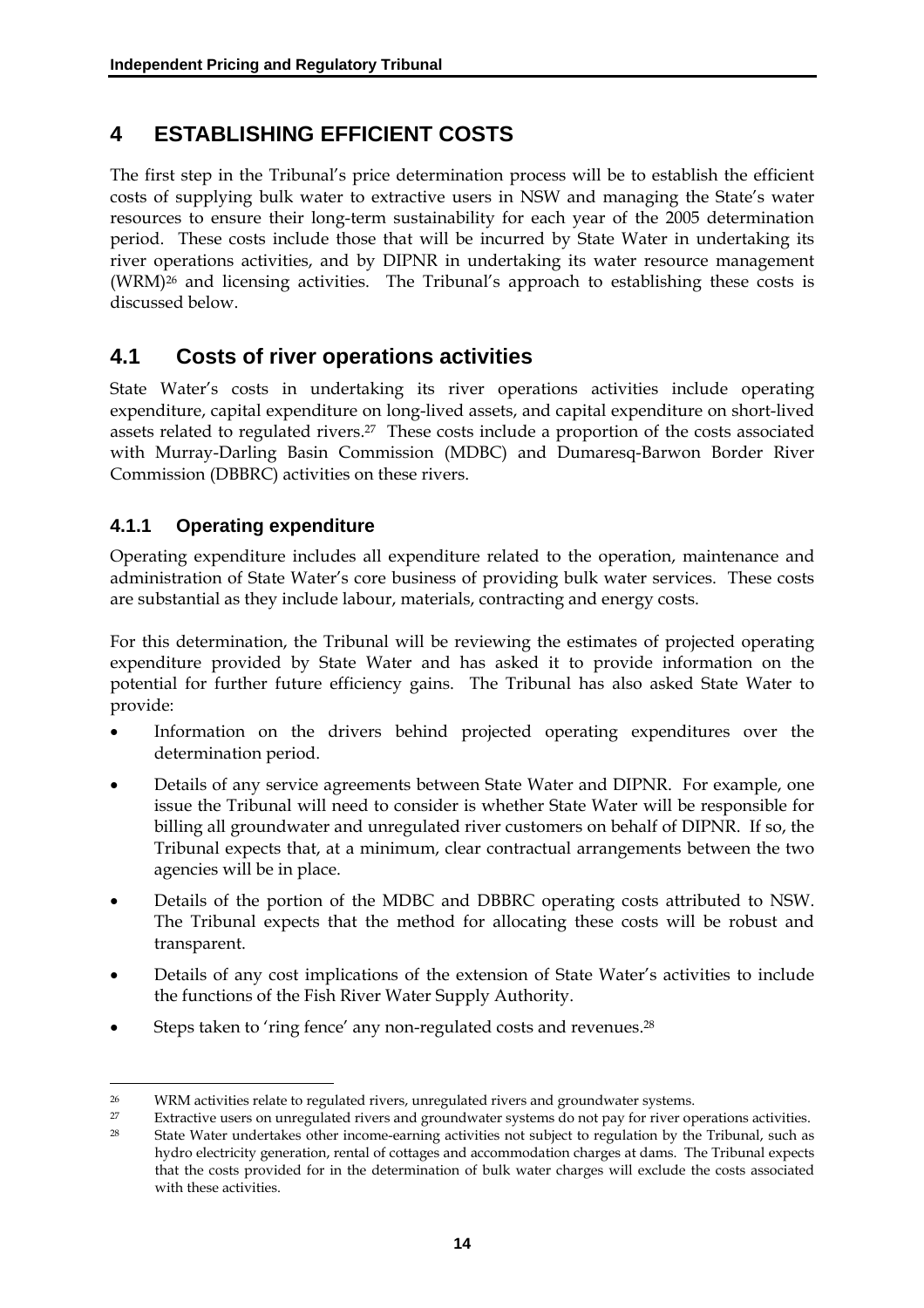The Tribunal will engage an independent consultant to review State Water's estimates of its projected operating costs to determine whether they are efficient.29 The consultant will examine both historical costs and the key drivers behind the projected operating costs.

The information provided by State Water and the consultants will be used in conjunction with the Tribunal's own analysis to determine appropriate levels of future operating expenditure related to river operations activities. The Tribunal's analysis may include benchmarking State Water's performance in relation to specific activities compared to the performance of other bulk water providers, such as Goulburn-Murray Water.

#### *The Tribunal welcomes comments on:*

 $\overline{a}$ 

- \* *the efficiency of the projected operating costs outlined in State Water's submission*
- whether there is scope for State Water to achieve further efficiency gains over the next *price determination period.*

### **4.1.2 Capital expenditure on long-lived assets**

State Water's capital expenditure includes expenditure for asset maintenance and replacement to ensure that the assets can maintain their current service potential into the future, and compliance-related expenditure on long-lived assets.30 This expenditure is reflected in State Water's Total Asset Management Plan (TAMP), which provides forecasts for the next 30 years.

The Tribunal has requested that State Water outline a proposed capital expenditure program for the determination period that is consistent with its TAMP, and details of the MDBC and DBBRC capital costs to be attributed to NSW over this period. It will also engage an independent consultant to review:

- the capital costs provided for in State Water's TAMP, including the timing, necessity and efficiency of this expenditure
- State Water's proposed capital expenditure for the determination period, including where any efficiency gains can be made
- the prudence of the actual expenditure State Water incurred over the last determination period
- the portion of the MDBC and DBBRC capital costs attributed to NSW.

It is possible that, for a range of reasons, actual capital expenditure in the current period will differ from that expected when the current price determination was made in 2001. As a general principle, extractive users should only pay for actual capital expenditure that is deemed to have been prudent, and for future capital expenditure that is deemed to be efficient.

<sup>29</sup> The consultant will need to form its view on efficient costs in the context of the existing standards in State Water's Operating Licence and any potential changes to these standards which may effect the cost of providing bulk water.

<sup>&</sup>lt;sup>30</sup> Compliance related expenditure includes capital costs associated with ensuring structures such as dams and weirs comply with relevant dam safety standards, meet relevant public safety and occupational health and safety (OHS) standards and comply with contemporary standards to mitigate the environmental impacts of stream interruption.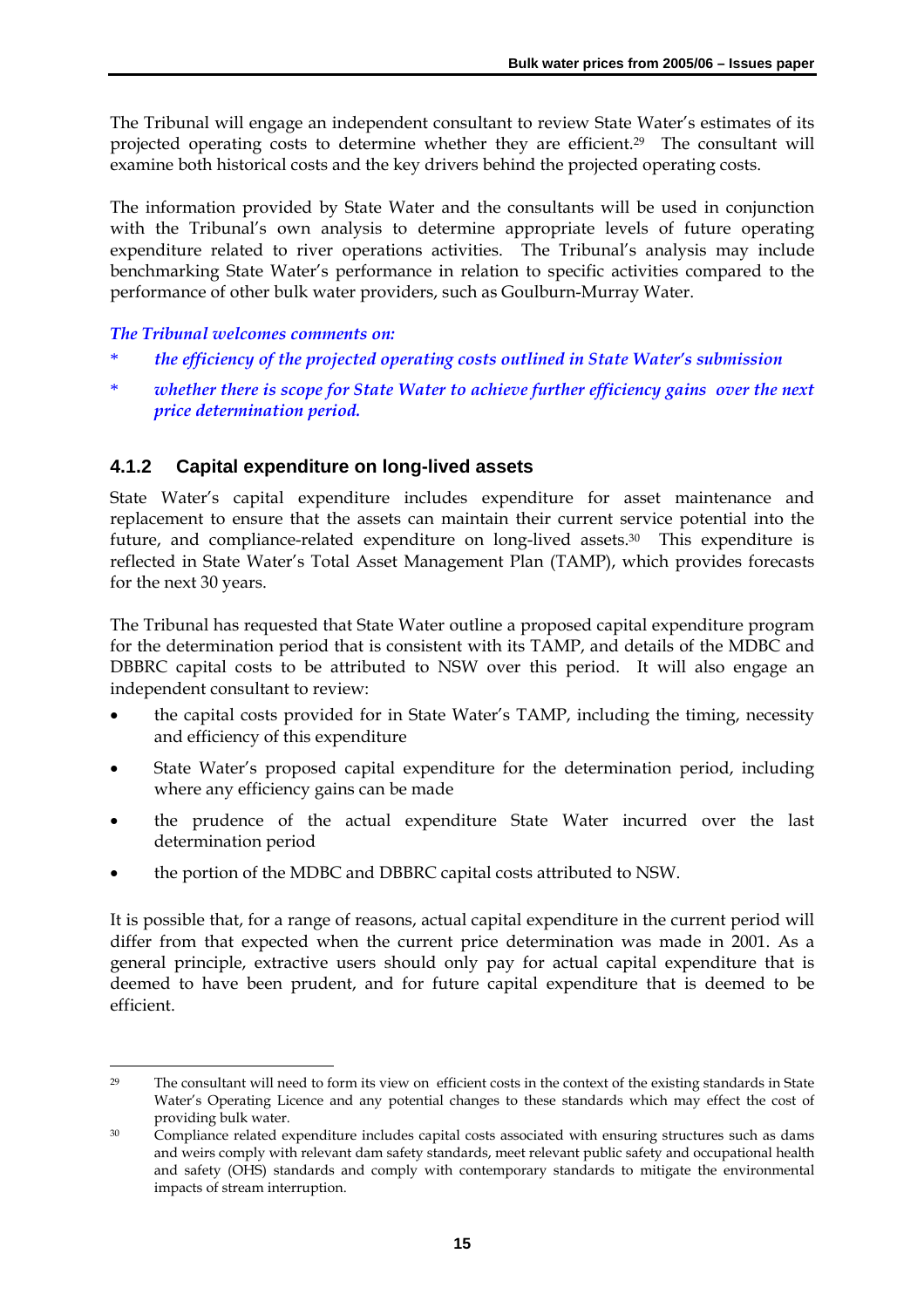*The Tribunal welcomes comments on:* 

- \* *the projected capital expenditure program outlined in State Water's submission, and the outcomes that it is expected to achieve*
- \* *the prudence of State Water's past capital expenditure.*

Once the Tribunal establishes the efficient level of capital expenditure State Water will require over the determination period, consistent with its TAMP, it then needs to consider the most appropriate way to fund this expenditure. Two main approaches can be used to fund new investments in long-lived assets:

- the first is for users to fund the assets directly through upfront and concurrent contributions, the size of which are determined using an annuity or sinking fund approach
- the second is for State Water to pay for the assets using its own funds and to recover those outlays from users of the assets over the life of those assets.

These approaches are discussed below. A more detailed discussion is also provided in Attachment 4.

#### *Funding by users through an annuity or sinking fund approach*

The Tribunal has used an annuity approach in all bulk water determinations since 1996. In the last determination in 2001, this approach involved converting State Water's efficient capital expenditure profile over a period of 30 years into the future into an annualised charge or annuity—effectively averaging its 30-year expenditure profile into 30 annual payments.

Interest on outstanding balances is implicitly included in the calculation. In any year where the amount of the annual annuity payment is greater than the amount to be spent on capital works, the balance of the account attracts interest. The converse applies where the amount of capital expenditure exceeds the value of the annual annuity and the balance of unspent annuity payments from previous years.

The main reasons the Tribunal has opted for the annuity approach in the past include that it:

- allows the cost of lumpy capital expenditure to be spread over a number of years, to minimise the impacts on users in a particular period
- should help ensure that sufficient funds are available to meet the refurbishment requirements of the assets over their lifetime.

However, some stakeholders may see the first of these reasons as a negative. If major components of capital expenditure are likely to be required in the long term, the current cohort of water users could be called upon to contribute to work that will not be undertaken until up to 30 years into the future. Conversely, where major works are required in the short term, these costs are effectively spread over future cohorts of water users.

This approach seeks to allocate the funding risk of future works required to maintain the service potential of infrastructure from the provider of the infrastructure, in this case State Water, to water users. It is appropriate when an irrigation system's longer term financial viability is limited but its users want the service potential embodied in the system to be maintained.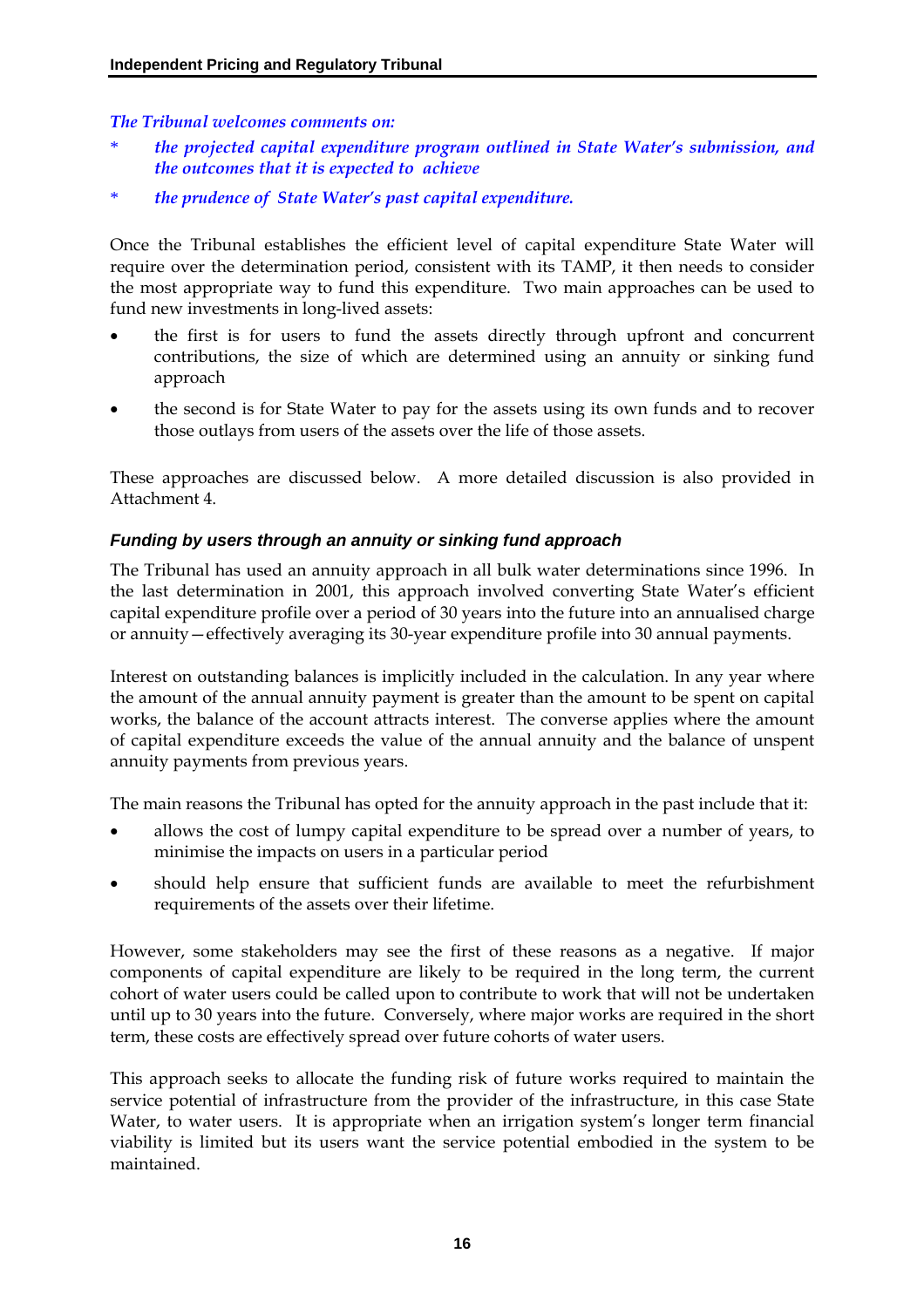#### *Funding by State Water*

Although the Tribunal has used an annuity approach in the past, it is worth considering whether this approach is still the most appropriate mechanism for funding capital expenditure on long-lived assets, particularly in the light of State Water's recent corporatisation. As a corporatised entity, State Water may be able to borrow funds more effectively than the former DLWC. It could then fund new and replacement capital expenditures when required, and recoup its investment over the life of the assets in question after the works are completed.

If funding by State Water was considered more appropriate, at least two potential approaches could be used:

• **The first is a rate of return approach.** The Tribunal uses this approach in determining prices for other regulated businesses, including the metropolitan water agencies. Under this approach, capital expenditure is initially funded by the agency, and the value of the completed work is incorporated into a Regulatory Asset Base. 31 Assets are then depreciated, and a rate of return that reflects the risk-adjusted opportunity cost of the funds invested is allowed on the value of the RAB.

A difference between the rate of return approach and the user-funded annuity approach used in the past is that the rate of return approach treats all capital expenditure in the same way, irrespective of whether it is related to long-lived or shortlived assets, (ie all prudent capital expenditure is rolled into the RAB and subject to depreciation and rate of return charges).

The rate of return approach may be more consistent with the requirements under the National Water Initiative, which requires a "continued movement towards *upper bound pricing* for all rural systems, where practicable". *Upper bound pricing* encompasses the recovery of "operational, maintenance and administrative costs, externalities, taxes or tax equivalent regimes (TERs), provision for the cost of asset consumption and cost of capital, the latter being calculated using a weighted average cost of capital" (WACC)<sup>32</sup>. However, the National Water Initiative recognises that this may not always be achievable for rural and regional water.33

If a rate of return approach were to be adopted it may require an opening RAB to be established. This would need to be done having regard to the Tribunal's previously adopted 'line in the sand approach' where State Water's existing assets (as at 1 July 1997) were valued by the Tribunal at \$0 for pricing purposes (see Chapter 3). The Tribunal would need to carefully consider all the implications of such an approach before adopting it for this determination.

 $\ddot{\phantom{a}}$ 

<sup>31</sup> Issues relating to establishing and rolling forward a Regulatory Asset Base are discussed in the Tribunal's Final Report on *NSW Electricity Distribution Pricing 2004/05 to 2008/09.* 

<sup>32</sup> The NWI also provides for the "achievement of *lower bound pricing* for all rural systems in line with existing NCP commitments". *Lower bound pricing* is defined as "the level at which to be viable, a water business should recover, at least, the operational, maintenance and administrative costs, externalities, taxes or TERs (not including income tax), the interest cost on debt, dividends (if any) and make provision for future asset refurbishment/replacement. Dividends should be set at a level that reflects commercial realities and stimulates a competitive market outcome." It is not clear how much the upper and lower bounds differ from each other. The difference is likely to vary from valley to valley.

<sup>33</sup> Attachment 2 provides an overview of the *National Water Initiative.*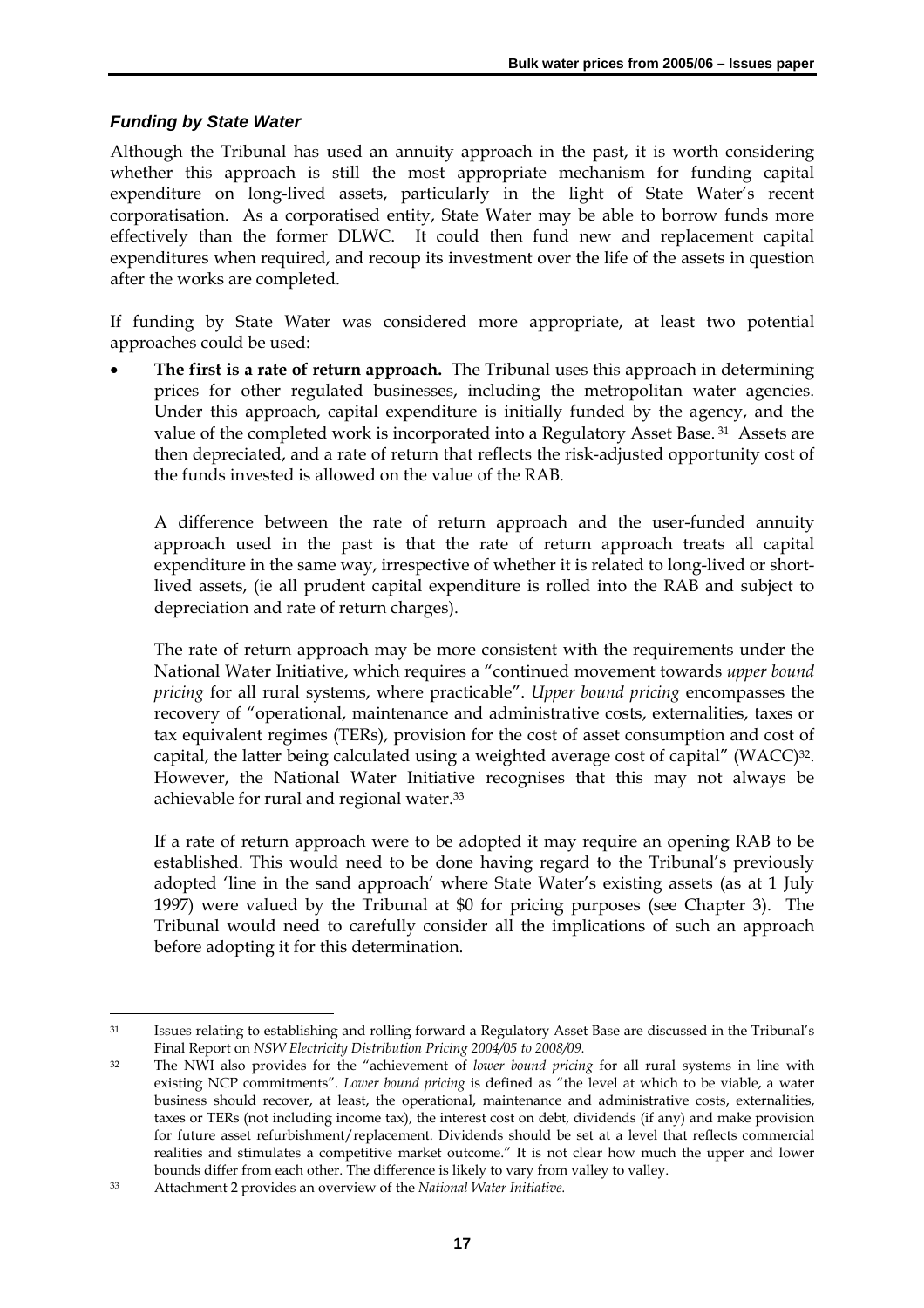The second approach is the constant amortisation approach. Like the annuity approach, this approach involves an annuity concept. However, instead of water users contributing to the cost of works upfront, State Water initially funds the works and amortises the cost in equal annual amounts over the life of the assets in question. These amounts are then reflected in the price of water, to recover the monies outlaid by State Water from water users. Thus the amounts represent the users' progressive consumption of the assets' service potential over their useful life, and a return on the funds invested.

Unlike the annuity approach, with the constant amortisation approach the risk associated with the provision of future works required to maintain the service potential of the infrastructure remains with State Water. This approach is suited to irrigation systems where the longer term financial viability is more certain.

To use either of these approaches, the Tribunal would need to determine an appropriate opportunity cost of capital, or rate of return, to apply to State Water's investments in capital works. For other regulated businesses, the Tribunal uses the weighted average cost of capital approach (WACC) to determine an appropriate range for this rate of return. The WACC is calculated by estimating the cost of debt and equity, weighted to take into account their relative proportion of the total capital. The cost of equity is calculated using the capital asset pricing model (CAPM), which incorporates the risk free rate and an industry's risk premium relative to the risk free rate. 34

The Tribunal believes that deciding on the most appropriate approach for funding capital expenditure on long-lived assets is a critical issue for this review. It will be important to ensure that State Water has sufficient funds to adequately maintain and replace its infrastructure, as well as appropriate incentives to undertake this work in a cost effective way. The security of water entitlements and hence their value rests, in large part, on the integrity of the infrastructure necessary to provide the water.

The appropriateness of a user-funded approach versus an agency-funded approach depends in large part on the long-term financial viability of the irrigation area involved. Given that irrigation schemes are likely to be assessed as having different degrees of financial viability, it may be that a mix of the funding approaches is appropriate.

Irrespective of the approach adopted, the Tribunal will need to consider whether and how charges determined in previous determinations should be updated to reflect changes in capital expenditure since they were originally calculated. For example, actual capital expenditure since the 2001 determination may differ from the expenditure profile used to derive the annuity charge initially. Some proposed works may not have proceeded, while some new works (not previously identified) may have been undertaken. In addition, the forecast capital expenditure profile for future works may differ from the profile used for the 2001 determination, due to changes in needs or priorities.

 $\overline{a}$ 

<sup>&</sup>lt;sup>34</sup> A general formulation for WACC is: WACC =  $R_e \times (S/V) + R_d \times (D/V)$ , where  $R_e$  is the return to equity, S is market value of equity,  $R_d$  is the return to debt, D is market value of debt, V is market value of debt plus equity. A detailed discussion of the WACC can be found in the IPART document *NSW Electricity Distribution Pricing 2004/05 to 2008/09: Final Report*, June 2004, p 217.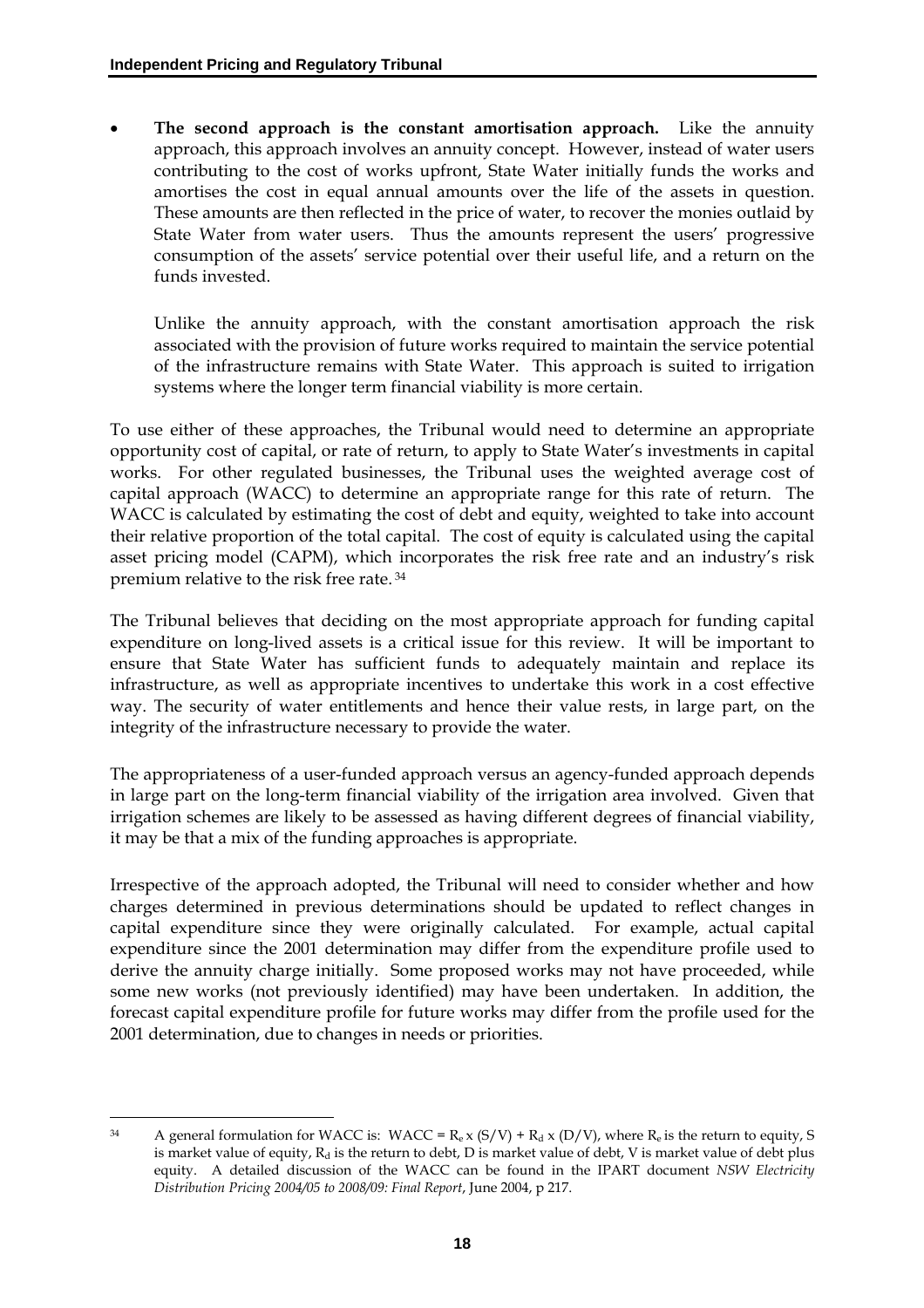#### *The Tribunal welcomes comments on:*

- What approach to funding capital expenditure should be adopted when pricing water *services to ensure that capital expenditure requirements can be met.*
- \* *An appropriate rate of return for State Water.*

### **4.1.3 Capital expenditure on short-lived assets**

The approach to funding capital expenditure the Tribunal has used in the past provides for a depreciation charge to apply on the value of short-lived assets. These include assets such as mobile equipment to support bulk water infrastructure assets.

The Tribunal will request State Water to separately identify these short-lived assets and the underlying assumptions for calculating the depreciation charge. Although these assets contribute relatively little to the cost base, it also intends to give further consideration to how best to fund new expenditure on short-lived assets, and will review its past regulatory approach for consistency with other businesses it regulates.

# **4.2 Costs of WRM activities**

DIPNR's costs in undertaking its water resource management (WRM) activities include the operating and capital expenditure it incurs in managing the State's regulated river, unregulated river and groundwater systems.

It is often difficult to clearly determine the extent to which the need to undertake WRM activities arises from the actions of water users. However, for the costs of these activities to be assigned to water users, in whole or part, there should be a clear connection between the provision and use of water services and the WRM activities undertaken.

### **4.2.1 Operating expenditure**

DIPNR has undergone some restructuring since the Tribunal's last price determination, which may affect the provision (and therefore the costs) of WRM activities. For example, there is some uncertainty about the level of WRM activities DIPNR will undertake in future years, and how the activities of the newly formed Catchment Management Authorities (CMAs) will impact DIPNR's WRM activities.

For this determination, the Tribunal seeks information from DIPNR on:

- its WRM activities, highlighting particular changes in functions or processes that have an impact on the expenditure to be recovered from users and the community
- the estimated costs of these activities
- the role of the CMAs in relation to the water related WRM functions that may have previously been undertaken by the Department.

The Tribunal also expects DIPNR to separately identify any costs attributed to the MDBC and DBBRC. The method for allocating these costs to NSW should be clearly articulated and justified by DIPNR.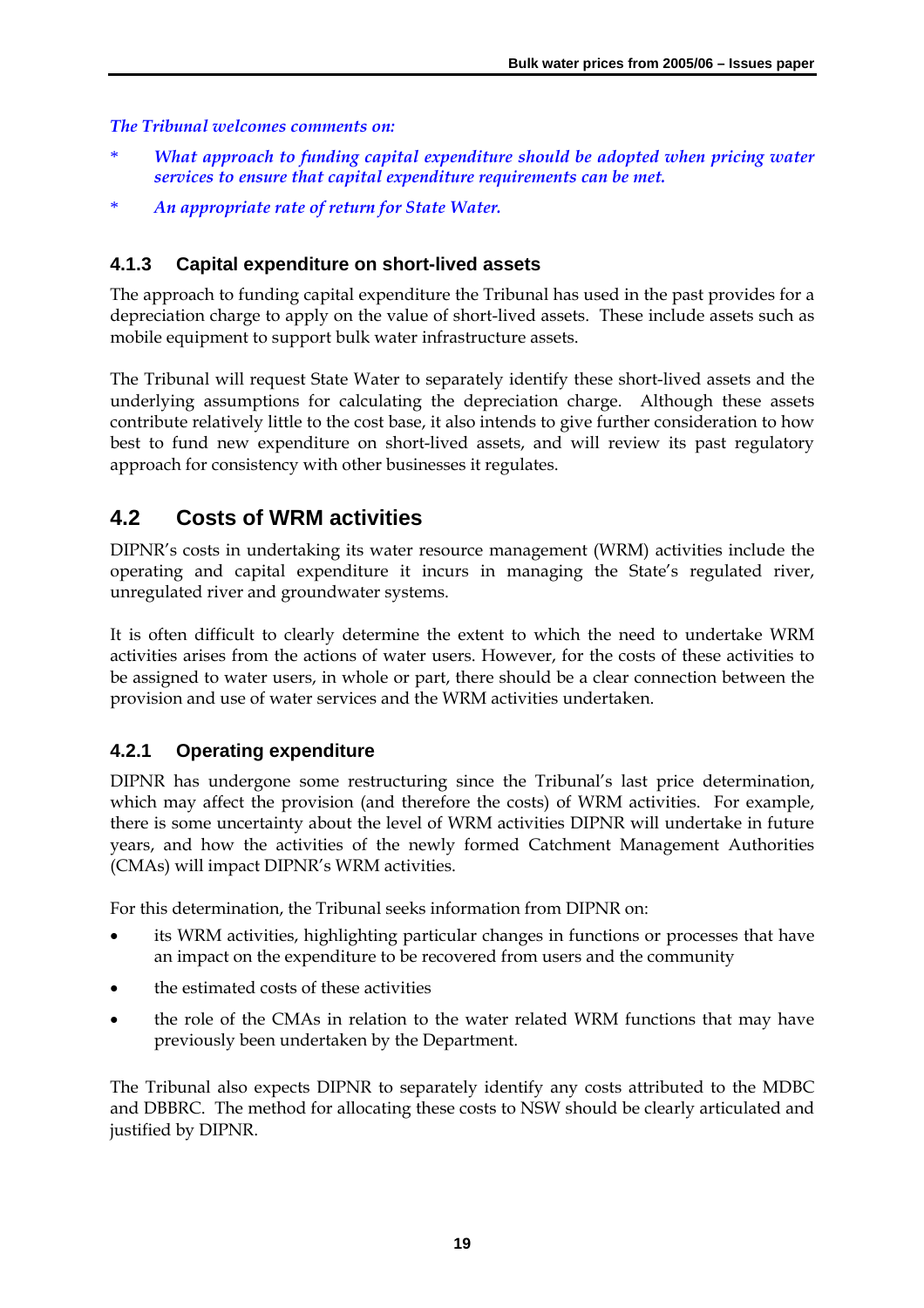DIPNR has recently advised the Tribunal that, due to the uncertainties noted above, it will not be in a position to provide a robust assessment of its likely future WRM costs within the timeframe for this review. It proposes to provide an interim submission only, and a detailed submission between July and September 2005 that will allow the Tribunal to set a longer term price path from 1 July 2006.

This means that the Tribunal will need to consider how it can set bulk water prices from 1 July 2005 to 30 June 2006 to recover the costs of those WRM activities that will continue to be provided by DIPNR. One option may be to maintain the WRM component of prices at their 2004/05 level as an interim arrangement. Another option, which DIPNR indicates that it will propose, is to increase the WRM component of prices by the movement in the Consumer Price Index.

*The Tribunal welcomes comments on:* 

- whether there is a connection between the provision and use of water services and the *WRM activities usually undertaken by DIPNR, and if so, the strength of this connection*
- \* *the efficient costs of providing WRM services*
- \* *the role of the CMAs in relation to WRM services*
- \* *DIPNR's proposal to set WRM prices from 1July 2005 to 30 June 2006 based on the current prices plus a CPI increase.*

### **4.2.2 Capital expenditure**

DIPNR's costs in undertaking its WRM activities also include capital expenditure on shortlived assets, such as groundwater monitoring bores. In previous determinations, the Tribunal's regulatory approach has provided for a depreciation charge to apply on the value of these short-lived assets.

For this determination, the Tribunal requests DIPNR to separately identify the short-lived assets associated with its WRM activities and the underlying assumptions for calculating the depreciation charge. It will consider further how new expenditure on short-lived assets should be funded.

# **4.3 Costs of licensing activities**

DIPNR is responsible for regulating the access and use of the water resource and any works associated with the storage or diversion of the water from source to extraction by users. The costs of these activities should be recovered through separate licence fees, not through bulk water prices. The Tribunal will set these fees as part of this determination.

At the last determination, the former DLWC indicated its intention to introduce a new licensing system under the *Water Management Act 2000*. As a result the Tribunal fixed the maximum charges for licence applications, renewals and permanent transfers at the level determined in 1998.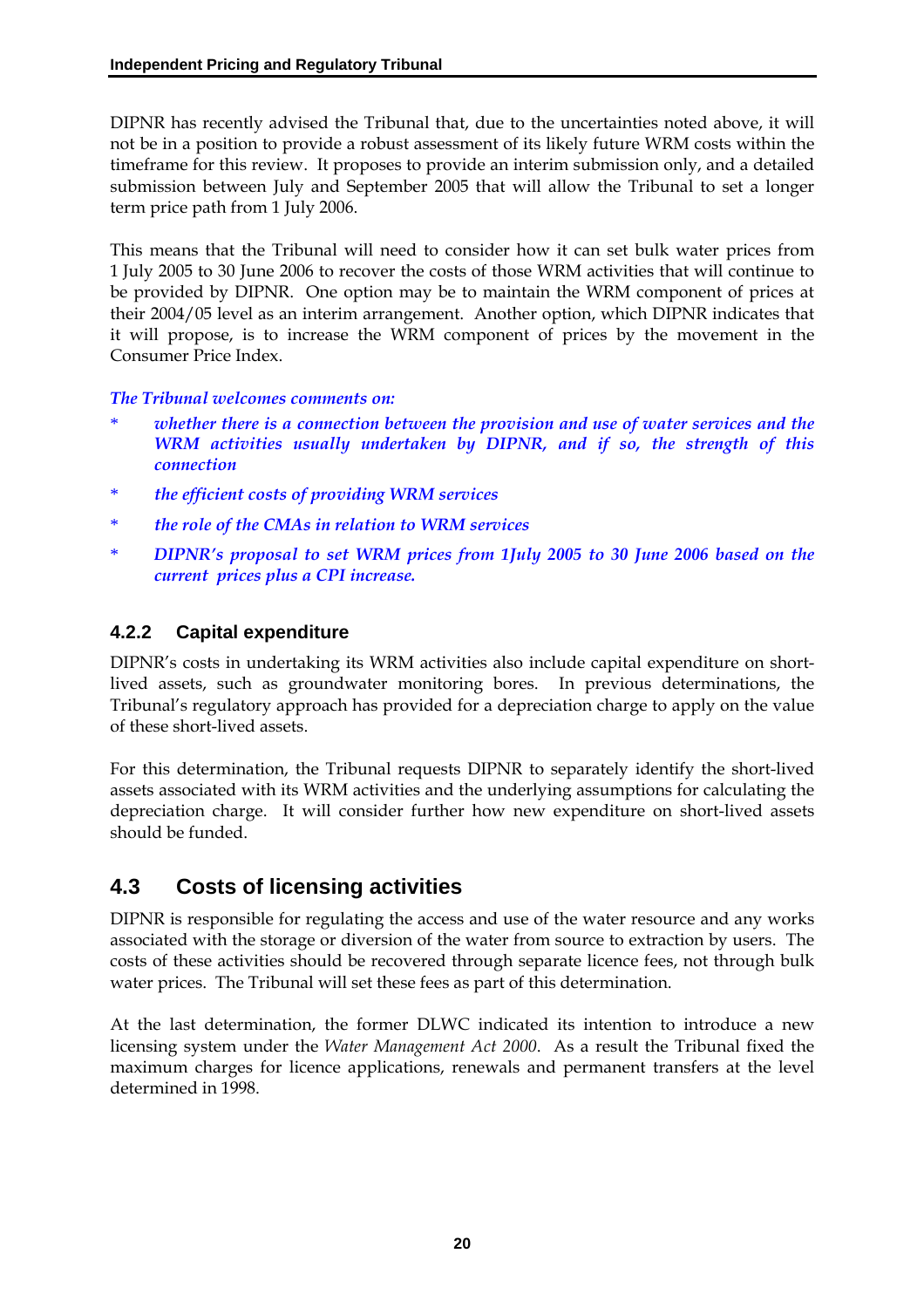For this determination, the Tribunal seeks information from DIPNR on the introduction of this new licensing system and the proposed licence fees to apply. It expects that any proposed fees should be supported by evidence of the underlying costs of providing the service. The Tribunal will need to ensure that the costs of these licensing activities are not also being reflected in normal bulk water prices.

In assessing the licence fees the Tribunal will also consider benchmarking these fees against other fees charged for similar administrative services. If robust cost information is not available, the Tribunal will need to consider how the maximum licence fees should be set.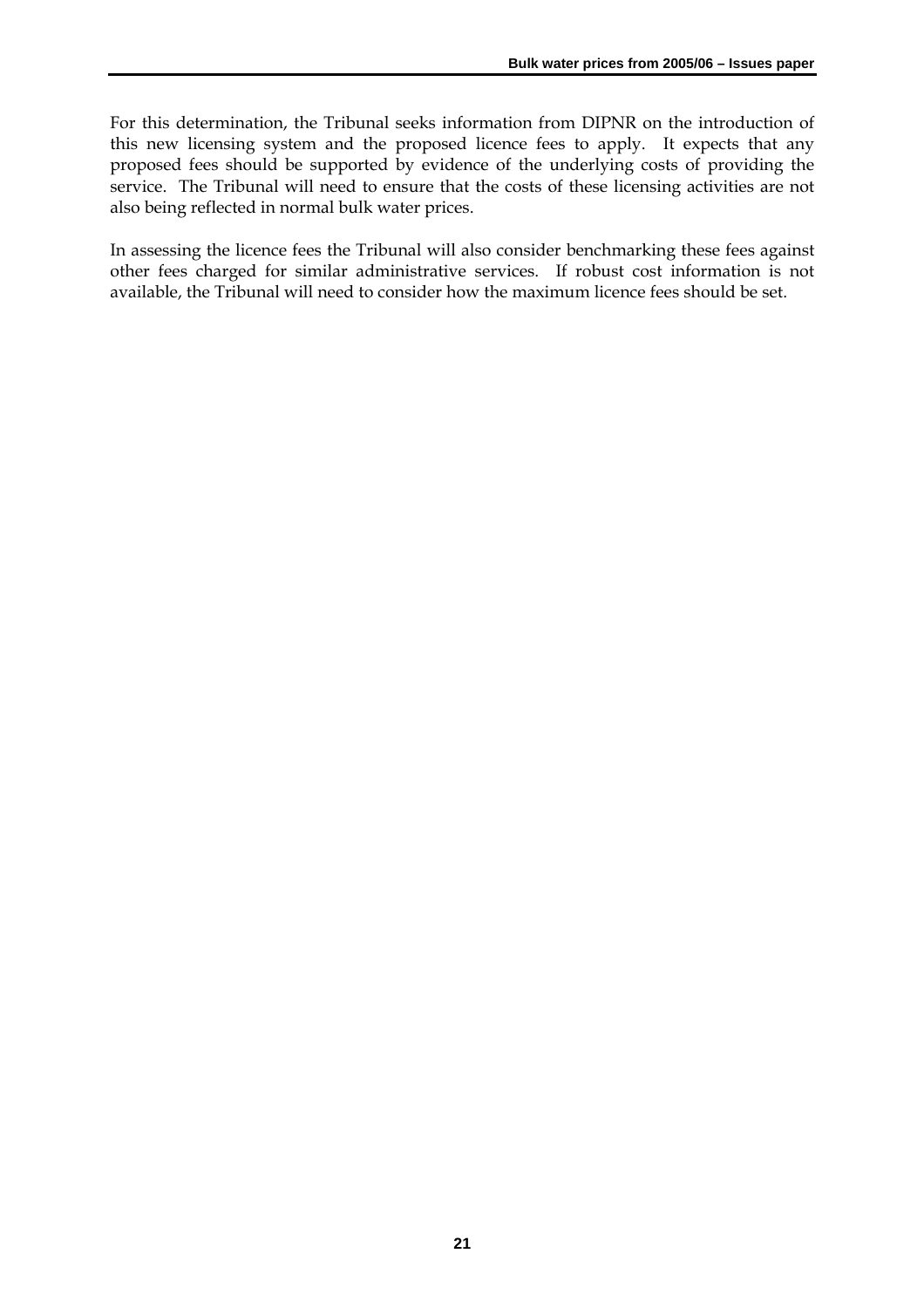### **5 ALLOCATING EFFICIENT COSTS BETWEEN USERS AND THE COMMUNITY**

After the Tribunal has established the efficient costs of State Water and DIPNR, the next step in the price setting process is to determine how these costs should be shared between extractive users and the Government (on behalf of the community). The object of cost sharing is to ensure, as far as possible, that extractive users and the community pay a fair share of the efficient costs of managing the bulk water system. The users' share of the costs is then passed on to users through prices for bulk water.

This chapter provides an overview of the principles and approaches used for allocating costs in previous determinations and the Tribunal's proposed approach for this determination.

### **5.1 Principles and approaches used in previous determinations**

The Tribunal's approach to cost allocation has been to establish general principles to guide the allocation of costs for each specific activity. There are two broad principles used for determining how costs related to natural resource management should be shared—the 'impactor pays' approach and the 'beneficiary pays' approach.35

The 'impactor pays' approach seeks to allocate costs to different individuals or groups in proportion to the contribution that each individual or group makes to creating the costs (or the need to incur the costs). The impactor is defined as any individual or group of individuals whose activities generate the costs or a justifiable need to incur the costs that are to be allocated.

The 'beneficiary pays' approach seeks to allocate costs to different individuals or groups in proportion to the benefits that each individual or group stands to derive from the costs being incurred. The beneficiary is defined as any individual or group of individuals who derive benefits from the costs that are to be allocated. These benefits may result from their own use of the services involved (in which case the beneficiary is also the impactor) or be in the form of reduced damage to their interests due to the usage patterns of others. In the latter case the beneficiary is sometimes referred to as the victim.

As noted in Chapter 3, for the 1998/99 determination the Tribunal used a mix of 'impactor pays' and 'beneficiary pays' principles to determine the cost allocations, with more weight placed on a 'beneficiary pays' approach. For the 2001/02 determination, based on advice on allocating WRM costs from ACIL Consulting, it revised its approach to place more weight on the 'impactor pays' approach.

 $\overline{a}$ 

<sup>35</sup> A detailed discussion of the two approaches is provided in a report by the Productivity Commission *Cost Sharing for Biodiversity Conservation: a conceptual framework*, accessible from the website (http://www.pc.gov.au/research/staffres/csbc/csbc.pdf).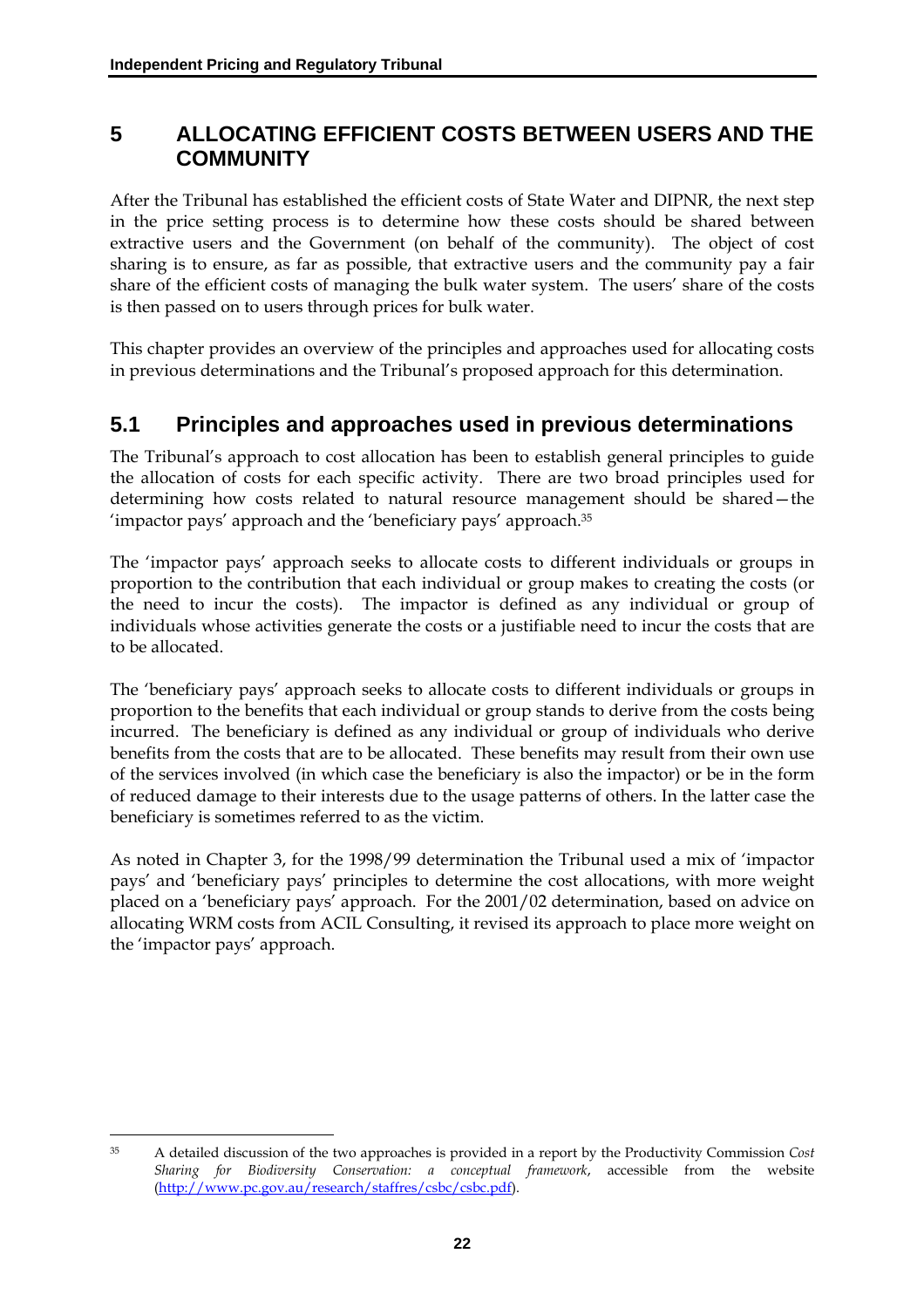### **5.1.1 ACIL's recommended approach**

As part of its 2001 price review, the Tribunal asked ACIL Consulting to review the extent to which WRM expenditure should be recovered from users. ACIL reviewed the cost allocation methodology used by the Tribunal at the 1998/99 determination and considered alternative allocation principles. ACIL recommended that the Tribunal modify its cost allocation methodology used at the 1998/99 determination, as it believed it could potentially result in perverse incentives.

ACIL recommended the use of the impactor pays approach. It also distinguished between future expenditure that related to current and future uses (forward looking costs) and those that related to past uses and activities (legacy costs). The ACIL approach involved the application of both the 'legacy cost' approach and the 'impactor pays' principles for determining cost shares, as outlined in Figure 5.1 below.



**Figure 5.1 Cost Allocation Process (at sub-product level)**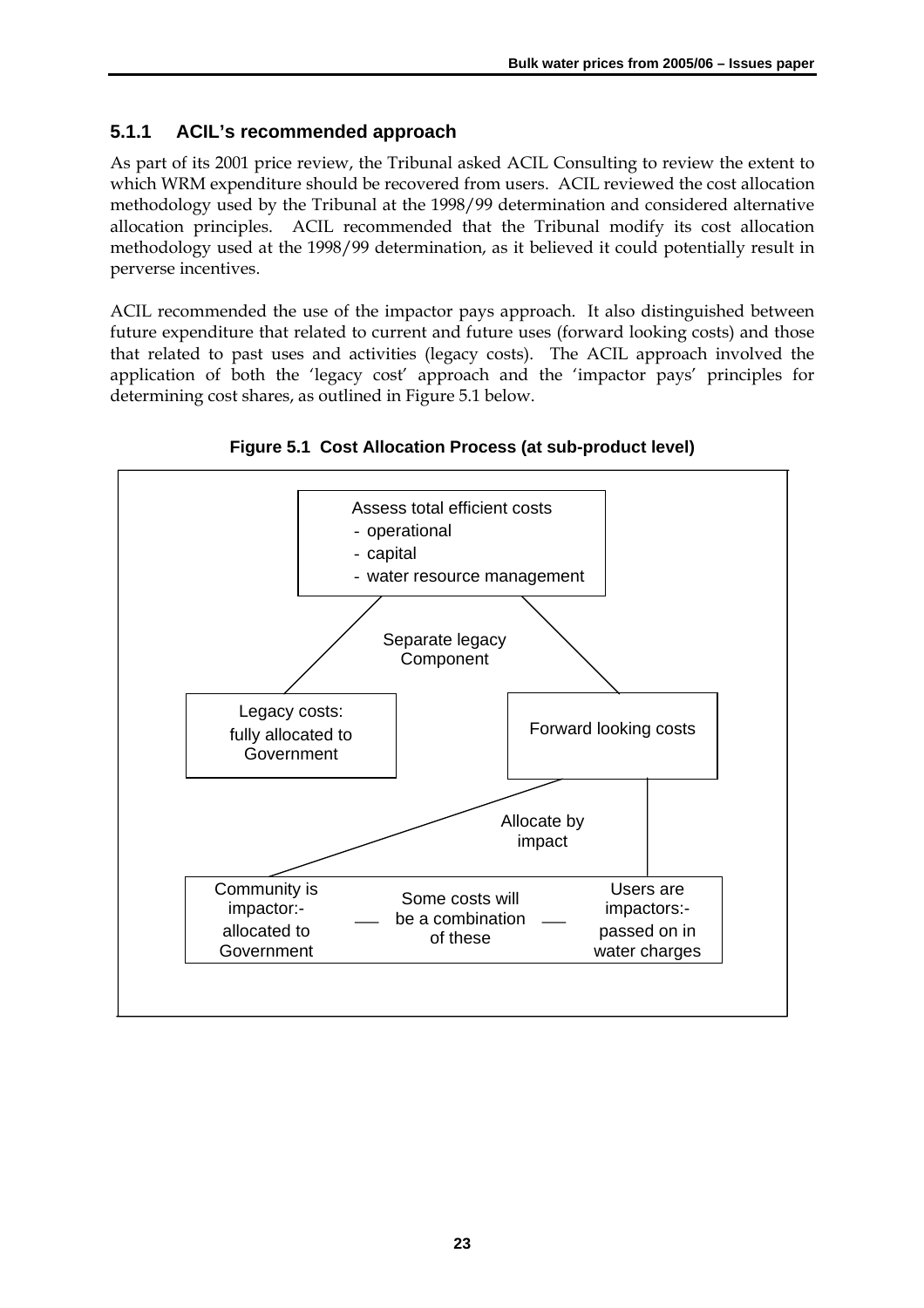Under ACIL's approach, current and future water users would not be required to meet the expenditure that were defined as 'legacy costs' and these costs would be fully paid for by the Government. 36 Importantly, ACIL interpreted 'legacy costs' to include:

- expenditure necessitated by the activities of past users (eg costs associated with ongoing salinity intrusions attributable to past extractive users)
- infrastructure maintenance and renewals expenditure that are higher due to poor management practices in the past
- costs resulting from ongoing changes to community standards such as dam safety and occupational health and safety, implying that any enhancement of a standard (past or future) gives rise to a legacy.

Forward looking costs were then allocated to current stakeholders in proportion to the contribution their current and future actions have on the need to incur these expenditures. ACIL applied this principle to activities defined at a subproduct level.<sup>37</sup>

The application of the ACIL approach resulted in a significant proportion of costs being allocated fully to either extractive users or Government. This provided a clear outcome from the cost allocation process, which provided clearer signals to the planning process.

Under the ACIL approach compliance capital expenditure incurred to ensure structures comply with occupational health and public safety standards and environmental standards were classified as 'legacy costs' and, therefore, fully allocated to the community.

### **5.1.2 Tribunal's approach for 2001/02 determination**

In the 2001/02 determination, the Tribunal supported the key principles recommended by ACIL. In particular, the Tribunal supported the use of the 'impactor pays' approach for several reasons:

- it was more likely to send appropriate economic signals for minimising overall future costs, bearing in mind the consensus-based approach to river management inherent in the new Water Management Act
- it was more straight forward to apply in practice than the beneficiary pays approach. Formally assessing the benefits to different stakeholder groups to determine the cost shares is likely to be much more difficult.38

The Tribunal also supported the principle of excluding 'legacy costs' from the users' share (ie allocating zero per cent of the costs to users). It noted that this was intuitively consistent with the 'line-in the sand' approach it had adopted in allocating a zero value to pre-1997 assets. However, while it accepted the general principle of 'legacy costs', it had some reservations accepting ACIL's interpretation of what expenditure was classified as giving rise to a legacy.

 $\overline{a}$ 36 ACIL noted that this approach was consistent with the Tribunal's prior decision to write infrastructure asset values down to zero at July 1997.

<sup>37</sup> ACIL noted that activities defined at a 'subproduct' level, were more clearly applied. ACIL also believed that determing cost shares at 'subproduct' level was more equitable, given that the subproduct activities varied considerably between valleys. Application of the principles at product level would potentially result in in equities between valleys.

<sup>38</sup> IPART, *Bulk water prices from 1 October 2001 - Draft Report*, p 32.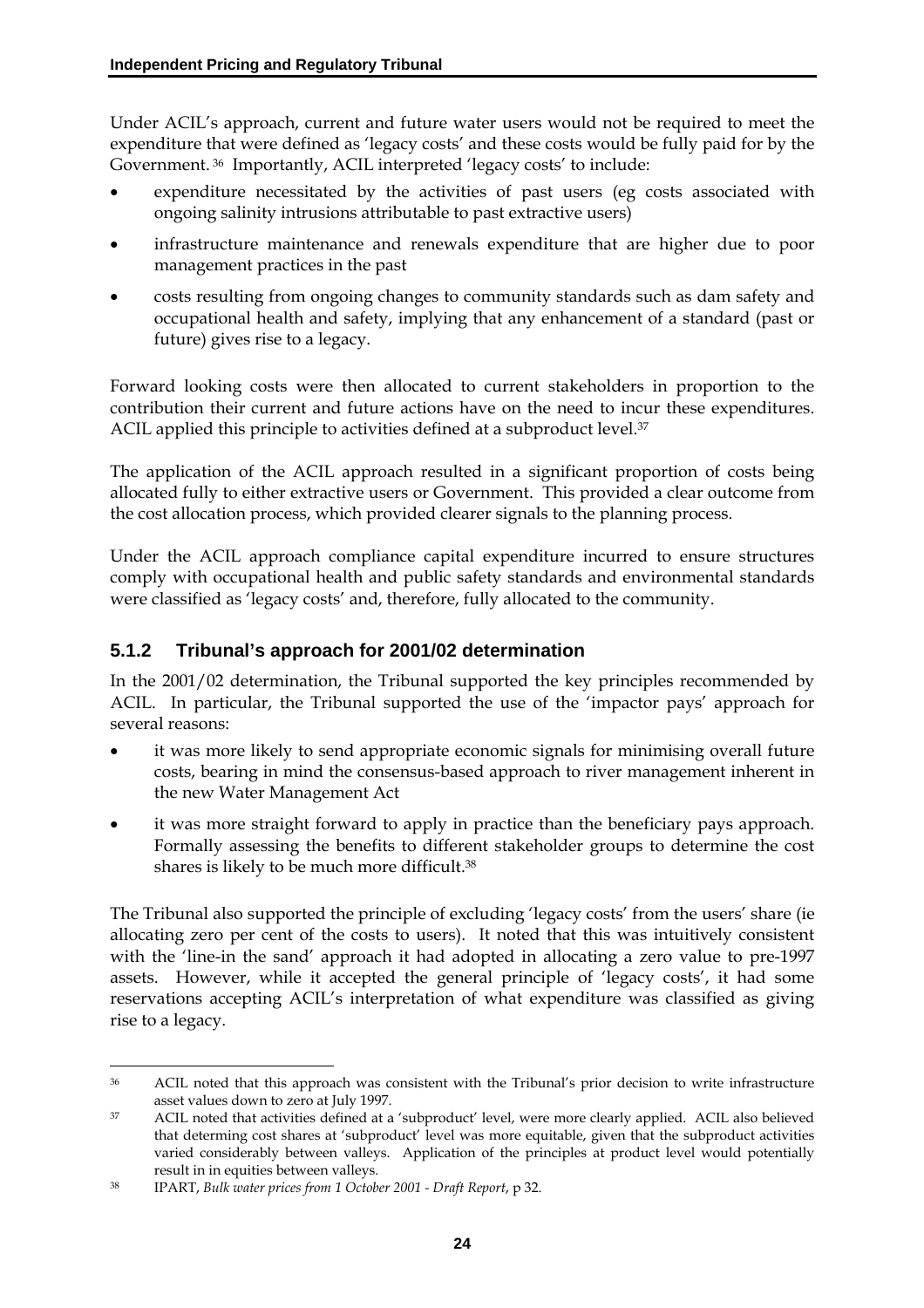In the draft determination, the Tribunal supported ACIL's view that costs attributable to past activities and costs resulting from ongoing changes to community standards should be treated as a 'legacy costs'.39 However, the cost shares resulting from this approach generated substantial debate among stakeholders.

Particular concerns were raised about capital costs for structures to mitigate environmental impacts (eg fish ladders to enable native fish passage on existing structures, multi level water offtakes in dams to reduce cold water pollution). Under the ACIL approach two-thirds of these costs were allocated to Government. Concerns were also raised about the allocations of compliance capital costs in the areas of occupational health and safety and public safety, which were allocated fully to Government.<sup>40</sup>

Following further consideration and consultation, the Tribunal revised its interpretation of legacy costs. It concluded that 'legacy costs' should be those current and future costs attributable to past (pre 1997) activities and/or the cost of restoring natural and artificial infrastructure to prevailing 1997 community standards. Expenditure required to meet standards established after July 1997 would therefore not form part of the legacy. The Tribunal also concluded that capital costs to mitigate environmental impacts had a legacy component.

The result of revising this interpretation was that costs resulting from ongoing changes to community standards were shared equally between extractive users and the Government. The Tribunal also concluded that capital costs for structures to mitigate environmental impacts should be shared equally between users and Government.

In drawing its conclusions on cost shares, the Tribunal noted that further assessment of these cost sharing ratios was required. It also cautioned that the approach to cost allocation will inherently require a significant level of judgement.

# **5.2 Proposed approach for this determination**

The Tribunal believes that the cost allocations used in the 2001/02 determination were a considerable advance on those used in previous determinations. It also recognises that this process involved a considerable workload for all stakeholders, but resulted in general agreement on the majority of cost shares used in the 2001/02 determination.

For the 2005/06 review, there may be merit in maintaining this approach and using the conceptual approach outlined in Figure 5.1. However, the Tribunal acknowledges that any conceptual approach may have flaws or result in perverse outcomes, and therefore should not be followed in a mechanistic manner. Judgement still needs to be exercised.

The Tribunal also recognises that there is likely to be some disagreement on the interpretation of 'legacy costs' and resultant cost shares in relation to compliance capital costs. For this review, it believes it may be beneficial to focus efforts on reviewing the cost shares used in the last determination related to compliance capital expenditure that remain contentious.

 $\overline{a}$ 

<sup>39</sup> IPART, *Bulk water prices from 1 October 2001 - Draft Report*, p 31.

<sup>&</sup>lt;sup>40</sup> The concerns related to the application of the cost allocation principles in the ACIL Report which, some stakeholders argued, would result in no forward compliance related expenditure being allocated to bulk water users.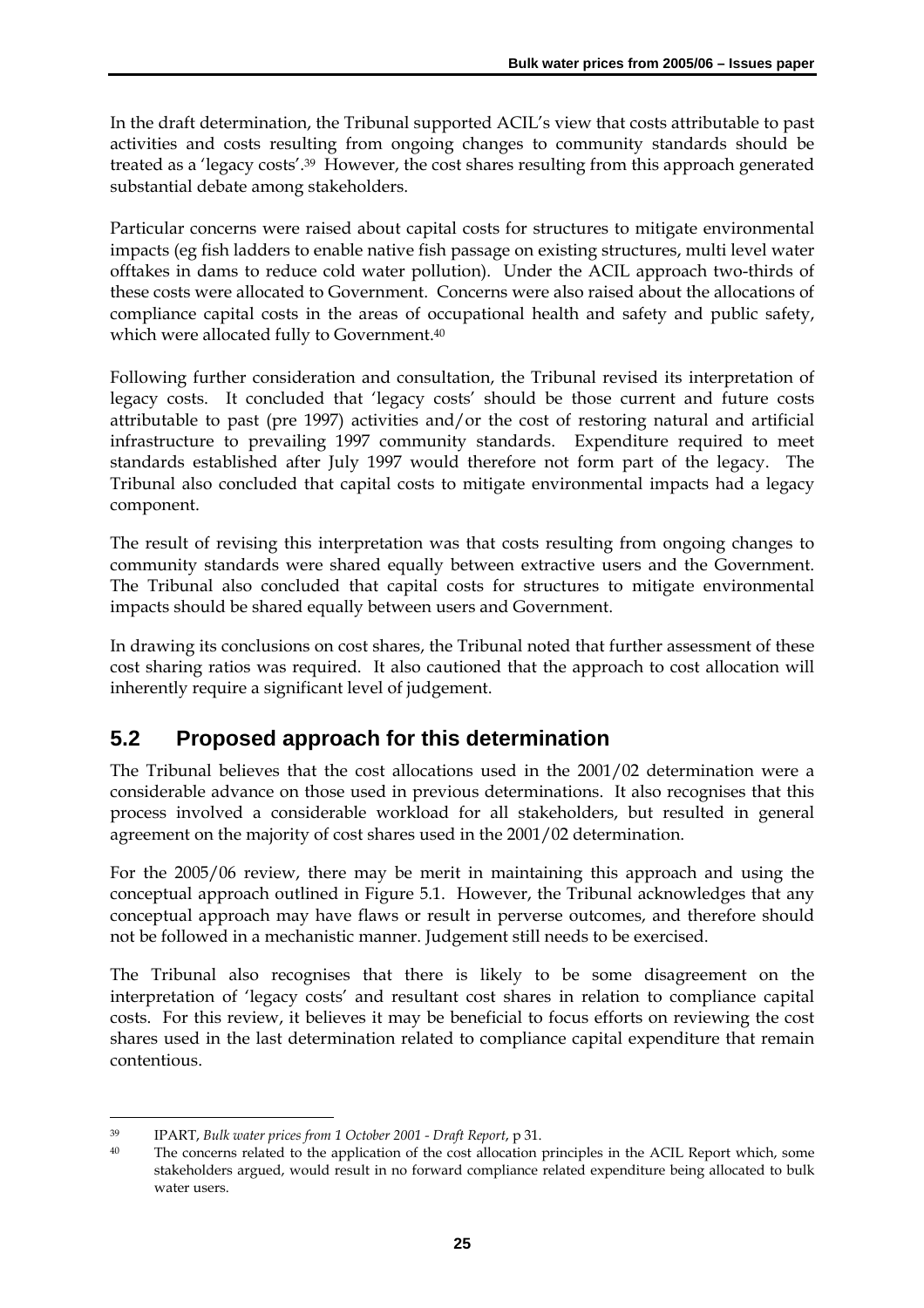The cost shares arrived at for the 2001/02 determination were, with some exceptions, well accepted by stakeholders. A review of all cost shares would involve substantial additional effort and it is not immediately clear whether greater consensus on cost shares could be reached. The Tribunal is, however, prepared to consider further individual cost shares where new information has become available since the 2001/02 determination or where circumstances have changed. If there are likely to be significant changes in WRM activities following the restructure of the former DLWC, then it may be appropriate to re-examine the relevant cost shares more fully. The Tribunal will, in any event, re-examine the costs shares for the compliance related capital expenditure as noted above.

The Tribunal expects DIPNR and State Water to put forward a clearly articulated position on cost shares for this price determination.

*The Tribunal welcomes comments on:* 

- whether there are new arguments against the cost sharing approach used for the last *determination*
- \* *what costs should be considered as 'legacy costs'*
- what cost sharing arrangement should apply to compliance-related capital *expenditure*
- whether there is a connection between water extraction and the various WRM *activities, and the extent of this connection.*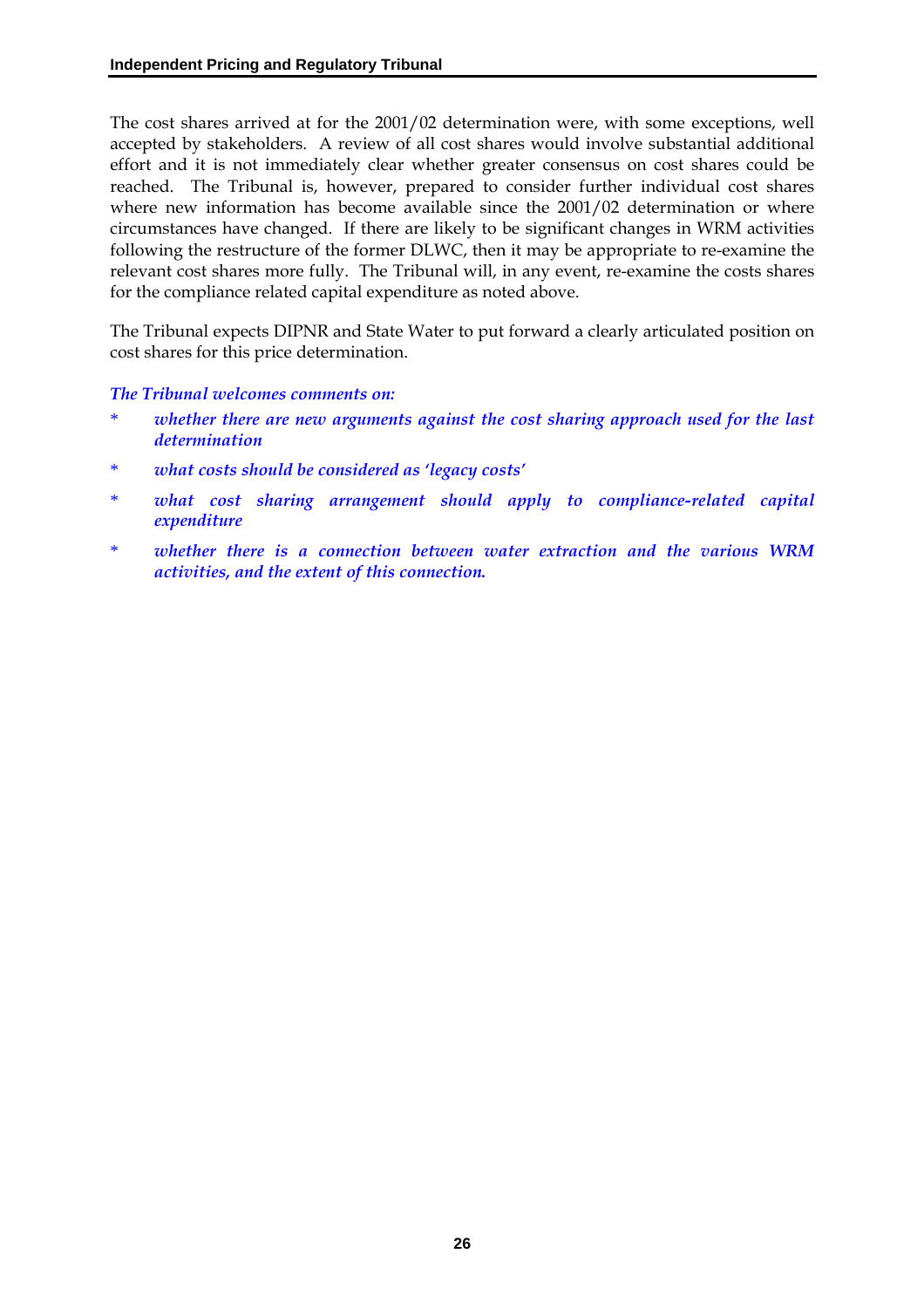# **6 SETTING PRICES**

Once the users' share of the efficient costs is determined, the next step in the Tribunal's process is to set prices to recover these costs. Prices are set based on an assumed level of bulk water sales. Given the difficulty in predicting year-to-year water sales, the Tribunal has previously used a long run average of historical water sales.

The Tribunal will need to determine:

- the most appropriate price structure, considering the incentive effects and the impact on revenue stability for the agency
- the appropriate level and rate of change for prices, considering the current levels of cost recovery and the potential impacts on customers.

For this determination, as the Tribunal will be setting separate prices for State Water and DIPNR, it will be required to separately consider these issues in relation to river operations and WRM activities.

### **6.1 Determining appropriate price structure**

In determining an appropriate price structure the Tribunal takes account of a range of matters including how the structure promotes economic efficiency, ecologically sustainable development and demand management. It also considers the potential impact on customers of alternative price structures.41 The diversity of these factors may require the Tribunal to trade off different factors, for example, customer affordability issues with environmental impacts.

There are currently a wide range of price structures in place for bulk water extraction from regulated rivers, unregulated rivers and groundwater sources:

- All tariffs on regulated rivers have a two-part structure, comprising a fixed charge (based on the volume of entitlement) and a usage charge per megalitre of metered water extraction.
- On unregulated rivers, licence holders are charged on the area of land being irrigated or, where metering is in place, a two-part tariff applies, similar to that in regulated rivers. In addition, different charges apply for irrigators and town/industrial customers.
- For groundwater extraction in areas that have a management plan in place and are metered, a base fee per property and a two-part tariff apply. In areas where metering is not in place, a base charge per property and a fixed entitlement charge apply. (A detailed list of current price structures is provided in Attachment 3.)

For this determination, the Tribunal will review current price structures. There are a number of specific issues it will consider, including refining two-part tariffs and the discount for wholesale irrigation customers.

 $\overline{a}$ 

<sup>41</sup> These are key obligations for the Tribunal under section 15 of the IPART Act.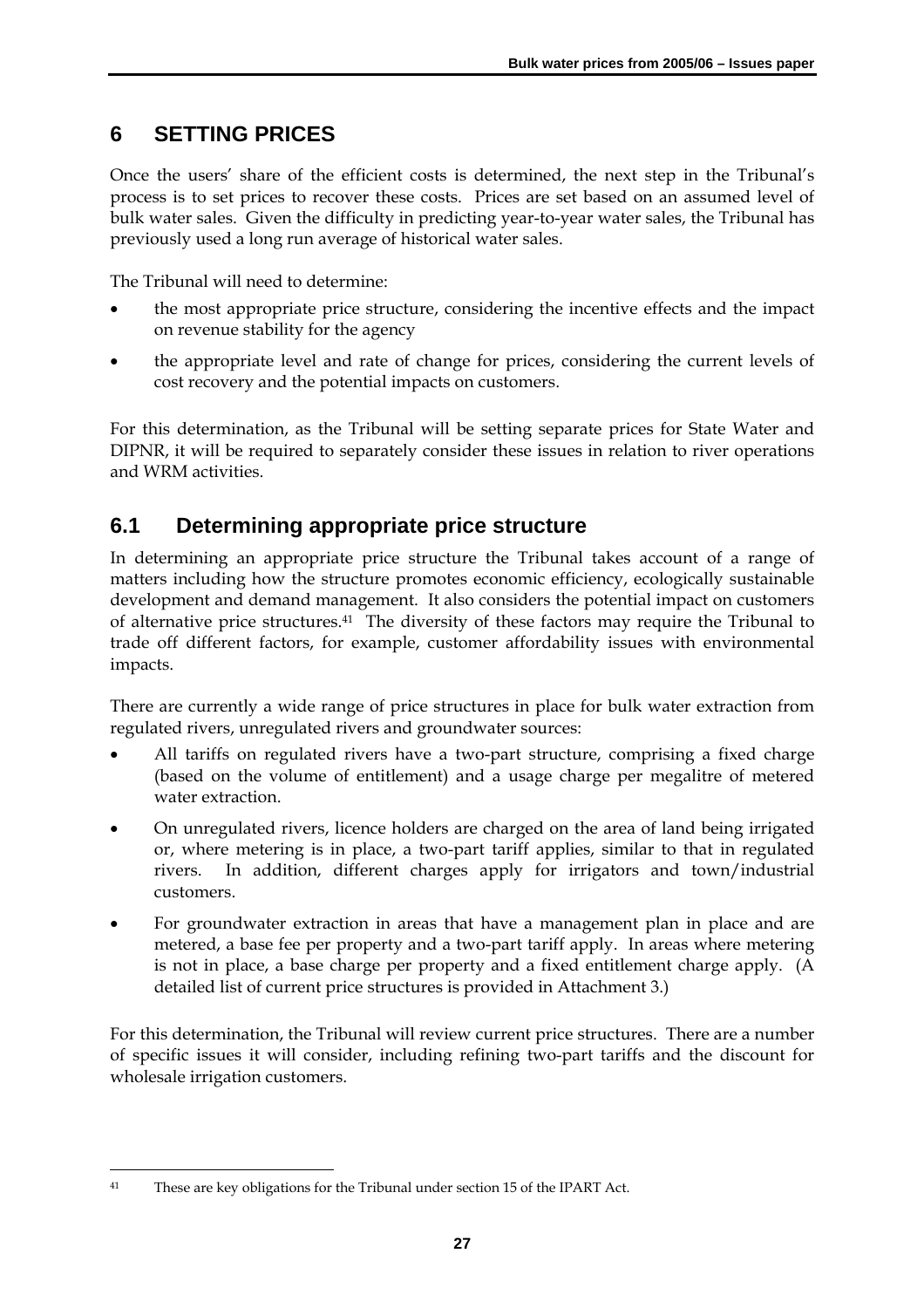### **6.1.1 Two-part tariff**

A key element of the Tribunal's price structure has been the use of two-part tariffs with a fixed and usage component to recover the user share of efficient costs. The benefit of the two-part tariff is that it provides State Water and DIPNR with some revenue stability through the fixed charge, and also provides a signal to extractors to use water efficiently through the volume-based usage charge.

In applying the two-part tariff, the Tribunal will need to consider a number of issues including:

- the balance between the fixed and usage components of two-part tariffs
- whether a two-part tariff should apply for both river operations and WRM charges
- how to reflect the different security levels in the charging structure
- whether two-part tariffs can be introduced for unregulated river customers.

#### *Balance between fixed and usage charges*

In determining an appropriate balance between the fixed and usage components of the twopart tariff, the Tribunal will need to consider:

- the relative fixed and variable costs of providing the services
- the implications for the financial viability and revenue stability for State Water and DIPNR
- the benefits of having a demand management signal to customers against the ability to pay higher usage charges.

Under the current price structures there is a wide variation in the balance between entitlement and usage charges in different valleys. For example, for regulated river customers, the usage charge (expressed as a percentage of the low security entitlement charge) varies from 26 per cent in the Murrumbidgee Valley to 135 per cent in the Macquarie Valley. At the last determination, the Tribunal noted that these variations did not reflect the different costs involved and encouraged the former DLWC to investigate the matter further before the next determination. For unregulated river customers, the two-part tariff was set so that the ratio between the entitlement and the usage charges was 60:40. The Tribunal noted that this was a fair compromise between the need for consumption-based price signalling<sup>42</sup> as well as a stable revenue stream.

For this determination, the Tribunal will consider reviewing the balance between fixed and usage charges in each valley in light of further information provided by State Water and DIPNR.

*The Tribunal welcomes comments on the appropriate balance between fixed and usage charges.* 

 $\overline{a}$ 42 This was also a key requirement of COAG Water Reform Framework, discussed further in Attachment 2.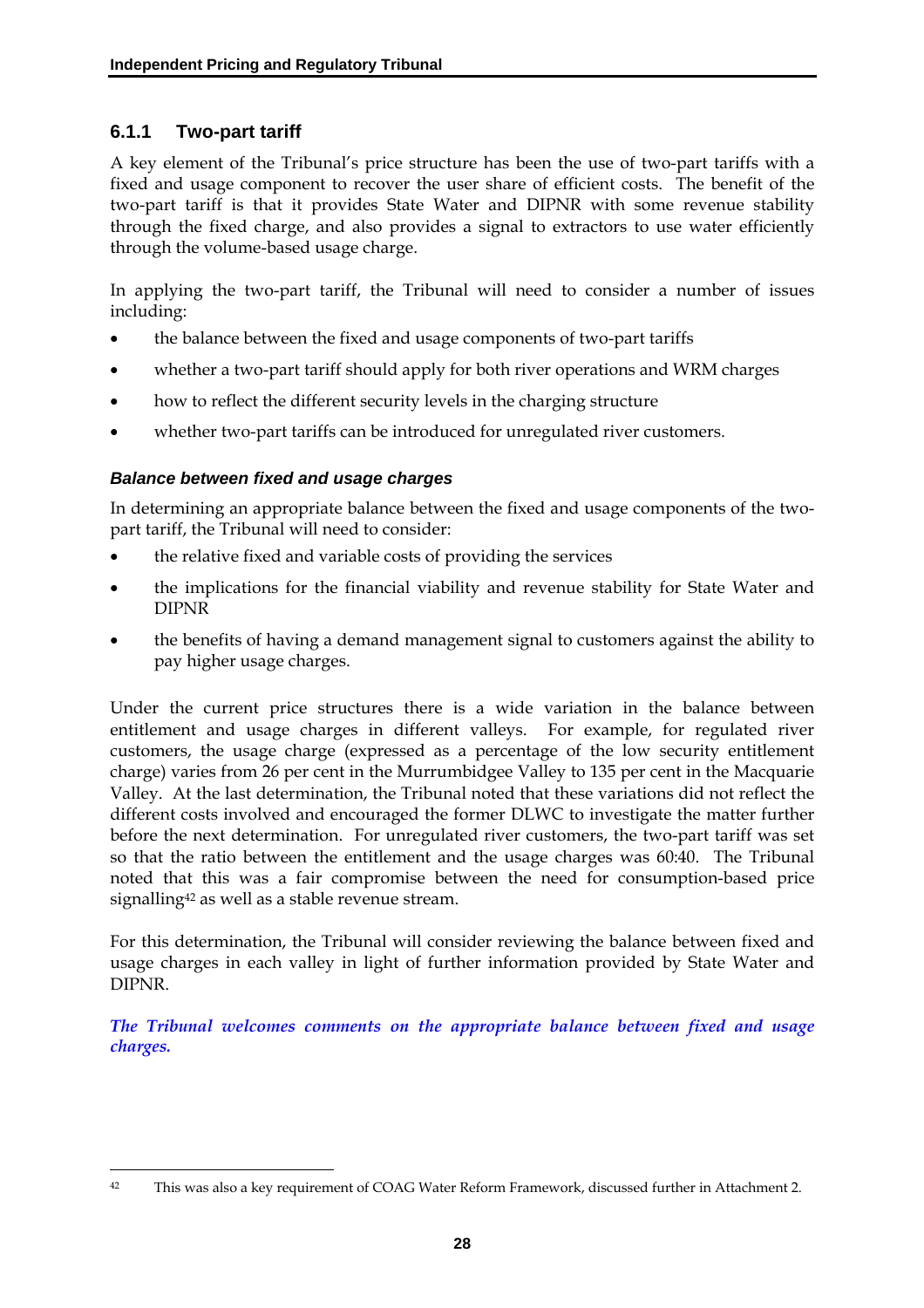#### *Reflecting WRM costs in the two-part tariff for regulated rivers*

Extractive users on regulated rivers pay for both river operations and WRM activities.43 In past determinations, the user's shares of WRM and river operations costs on regulated rivers were bundled together with a charge set for the combined services. Given that the Tribunal is now required to set separate prices to recover the costs of the river operations activities performed by State Water and the WRM activities performed by DIPNR, it is appropriate to consider whether a two-part tariff should be applied to the latter.

One option is to reflect the river operations costs in the fixed and usage components of regulated river customers' two-part tariff, and reflect the WRM costs in the fixed charge only. This is likely to be more cost reflective, given that the vast majority of WRM costs do not vary with the level of usage in each valley. However, it may result in a higher fixed component of the charge, which may reduce the strength of the demand management signals sent by the usage component.

Another option is to set one two-part tariff to reflect WRM activities, and another two-part tariff to reflect river operations activities. This may be less reflective of fixed and variable costs, but is likely to improve the demand management signals to users. Under this approach, State Water and DIPNR would face volatility in their revenue streams as both the agencies would derive revenue from the usage component of the charge. However, if a large proportion of State Water and DIPNR's revenue is derived from users with high security licences, any potential revenue volatility will be reduced because these users will receive their full entitlement in all except the driest years.

#### *The Tribunal welcomes comments on whether a two-part tariff should apply for both WRM and river operations activities on regulated rivers.*

#### *Balance between high security and low security entitlement charges*

Water access licences entitle the holder to extract up to a specified volume of water. For each megalitre of that entitlement, a fixed annual charge applies. This charge varies according to whether the licence holder's entitlement is categorised as being high and low security (or the likelihood of the licence holder being able to extract the entitlement in a particular year). Owners of high security entitlements are usually able to extract the total volume of the entitlement in all but the severest drought, while owners of low security entitlements are able to extract a specified proportion of the entitlement volume each year. The proportion varies according to water availability. The costs involved in providing high security entitlements are higher than those for low security entitlements, because greater storage capacity is required.

To reflect the higher costs of providing high security water, the Tribunal has set higher charges for high security entitlements than for low security entitlements. At the last determination, however, it noted that the current charges do not necessarily reflect the different costs involved. For example, in some valleys it appears to be cheaper (per megalitre of water received) for an extractor to hold a high security licence than a low security licence. The Tribunal has previously encouraged the former DLWC to review the costs of providing high security and low security water to enable the Tribunal to review the balance between high security and low security charges.

 $\overline{a}$ 43 Users on unregulated rivers and groundwater only pay for WRM activities and do not incur the costs of operations on regulated rivers.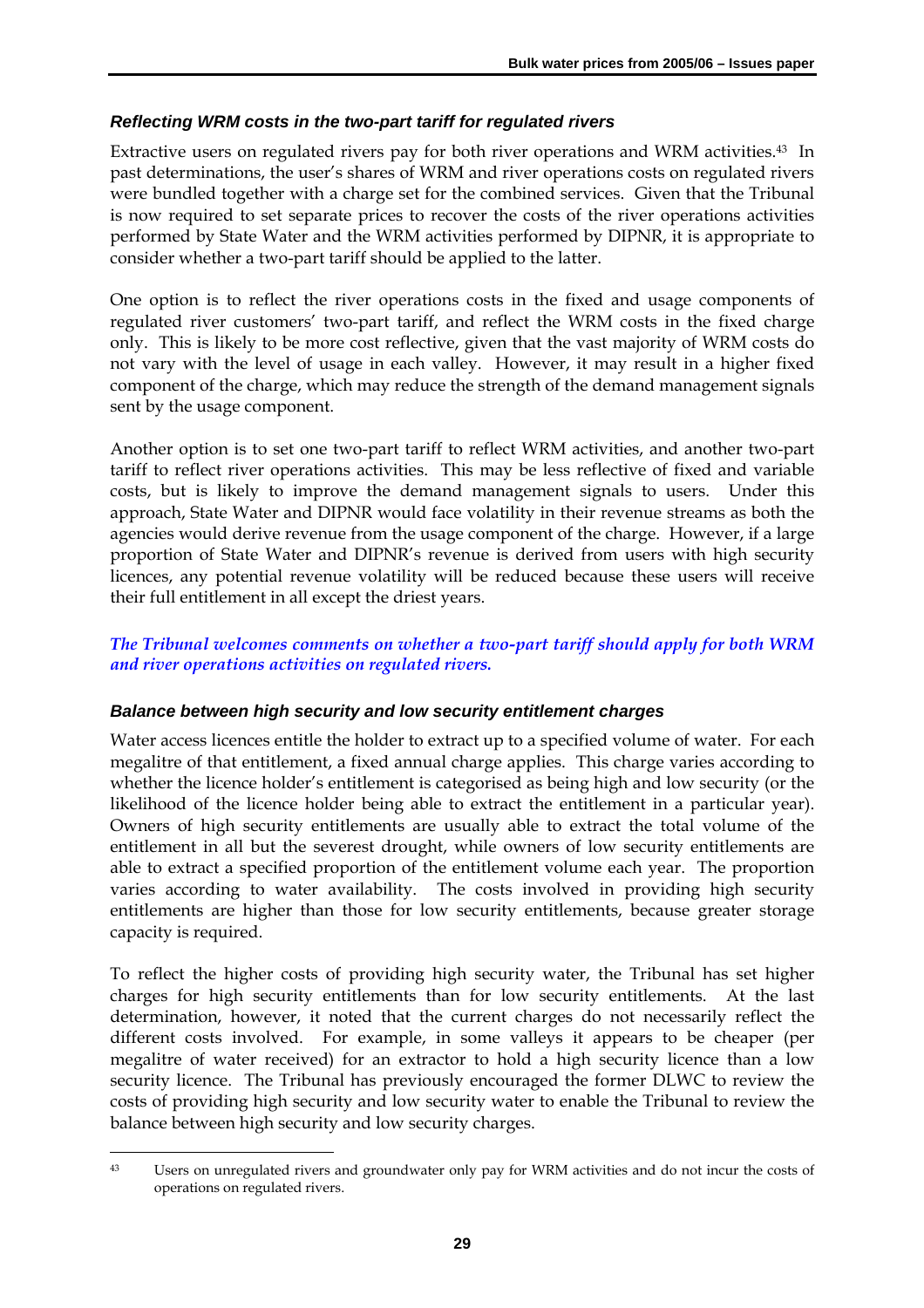#### *The Tribunal welcomes comments on the appropriate balance between high security and low security entitlement prices.*

#### *Introducing two-part tariffs in unregulated rivers*

At the last determination, the former DLWC was in the process of converting licences on unregulated rivers previously based on the area (ha) or the licence holder's pump capacity to volumetric licences. The Tribunal set prices to allow for the phasing-in of these arrangements with the end goal of applying two-part tariffs for unregulated rivers once metering had been introduced. Since then, the Tribunal has received a number of representations from irrigator groups frustrated at the lack of progress on converting licences, even though the irrigators may have already installed metering systems.

The Tribunal will assess DIPNR's progress in converting to volumetric licences and charging extractive users in line with the two-part tariffs. If substantial progress has not been made, it will need to consider how prices should be set for water extraction on unregulated rivers. One option is for the Tribunal to remove the 'interim' charges and set the two-part tariffs (with a volumetric entitlement component (\$/ML) and a usage component (\$/ML)) on the assumption that metering is already in place. This would provide DIPNR with an incentive to progress the conversion, as it would not be able to charge extractive users based on the interim arrangements.

#### *The Tribunal welcomes comments on:*

- \* *the progress of converting to volumetric licences and applying the two part tariffs on unregulated rivers*
- \* *how prices for extractive users on unregulated rivers should be set if volumetric licences have not been established and metering is not in place*
- \* *the percentage of entitlement extractive users on unregulated rivers receive in an average year.*

#### **6.1.2 Discounts for wholesale irrigation customers**

Wholesale irrigation customers currently receive discounts on their entitlement charges. At the last determination, the former DLWC indicated that these discounts were not justified on cost grounds, but because the wholesalers provide information that assists DLWC in performing its functions, it proposed that the discounts be retained at current levels.

The Tribunal accepted DLWC's proposal, primarily because the information required to fully evaluate these discounts was not available. It indicated that a review of the wholesale customer discounts was required at the next determination, and encouraged the former DLWC to investigate them in the intervening period. The Tribunal intends to consider this again as part of this price review.

#### *The Tribunal welcomes comments on:*

- \* *whether wholesale discounts are still appropriate*
- *if so, what level of discount for wholesale customers is appropriate.*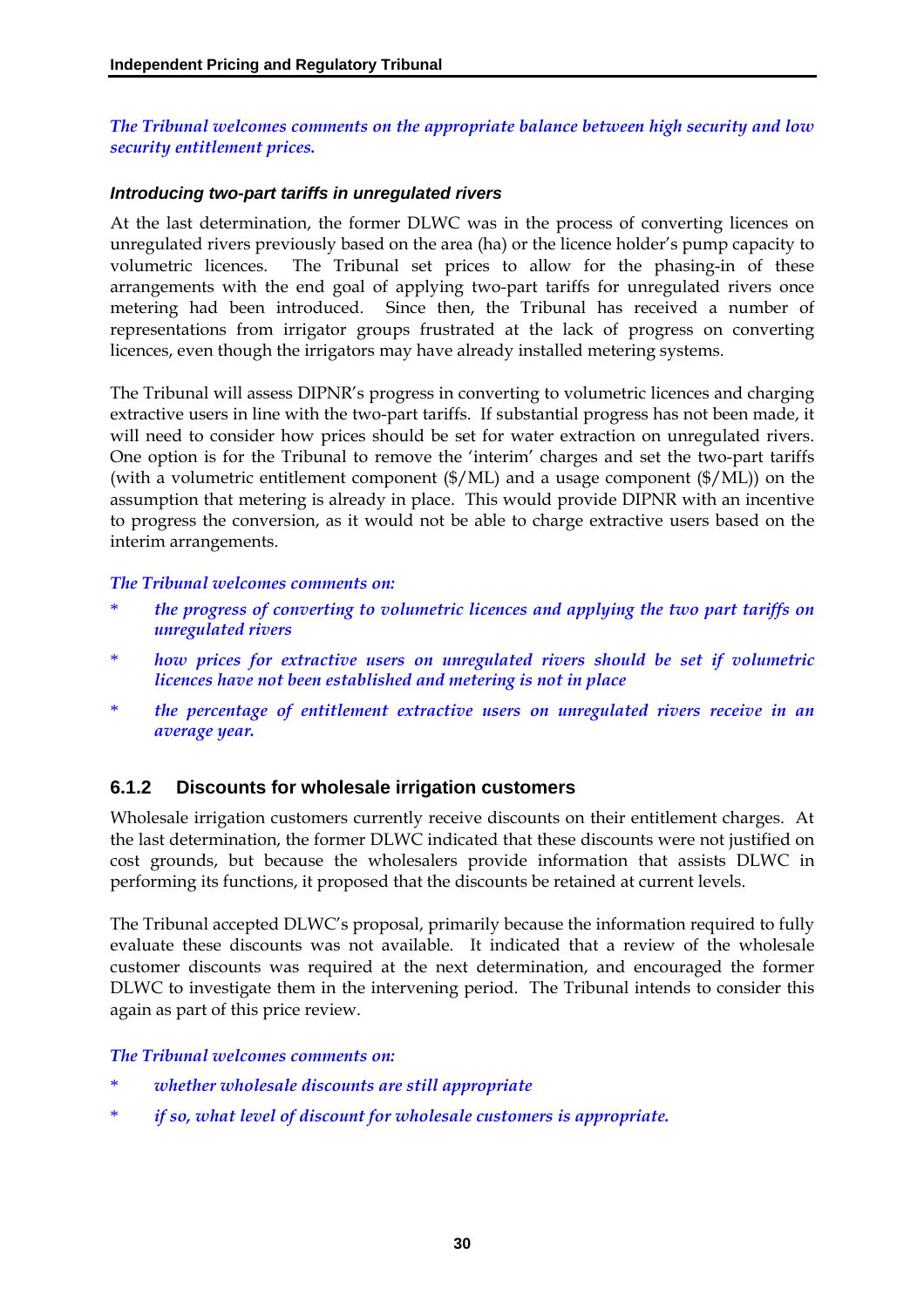### **6.2 Determining appropriate level and rate of change for prices**

As well as considering the structure of prices, the Tribunal will determine an appropriate level for each price. As discussed in Chapter 3, one of the Tribunal's objectives is for prices to fully recover the users' share of State Water's and DIPNR's efficient costs. However, even when these costs are well defined, it is not always appropriate to increase prices to this cost reflective level. The Tribunal must also consider the potential impact of any movement in prices on customers and society (or a particular community) in general. For vulnerable customer groups, these impacts could be significant.

At the last determination, the Tribunal relied on two studies conducted by NSW Agriculture on irrigation farming in the Peel and Lachlan Valleys to assess the likely customer impact of proposed price increases. The studies constructed 'representative' commercial farms for different geographical zones and investigated the impact on farm profitability of price increases needed to achieve full cost recovery. For this determination, the Tribunal will seek updated information from similar studies. It will also review whether additional studies on different regions are available to assist in the assessment of customer impacts.

In making past determinations, the Tribunal has acknowledged that significant increases in bulk water prices will put pressure on profit margins throughout the irrigation sector. It recognised that for irrigators facing financial pressure, price increases will exacerbate these problems. This led the Tribunal to establish a transition path with a cap on the rate of increase in annual prices. As a result of the cap on price increases, full cost recovery has not been reached for all valleys.44

The Tribunal will continue to consider transitional price paths where customer impacts are considered excessive. However, this will need to be balanced against the achievement of full cost recovery.

*The Tribunal welcomes comments on what transition path and rate of increase is reasonable for prices in valleys where prices are not yet at full cost recovery level.* 

 $\overline{a}$ 44 In the situation where full cost recovery is not achieved, the balance of the users' share of costs is provided to DIPNR and State Water as a Community Service Obligation payment from Government.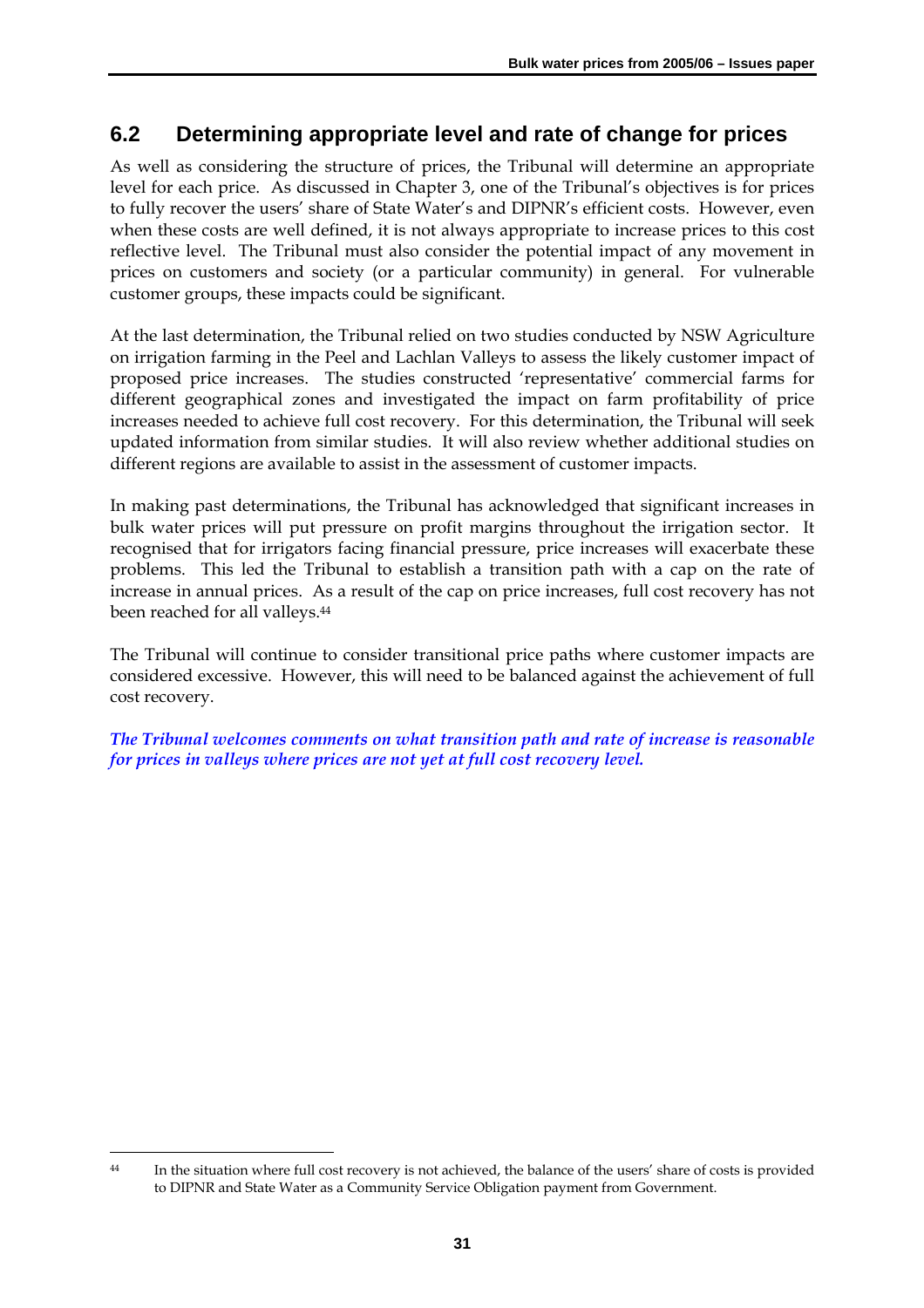### **ATTACHMENT 1 REQUIREMENTS UNDER SECTION 15 OF THE IPART ACT**

In its periodic price-setting role for water, the Tribunal is always guided by the requirements of the IPART Act. Section 15 of the IPART Act requires the Tribunal to consider a range of matters in making its pricing decisions. These can be grouped as follows:

#### **Consumer Protection**

- the protection of consumers from abuses of monopoly power in terms of prices, pricing policies and standard of services
- the standards of quality, reliability and safety of the services concerned (whether those standards are specified by legislation, agreement or otherwise)
- the social impact of the determinations and recommendations
- the effect on general price inflation over the medium term.

#### **Economic efficiency**

- the cost of providing the services concerned
- the need for greater efficiency in the supply of services so as to reduce costs for the benefit of consumers and taxpayers
- the need to promote competition in the supply of the services concerned
- the impact on pricing policies of any arrangements that the government agency concerned has entered into for the exercise of its functions by some other person or body.

#### **Financial viability**

- the appropriate rate of return on public sector assets, including appropriate payment of dividends to the Government for the benefit of the people of New South Wales
- the impact on pricing policies of borrowing, capital and dividend requirements of the government agency concerned and, in particular, the impact of any need to renew or increase relevant assets.

#### **Environmental**

- the need to maintain ecologically sustainable development (within the meaning of section 6 of the *Protection of the Environment Administration Act 1991* ) by appropriate pricing policies that take account of all the feasible options available to protect the environment
- the consideration of demand management (including levels of demand) and least cost planning.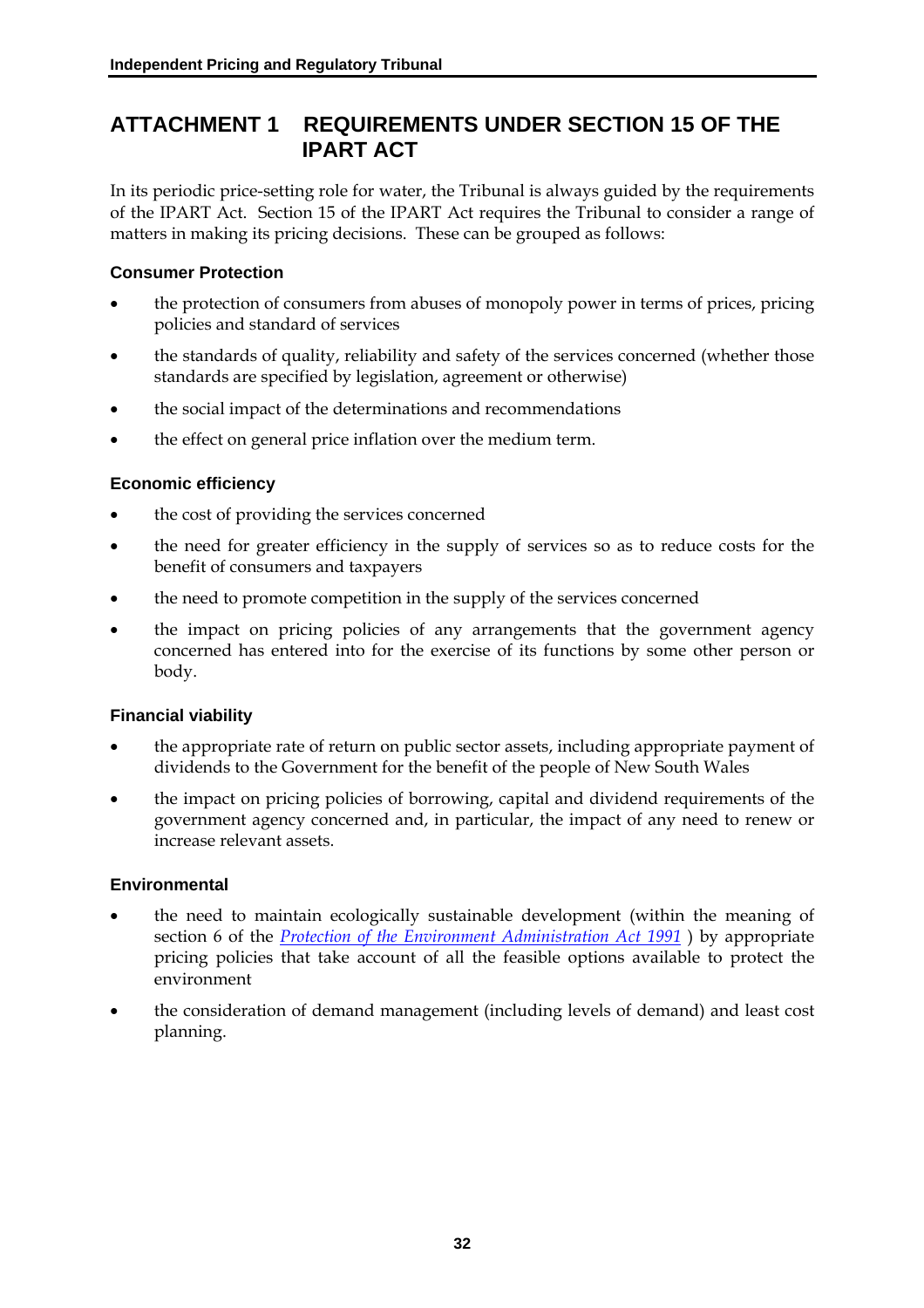### **ATTACHMENT 2 INTERGOVERNMENTAL AGREEMENTS ON WATER POLICY**

In undertaking its price determinations the Tribunal gives consideration to policies adopted at a national level and agreed upon by relevant states and territories. The first intergovernmental water reform framework was endorsed by COAG in 1994.45 The Commonwealth Government has recently released a further policy document, the *National Water Initiative* that refreshes the 1994 COAG agreement and provides guidance for, amongst other things, water pricing reform throughout Australia.

As part of the intergovernmental agreements, the National Competition Council reviews each state and territory's progress in implementing these reforms. Progress is rewarded by tranche payments by the Commonwealth government under the National Competition Policy.

# **A2.1 1994 COAG Water Reform Framework**

Pricing principles were developed by Federal and State governments, through COAG, as part of a national framework of water reform. The principles were put forward in the *Water Reform Framework* which was endorsed by COAG at a meeting in February 1994.

The key bulk water pricing principles agreed by COAG at this meeting included:

- consumption based pricing to achieve full cost recovery and positive return on assets by 2001/01, wherever practical
- ensuring that sufficient funds are set aside for asset refurbishment, and
- full and transparent disclosure of actual costs with separate CSO funding of any shortfall between costs and water revenue.

The COAG water reform framework required governments to implement two-part water pricing, comprising an access charge and a charge to reflect usage, by no later than 1998. However, exemptions to two-part pricing could be obtained if it could be shown that adoption would not be cost effective. Prices were to be set to recover all costs, including externality costs (as defined) and to ensure the viability of water businesses.

A key issue for COAG has been determining the extent of under recovery of costs, due to definitional and measurement problems. At the February 1998 meeting of the Agriculture and Resource Management Council of Australia and New Zealand (ARMCANZ) guidelines were adopted to help clarify issues relating to cost recovery. The floor of that range was defined as:

…to be viable a water business should recover, at least, the operational, maintenance and administrative costs, externalities, taxes or TERs (not including income tax), the interest cost on debt, dividends (if any) and make provision for future asset refurbishment/replacement.46

 $\overline{a}$ 45 Although the first priority for all pricing determinations of the Tribunal is to ensure compliance with section 15 matters of the IPART Act. However, most of the water principles established by COAG are consistent with the section 15 requirements. A possible area of divergence has been that the Tribunal must also assess the social impacts of price determinations and protect from the abuse of monopoly power.

<sup>46</sup> IPART, *Bulk water prices for 1998/99 & 1999/00*, p 35.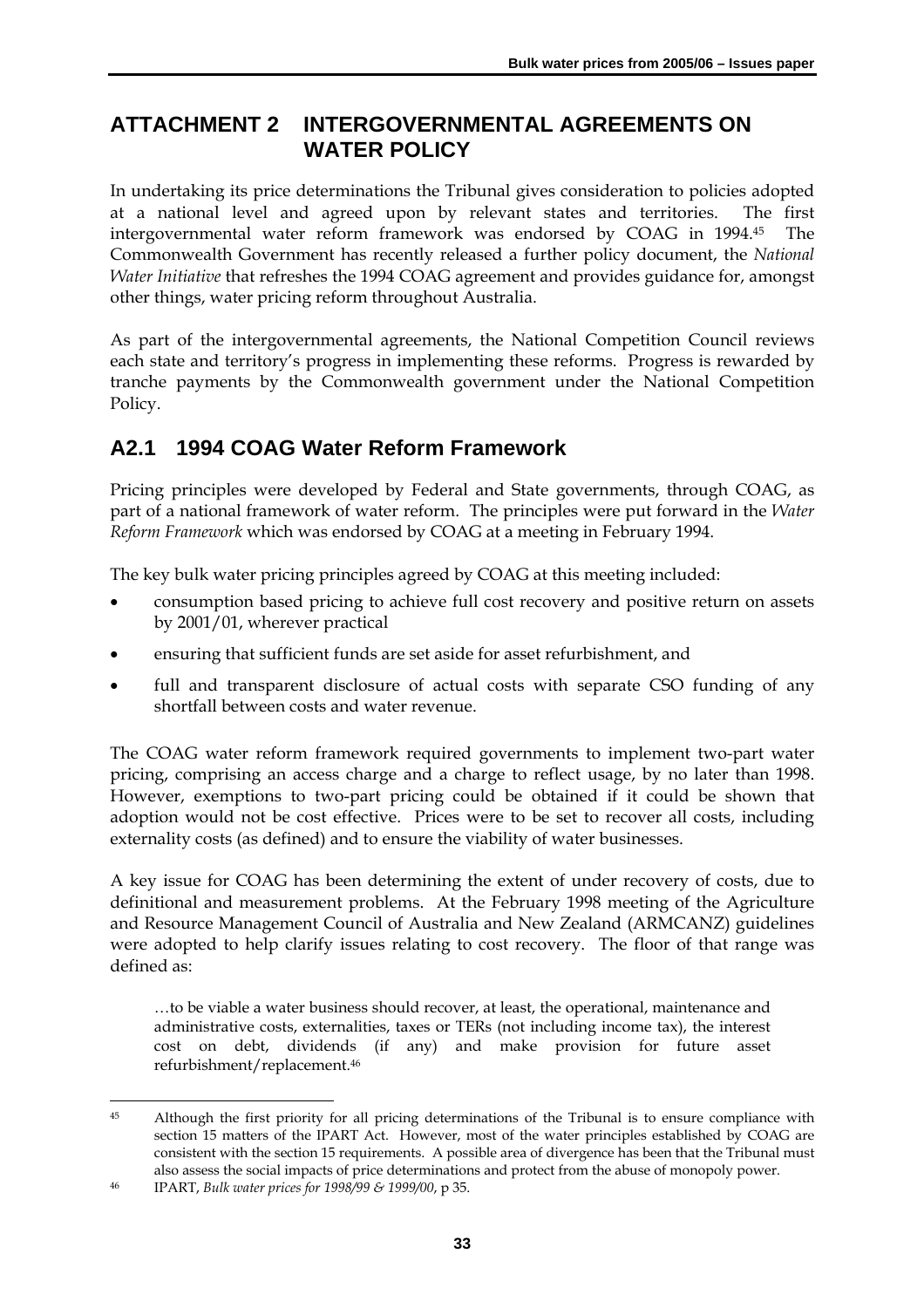The upper bound range of cost recovery incorporated provision for a rate of return on new capital investments.

### **A2.2 National Water Initiative**

The Intergovernmental Agreement on a National Water Initiative (NWI) was entered into by the Commonwealth government and most state and territory governments. The NWI was formally adopted at the COAG meeting of 25 June 2004.

The NWI attempts to provide guidance on policies to improve the management of Australia's water resources. The stated purpose of the NWI is

…in recognition of the continuing national imperative to increase the productivity and efficiency of Australia's water use, the need to service rural and urban communities, and to ensure the health of river and groundwater systems by establishing clear pathways to return all systems to environmentally sustainable levels of extraction.

A key objective of the NWI is

…to provide greater certainty for investment and the environment, and underpin the capacity of Australia's water management regimes to deal with change responsively and fairly.

While the document deals with all aspects of managing the water resource, the issues of relevance to the Tribunal's review relates mainly to the pricing principles being proposed. The principles essentially build on those developed in the 1994 COAG Agreement. The principles of relevance to this review include:

- establish pricing policies for water storage and delivery in rural and urban systems that facilitate efficient water use and trade in water entitlements (clause 65),
- continue to use consumption based pricing (end 2008) (clause 65i),
- achieve full cost recovery of water services including recovery of environmental externalities (clause 65ii),
- apply consistent pricing policies across sectors and jurisdictions where entitlements are to be traded (clause 65iii),
- apply lower and upper bound levels of cost recovery, as recommended by ARMCANZ in 1998, including a move towards upper bound pricing by 2008 for metropolitan water agencies (clause 65i) and recognition that the upper bound level may not always be possible for rural and regional water (clause 66v),
- achieve full cost recovery for all rural surface and groundwater based systems, recognising that there will be some small community services that will never be economically viable but are necessary for social and public health reasons (clause 66v),
- establish consistent approaches to pricing and attributing costs of water planning and management by 2006 (clause 67),
- examine the feasibility of using market based mechanisms such as pricing to account for positive and negative environmental externalities associated with water use (clause 73ii),
- implement pricing that includes externalities where found to be feasible (clause 73iii),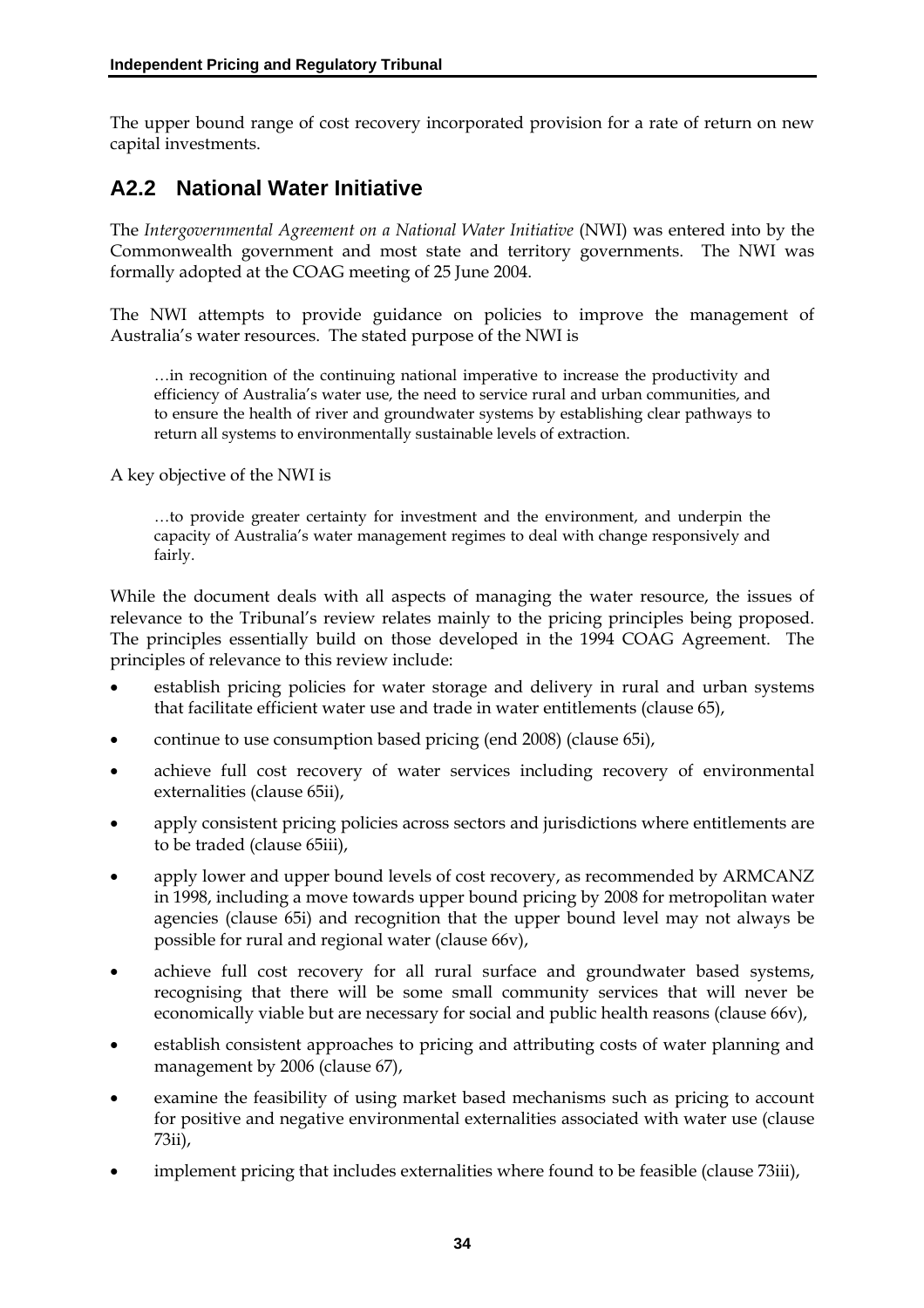• use independent bodies to set or review prices for water storage or delivery by government water service providers (clause 77i) and publicly review and report on pricing by government and private water service providers (clause 77ii).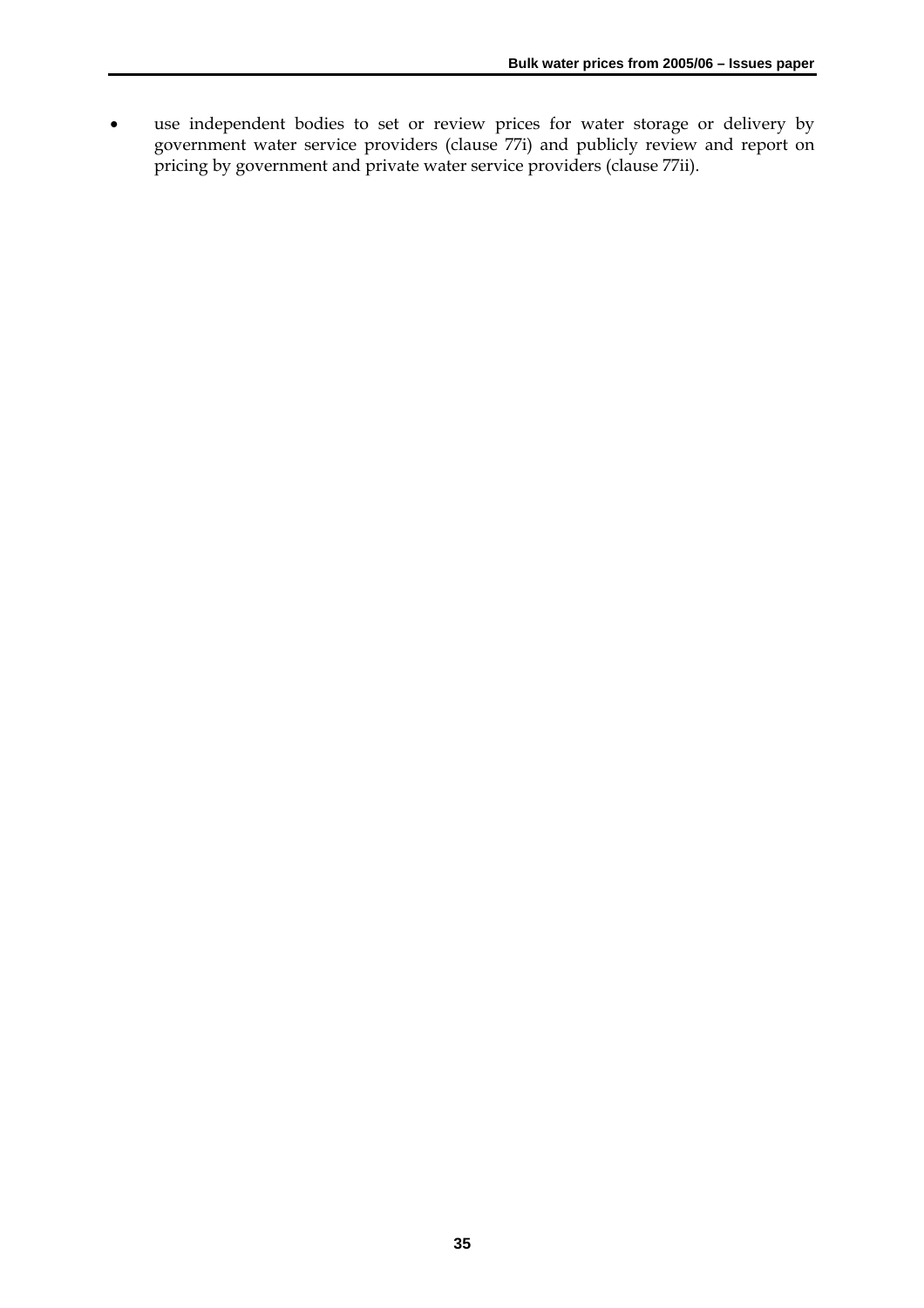# **ATTACHMENT 3 CURRENT PRICE STRUCTURES**

There is a wide range of price structures that apply to different extractive users. These are outlined below.

#### *Regulated rivers*

Regulated rivers are rivers whose flows are regulated by dams/weirs. State Water's activities are largely based around regulated rivers. A large proportion of the costs to be recovered from users relate to State Water's operating and capital expenditure, although it also includes some WRM costs.

On regulated rivers, water extractors can hold a variety of licences. Each licence type attracts different water prices. All tariffs on regulated rivers have a two-part structure comprising a volume-based entitlement charge and a usage charge. These licence types include general security, high security, high flow and wholesale licences.

**General security licence.** Owners of low security entitlements are able to extract a specified proportion of the entitlement volume each year, which varies according to water availability. These licences are charged a general security fixed price and a usage price corresponding to the valley for which the licence was issued.

**High security licences**. Holders of these licences are guaranteed to receive 100 per cent of their licence entitlements in all but the worst drought years. This greater security justifies a price premium to reflect the additional cost of supplying high security water.

High security licence holders are charged a high security fixed price and usage price (at the same price as for general security licences) corresponding to the valley for which the licence was issued. The high security fixed price represents a premium on the low security price.

**Wholesale licences**. These licences are issued to irrigation districts which purchase large amounts of water and on-sell it to customers within the district (the prices within the irrigation district are set by their Board in negotiation with their shareholders). Holders of these licences receive a wholesale discount.

The discounts are charged as a proportion of the high security and low security fixed entitlement charges. The level of discount received varies between irrigation districts, largely due to historical factors.

**High flow licences**. High flow licences permit access to water only when river flows reach a certain height. The Tribunal has set the same usage price for all water accessed in regulated rivers, whether it is accessed as allocation, off-allocation or high flow water.

#### *Unregulated rivers*

Unregulated rivers make up all other rivers that are not classified as 'regulated rivers'. The water flows in these rivers are not influenced by State Water's operations. The costs to be recovered from users, therefore, largely relate to natural resource management costs.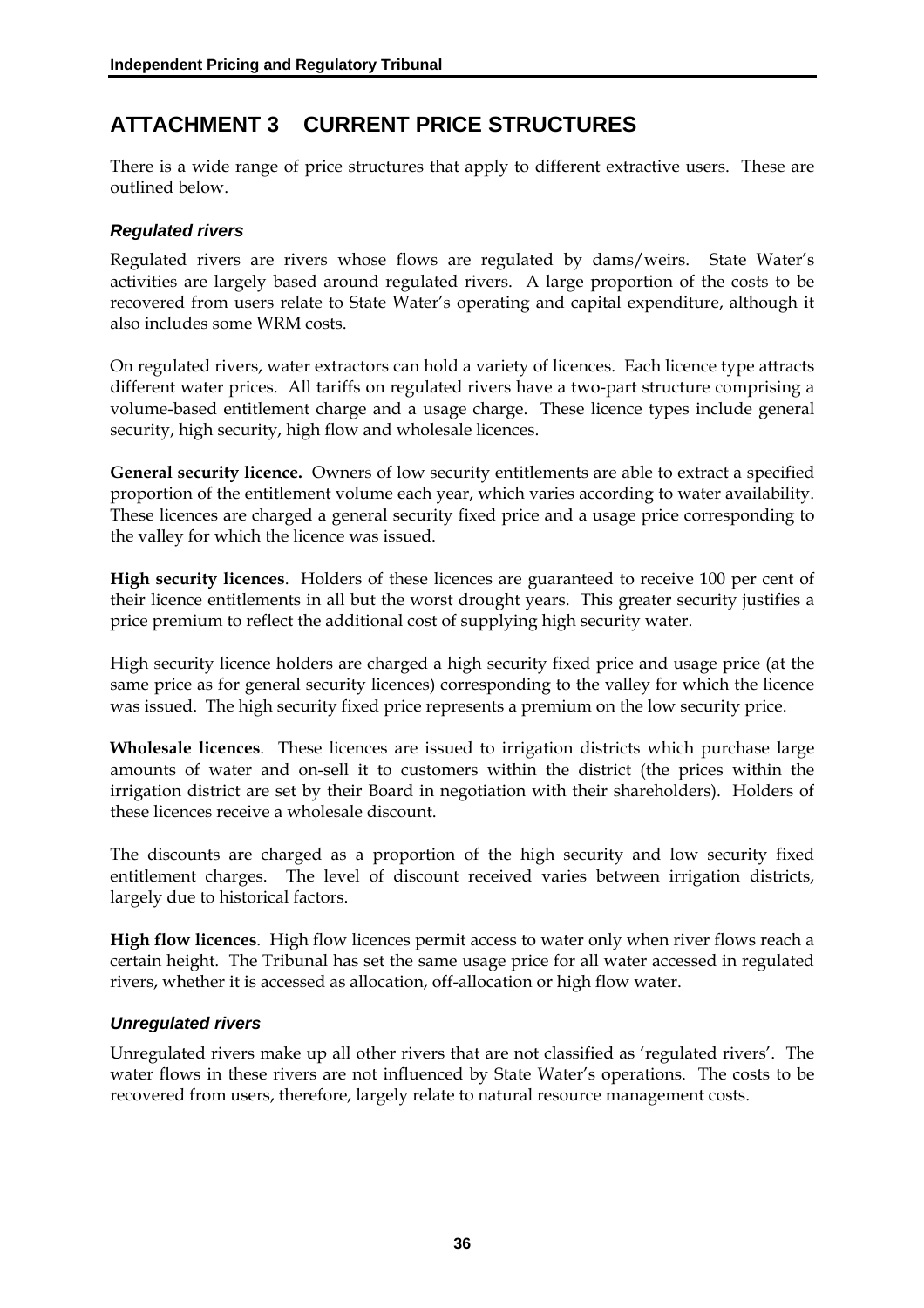Extractors from unregulated rivers include both irrigators as well as town and industrial customers.

**Area based and volumetric licences**. Irrigators on unregulated rivers have historically been subject to an area based charge, although these licences are gradually being converted to volumetric licences. If a user holds an area based licence, there are no limits on the volume of water which may be used, and usage is not metered (except for some large users on the Barwon-Darling River).

Water users are charged either an area based or a volumetric charge, depending on whether the licences have been converted to a volumetric basis. A minimum bill applies if charged by area and a base charge applies if charged for usage. Once water users are converted to a volumetric licence and metered, a two part tariff with an entitlement and usage charge will apply.

At the 2000/01 determination the Tribunal also set a two-part tariff consisting of a fixed charge (based on entitlement volume) and a usage charge (based on the metered volume of usage). Once licences had been converted to volumetric licences and metering was in place the two-part tariff would apply.

**High flow licences**. High flow licences permit access to water only when river flows reach a certain height. In the last determination the Tribunal set high flow licences on unregulated rivers on the same basis as all other irrigation licences. For licence holders whose usage is metered, the usage component of the two part tariff applies.

**Town and industrial** customers whose usage is metered (but have not been allocated an entitlement volume) are charged on a per licence plus usage basis. This usage charge differs to the usage charge for irrigation licences. Once the customers have been allocated an entitlement volume, the charge per licence will no longer apply and the valley based twopart tariff that applies for irrigation licences will apply for town and industrial suppliers.

**Metropolitan water utilities.** DIPNR currently charges Hunter Water Corporation and Sydney Water Corporation for resource management activities. This charge is based on a per megalitre of water usage.

#### *Groundwater*

Extractors from groundwater sources are charged according to whether they are located in Groundwater Management Areas (GMAs) or in Non-managed Areas.

**GMA**. Licence holders in management areas are charged a base fee per property, an entitlement charge to apply to megalitres of licence entitlement and a charge per megalitre of water used.

Usage in GMAs is metered or monitored. Customers in GMAs are charged a higher amount on the basis that there are higher costs associated with GMAs including higher levels of information collection, analysis, monitoring and metering of water usage.

Non-managed areas. In the Non-managed Areas licence holders are charged a base charge per property and an entitlement fee. Usage is not metered or monitored in non-management areas.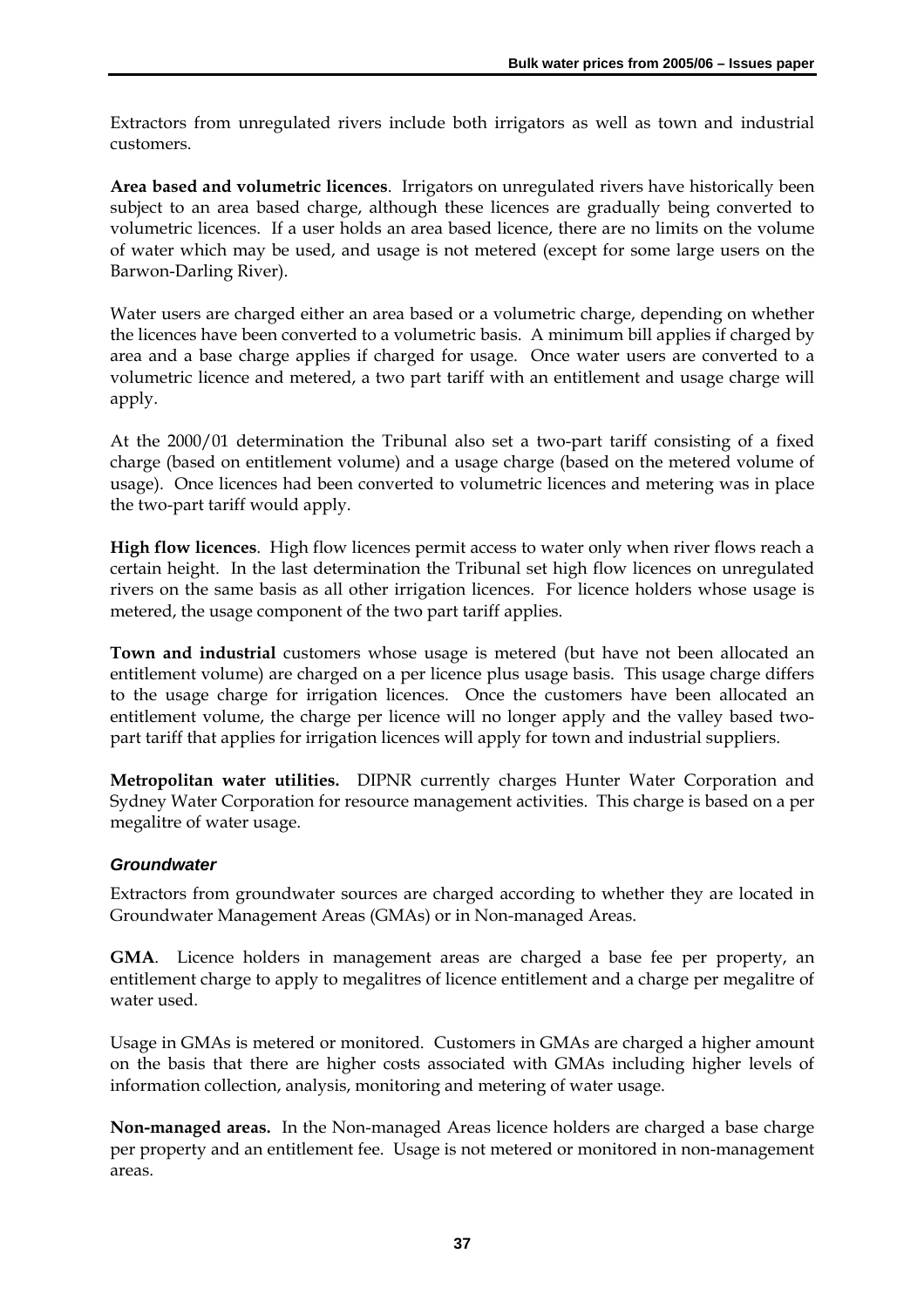# **ATTACHMENT 4 OPTIONS FOR FUNDING CAPITAL EXPENDITURES**

There are two principle methods of the funding capital works State Water proposes to undertake during the regulatory period and beyond. These are:

- For State Water to pay for the works out of its own funds and to recover the amounts outlaid over the life of the assets from the users of the assets.
- For users to fund the construction of the assets directly through upfront or concurrent contributions. The annuity approach adopted by the Tribunal in its last determination effectively calls for upfront or concurrent payments.

The first of these approaches—where State Water pays for the works initially—is consistent with the way goods and services are provided in a normal commercial environment. It is usual for businesses to fund their own capital investments and to recoup the cost of these investments through time from the sale of the goods and services generated by the investments made. The business also then bears the risk of inappropriate or unprofitable investments where the market demand and the prices the good or service can command are insufficient to fully recoup the funds outlaid, including a normal profit.

Unlike the former DLWC, State Water is a corporatised government owned business entity, which means it is able to borrow money to initially fund new and replacement investments in water storage and supply works.

The second approach lends itself to situations where either the business is not able to borrow sufficient funds to undertake the required work, or it is not confident that the prices it could charge would be sufficient to recoup the investment outlay over the service life of the investment in question. It effectively requires potential users to subscribe upfront to the cost of the investment. This means the users of the service are required to bear the risk associated with the investment.

These types of arrangements are most likely to be encountered in co-operatives and not-forprofit organisations. They may also be appropriate where an organisation cannot, for whatever reason, access debt and equity markets.

# **A4.1 Forms of capital recovery**

In the lead up to the 2001 determination, the then DLWC proposed to the Tribunal that its future capital expenditure might best be recovered by means of an annual annuity payment calculated over a 30 year period and reflecting planned capital expenditure over that 30 year period. The Tribunal subsequently adopted this approach although there was some debate at the time about whether a return should also be allowed to the DLWC on the investments subsequently made.

Under this annuity approach current users of a service are required to contribute to the expected investment costs over the forthcoming 30-year period through a series of annual equal payments. Where there are cash surpluses over the 30-year period, interest accrues on the cash balance and this is used to help defray investment costs. Where there are cash deficits over the 30-year period, interest is charged on the outstanding balance. The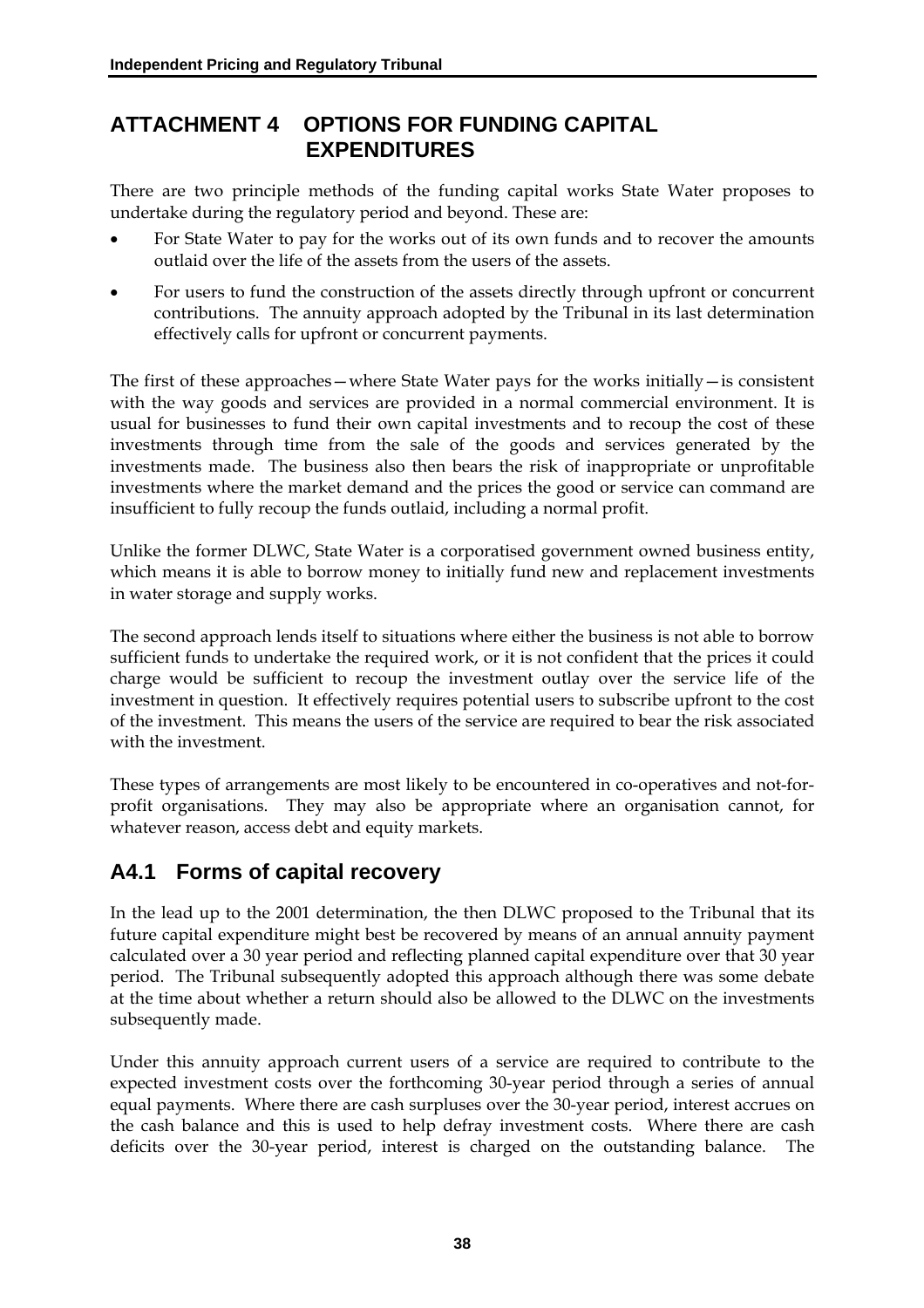provision of funds in this way in advance of the construction of works is often called a Sinking Fund.

If State Water were to be required to fund new or replacement works itself and to recover the cost of these over the lives of the assets in question, there are at least two potential recovery options available. These can be described as:

- **A Rate of Return approach.** Under this approach an annual capital charge is structured to recover the value of the annual depreciation allowance to reflect the consumption of a portion of the asset. This also reflects a return of capital to the owner. A second component of the charge is a return or profit on the investment used to defray the cost of borrowing and provide a return to the owners of the business.
- **A constant amortisation approach.** This approach also uses an annuity formula to calculate the annual payment. However, instead of requiring payments in advance of the works being built this method calculates a series of constant annualised payments once the capital expenditure is incurred. The annualised payments provide a return to the owners of the business of the value of their initial outlay on the investments and a normal profit.

# **A4.2 An illustration**

To better describe the various approaches a stylised example has been developed. The example assumes:

- a real discount rate (or rate of return) of 7 per cent per annum
- an asset life of 100 years (depreciated at 1 per cent per annum)
- a planned capital expenditure profile as set out in Table 1.

| Years     | <b>Planned Capital Expenditure Program</b><br>('000) | <b>Planned Annual Capital Expenditure</b><br>('000) |
|-----------|------------------------------------------------------|-----------------------------------------------------|
| $1 - 5$   | \$90,000                                             | \$18,000                                            |
| $6 - 10$  | \$135,000                                            | \$27,000                                            |
| $11 - 15$ | \$53,000                                             | \$10,600                                            |
| 16-20     | \$17,000                                             | \$3,400                                             |
| $21 - 25$ | \$39,000                                             | \$7,800                                             |
| 25-30     | \$13,000                                             | \$2,600                                             |

|  |  |  | Table 1 Planned capital expenditure profile |  |
|--|--|--|---------------------------------------------|--|
|--|--|--|---------------------------------------------|--|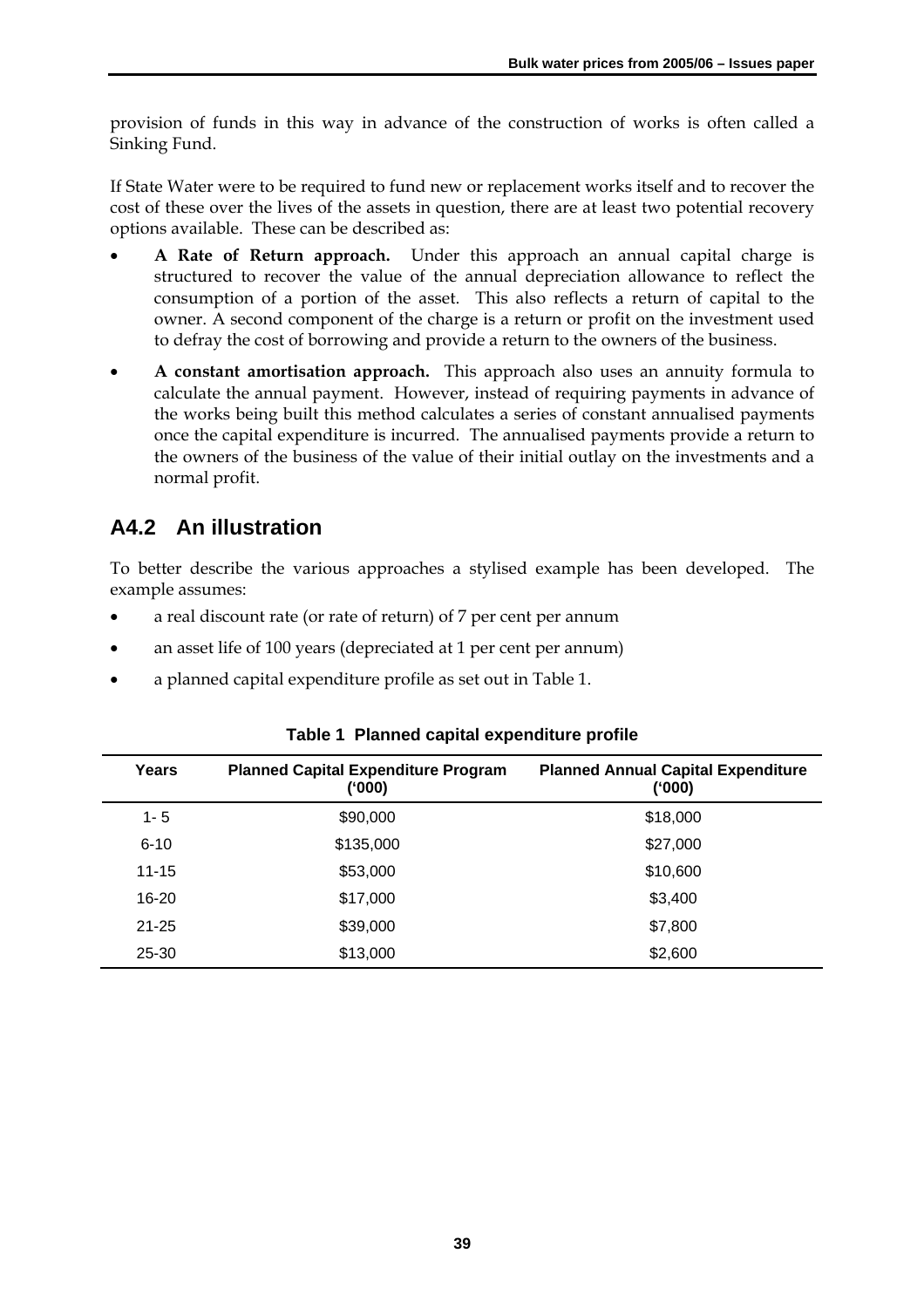| Year                | <b>Planned</b><br><b>Capital</b><br><b>Expenditure</b> | Annual<br><b>Annuity</b> |
|---------------------|--------------------------------------------------------|--------------------------|
| 1                   | \$18,000                                               | \$16,393                 |
| 2                   | \$18,000                                               | \$16,393                 |
| 3                   | \$18,000                                               | \$16,393                 |
| 4                   | \$18,000                                               | \$16,393                 |
| 5                   | \$18,000                                               | \$16,393                 |
| 6                   | \$27,000                                               | \$16,393                 |
| 7                   | \$27,000                                               | \$16,393                 |
| 8                   | \$27,000                                               | \$16,393                 |
| 9                   | \$27,000                                               | \$16,393                 |
| 10                  | \$27,000                                               | \$16,393                 |
| 11                  | \$10,600                                               | \$16,393                 |
| 12                  | \$10,600                                               | \$16,393                 |
| 13                  | \$10,600                                               | \$16,393                 |
| 14                  | \$10,600                                               | \$16,393                 |
| 15                  | \$10,600                                               | \$16,393                 |
| 16                  | \$3,400                                                | \$16,393                 |
| 17                  | \$3,400                                                | \$16,393                 |
| 18                  | \$3,400                                                | \$16,393                 |
| 19                  | \$3,400                                                | \$16,393                 |
| 20                  | \$3,400                                                | \$16,393                 |
| 21                  | \$7,800                                                | \$16,393                 |
| 22                  | \$7,800                                                | \$16,393                 |
| 23                  | \$7,800                                                | \$16,393                 |
| 24                  | \$7,800                                                | \$16,393                 |
| 25                  | \$7,800                                                | \$16,393                 |
| 26                  | \$2,600                                                | \$16,393                 |
| 27                  | \$2,600                                                | \$16,393                 |
| 28                  | \$2,600                                                | \$16,393                 |
| 29                  | \$2,600                                                | \$16,393                 |
| 30                  | \$2,600                                                | \$16,393                 |
| <b>Total</b>        | \$347,000                                              | \$491,782                |
| <b>NPV 30 Years</b> | \$203,418                                              | \$203,418                |

**Table 2 Annuity (or Sinking Fund) Approach** 

Under this approach and given the assumptions made, an annual charge of \$16.4m would be levied on the users of the assets. These payments would progressively pay for the assets to be constructed. Assuming that no further works were required there would be no further payments required at the end of the 30-year period (apart for any operating expenses) until the works required replacement in 100 years time. This implies an intergenerational wealth transfer from the current generation of users to the next in the form of assets fully paid for but whose life is far from exhausted.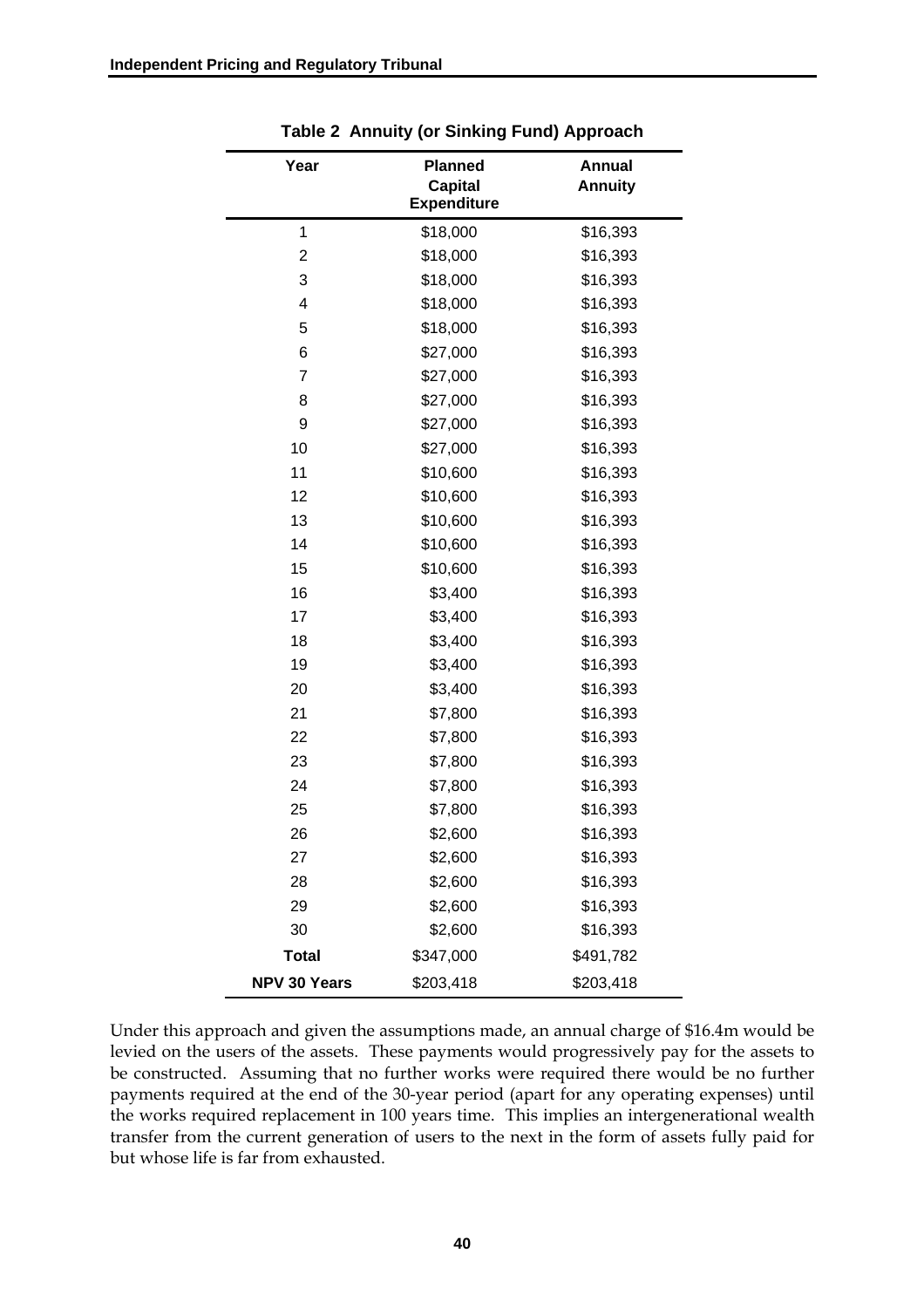| Year           | Opening<br><b>Balance</b> | <b>Depreciation</b> | <b>Closing</b><br><b>Balance</b> | Return         | <b>Return and</b><br>Depn |
|----------------|---------------------------|---------------------|----------------------------------|----------------|---------------------------|
| 1              | 18,000                    | 180                 | 17,820                           | 1,260          | 1,440                     |
| $\overline{c}$ | 35,820                    | 360                 | 35,460                           | 2,507          | 2,867                     |
| 3              | 53,460                    | 540                 | 52,920                           | 3,742          | 4,282                     |
| 4              | 70,920                    | 720                 | 70,200                           | 4,964          | 5,684                     |
| 5              | 88,200                    | 900                 | 87,300                           | 6,174          | 7,074                     |
| 6              | 114,300                   | 1,170               | 113,130                          | 8,001          | 9,171                     |
| $\overline{7}$ | 140,130                   | 1,440               | 138,690                          | 9,809          | 11,249                    |
| 8              | 165,690                   | 1,710               | 163,980                          | 11,598         | 13,308                    |
| 9              | 190,980                   | 1,980               | 189,000                          | 13,369         | 15,349                    |
| 10             | 216,000                   | 2,250               | 213,750                          | 15,120         | 17,370                    |
| 11             | 224,350                   | 2,356               | 221,994                          | 15,705         | 18,061                    |
| 12             | 232,594                   | 2,462               | 230,132                          | 16,282         | 18,744                    |
| 13             | 240,732                   | 2,568               | 238,164                          | 16,851         | 19,419                    |
| 14             | 248,764                   | 2,674               | 246,090                          | 17,413         | 20,087                    |
| 15             | 256,690                   | 2,780               | 253,910                          | 17,968         | 20,748                    |
| $\mathbf H$    |                           |                     |                                  |                |                           |
| 25             | 282,920                   | 3,340               | 279,580                          | 19,804         | 23,144                    |
| 26             | 282,180                   | 3,366               | 278,814                          | 19,753         | 23,119                    |
| Ħ              |                           |                     |                                  |                |                           |
| 115            | 5,320                     | 690                 | 4,630                            | 372            | 1,062                     |
| 116            | 4,630                     | 656                 | 3,974                            | 324            | 980                       |
| 117            | 3,974                     | 622                 | 3,352                            | 278            | 900                       |
| 118            | 3,352                     | 588                 | 2,764                            | 235            | 823                       |
| 119            | 2,764                     | 554                 | 2,210                            | 193            | 747                       |
| 120            | 2,210                     | 520                 | 1,690                            | 155            | 675                       |
| 121            | 1,690                     | 442                 | 1,248                            | 118            | 560                       |
| 122            | 1,248                     | 364                 | 884                              | 87             | 451                       |
| 123            | 884                       | 286                 | 598                              | 62             | 348                       |
| 124            | 598                       | 208                 | 390                              | 42             | 250                       |
| 125            | 390                       | 130                 | 260                              | 27             | 157                       |
| 126            | 260                       | 104                 | 156                              | 18             | 122                       |
| 127            | 156                       | 78                  | 78                               | 11             | 89                        |
| 128            | 78                        | 52                  | 26                               | 5              | 57                        |
| 129            | 26                        | 26                  | 0                                | $\overline{2}$ | 28                        |
| <b>Total</b>   |                           | \$71,510            |                                  | \$445,208      | \$516,718                 |
| NPV 100 years  |                           | \$29,026            |                                  | \$174,392      | \$203,418                 |
| NPV 30 years   |                           | \$22,548            |                                  | \$144,680      | \$167,228                 |

**Table 3 Rate of return or regulatory asset base approach** 

The rate of return approach aligns with traditional accounting treatment of depreciating assets to reflect the progressive consumption of service potential over time. Depreciation also reflects a return of the initial capital outlaid to the owner of that capital. Profit is earned in the form of a rate of return on the outstanding value of the assets.

Based on the assumptions made the sum of the rate of return and depreciation attains its maximum value of \$23.144m in the 25<sup>th</sup> year. After that time this value progressively declines until the useful life of all assets is exhausted.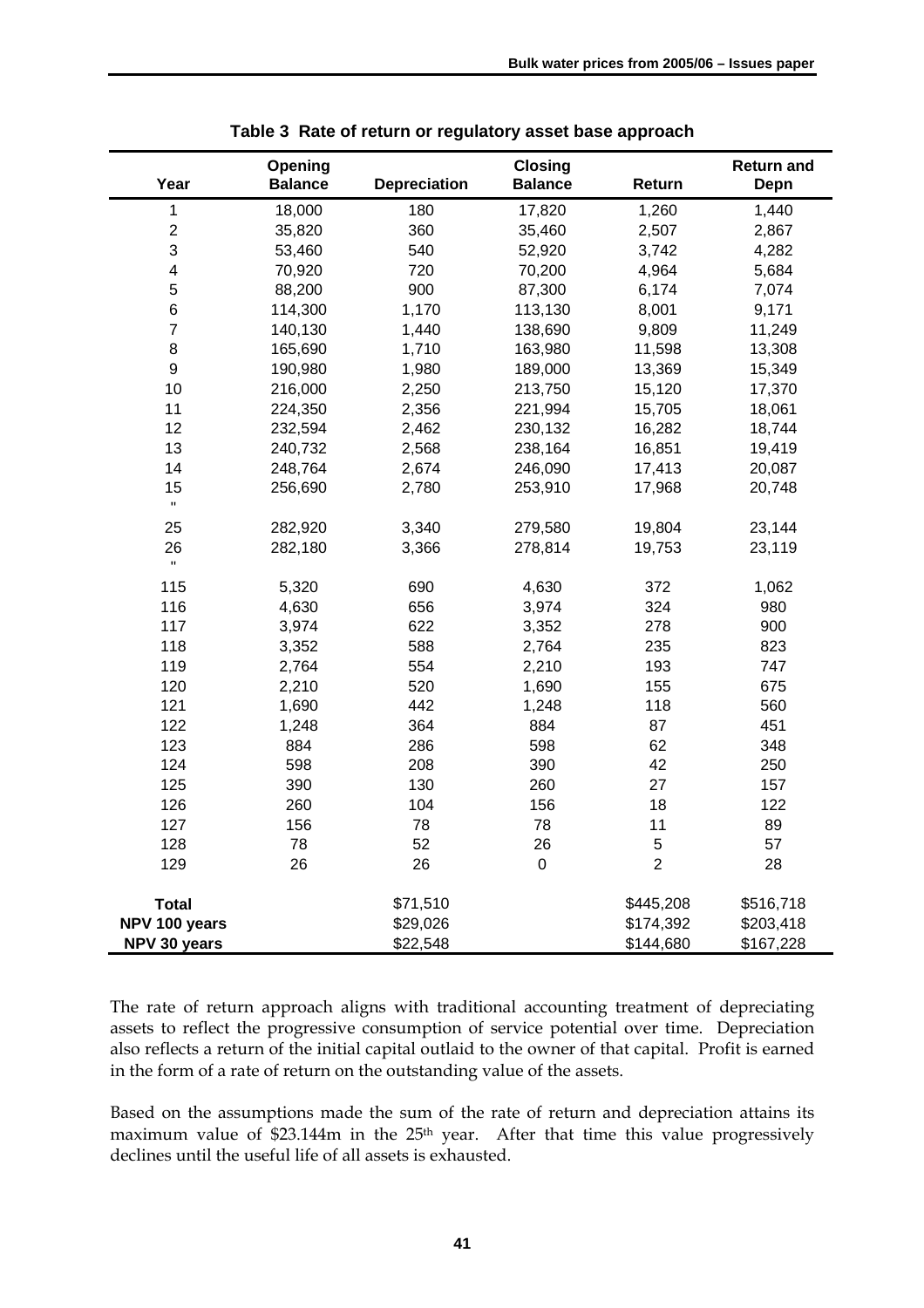| <b>Planned</b><br>Year<br>Annual<br><b>Capital</b><br><b>Recovery Amount</b><br><b>Expenditure</b><br>\$1,261<br>1<br>\$18,000<br>2<br>\$2,523<br>\$18,000<br>3<br>\$18,000<br>\$3,784<br>4<br>\$18,000<br>\$5,046 |  |
|--------------------------------------------------------------------------------------------------------------------------------------------------------------------------------------------------------------------|--|
|                                                                                                                                                                                                                    |  |
|                                                                                                                                                                                                                    |  |
|                                                                                                                                                                                                                    |  |
|                                                                                                                                                                                                                    |  |
|                                                                                                                                                                                                                    |  |
|                                                                                                                                                                                                                    |  |
|                                                                                                                                                                                                                    |  |
| 5<br>\$18,000<br>\$6,307                                                                                                                                                                                           |  |
| 6<br>\$27,000<br>\$8,199                                                                                                                                                                                           |  |
| $\overline{7}$<br>\$10,092<br>\$27,000                                                                                                                                                                             |  |
| \$27,000<br>\$11,984<br>8                                                                                                                                                                                          |  |
| 9<br>\$27,000<br>\$13,876                                                                                                                                                                                          |  |
| 10<br>\$27,000<br>\$15,768                                                                                                                                                                                         |  |
| 11<br>\$10,600<br>\$16,511                                                                                                                                                                                         |  |
| 12<br>\$10,600<br>\$17,254                                                                                                                                                                                         |  |
| 13<br>\$10,600<br>\$17,997                                                                                                                                                                                         |  |
| 14<br>\$18,740                                                                                                                                                                                                     |  |
| \$10,600                                                                                                                                                                                                           |  |
| 15<br>\$10,600<br>\$19,482                                                                                                                                                                                         |  |
| 16<br>\$3,400<br>\$19,721                                                                                                                                                                                          |  |
| 17<br>\$3,400<br>\$19,959                                                                                                                                                                                          |  |
| 18<br>\$3,400<br>\$20,197                                                                                                                                                                                          |  |
| 19<br>\$3,400<br>\$20,436                                                                                                                                                                                          |  |
| 20<br>\$3,400<br>\$20,674                                                                                                                                                                                          |  |
| 21<br>\$7,800<br>\$21,220                                                                                                                                                                                          |  |
| 22<br>\$7,800<br>\$21,767                                                                                                                                                                                          |  |
| 23<br>\$7,800<br>\$22,314                                                                                                                                                                                          |  |
| 24<br>\$7,800<br>\$22,860                                                                                                                                                                                          |  |
| 25<br>\$23,407<br>\$7,800                                                                                                                                                                                          |  |
| 26<br>\$2,600<br>\$23,589                                                                                                                                                                                          |  |
| 27<br>\$2,600<br>\$23,771                                                                                                                                                                                          |  |
| 28<br>\$2,600<br>\$23,954                                                                                                                                                                                          |  |
| 29<br>\$2,600<br>\$24,136                                                                                                                                                                                          |  |
| \$2,600<br>\$24,318<br>30                                                                                                                                                                                          |  |
| н                                                                                                                                                                                                                  |  |
| Ħ                                                                                                                                                                                                                  |  |
| 115<br>\$4,836                                                                                                                                                                                                     |  |
| 116<br>\$4,597                                                                                                                                                                                                     |  |
| 117<br>\$4,359                                                                                                                                                                                                     |  |
| \$4,121<br>118                                                                                                                                                                                                     |  |
| 119<br>\$3,882                                                                                                                                                                                                     |  |
| \$3,644<br>120                                                                                                                                                                                                     |  |
|                                                                                                                                                                                                                    |  |
| \$3,098<br>121                                                                                                                                                                                                     |  |
| \$2,551<br>122                                                                                                                                                                                                     |  |
| 123<br>\$2,004                                                                                                                                                                                                     |  |
| 124<br>\$1,458                                                                                                                                                                                                     |  |
| 125<br>\$911                                                                                                                                                                                                       |  |
| 126<br>\$729                                                                                                                                                                                                       |  |
| 127<br>\$547                                                                                                                                                                                                       |  |
| \$364<br>128                                                                                                                                                                                                       |  |
| \$182<br>129                                                                                                                                                                                                       |  |
| 130<br>\$0                                                                                                                                                                                                         |  |
| <b>Total</b><br>\$501,148<br>\$347,000                                                                                                                                                                             |  |
| NPV 100 years<br>\$190,110<br>\$203,418                                                                                                                                                                            |  |
| NPV 30 Years<br>\$190,110<br>\$158,015                                                                                                                                                                             |  |

**Table 4 Constant amortisation approach**